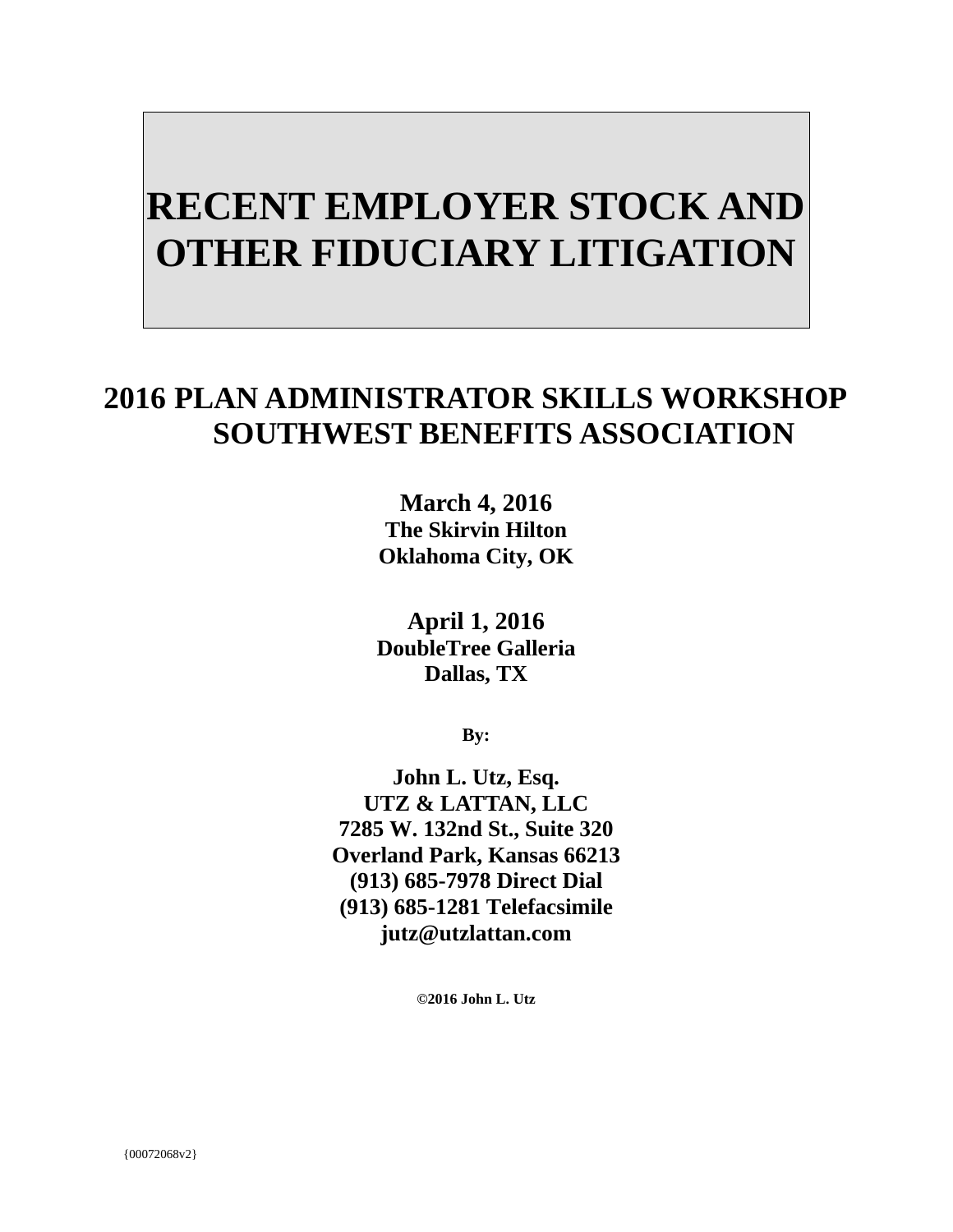# **RECENT EMPLOYER STOCK AND OTHER FIDUCIARY LITIGATION**

**by** 

**John L. Utz Utz & Lattan, LLC jutz@utzlattan.com (913) 685-7978** 

# **TABLE OF CONTENTS**

# **RECENT EMPLOYER STOCK LITIGATION**

| I.   | Appointing Fiduciaries Have No Duty to Inform Other Fiduciaries of Material   |  |
|------|-------------------------------------------------------------------------------|--|
| II.  | A Stock Drop Case Dismissed: In re Citigroup ERISA Litigation 3               |  |
| Ш.   | Decision Whether to Contribute Stock or Cash: Coulter v. Morgan Stanley       |  |
| IV.  | Post-Dudenhoeffer Stock Claim Allowed to Proceed: Gedek v. Perez5             |  |
| V.   | Supreme Court Says Complaint Inadequate under Dudenhoeffer Standards:         |  |
| VI.  | Post-Dudenhoeffer Complaint Inadequate; Claimed Stock Was Too Risky, Not      |  |
| VII. | State Law Fiduciary Claim Not Preempted: Morton v. American Capital           |  |
|      | VIII. Prudent Process Followed in Evaluating Whether to Continue Purchasing   |  |
| IX.  | No Material Inside Information and No Special Circumstances: Smith v. Delta   |  |
| X.   | No Article III Standing Where No Allegation of Specific Losses in Stock Fund: |  |
| XI.  | Releases with Covenants Not to Sue Bar Stock Fund Claims: Wagner v. Stiefel   |  |
| XII. | What are the Insider Trading Restrictions? SEC Amicus Brief: Whitley v. BP,   |  |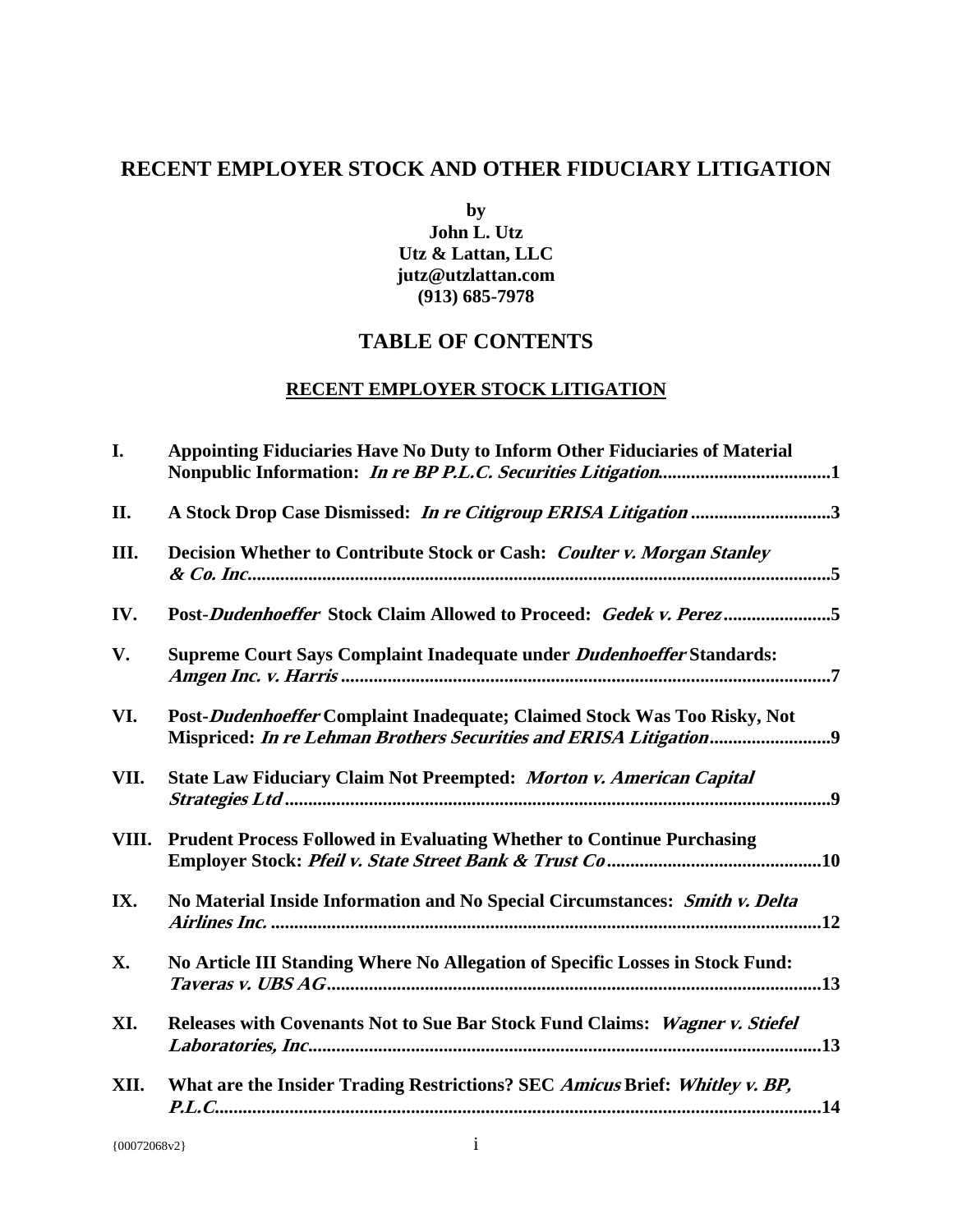|  | XIII. Surprise! Defendants Win in Tatum v. R.J. Reynolds Tobacco Co14 |  |  |
|--|-----------------------------------------------------------------------|--|--|
|  |                                                                       |  |  |

| XIV. | <b>Post-Dudenhoeffer Complaint Inadequate Where it Claimed Business Strategy</b> |  |
|------|----------------------------------------------------------------------------------|--|
|      | Unsound, But Not That Stock Was Mispriced: Coburn v. Evercore                    |  |
|      |                                                                                  |  |

# **OTHER FIDUCIARY LITIGATION**

| I.   |                                                                    |                                                                               |  |  |  |
|------|--------------------------------------------------------------------|-------------------------------------------------------------------------------|--|--|--|
|      | A.                                                                 | Stable Value Fund: Ellis v. Fidelity Management Trust Company 17              |  |  |  |
|      | <b>B.</b>                                                          | Excessive Fees Involving Primarily Vanguard Funds: Bell v. Anthem, Inc. 18    |  |  |  |
|      | C.                                                                 | PEO Plan: Excessive Fees and Self-Dealing: Pledger v. Reliance Trust          |  |  |  |
|      |                                                                    |                                                                               |  |  |  |
|      | D.                                                                 | Custom Target Date Fund Investment Allocations: Sulyma v. Intel Corporation   |  |  |  |
|      |                                                                    |                                                                               |  |  |  |
|      | Ε.                                                                 | Revenue Sharing: Krikorian v. Great-West Life & Annuity Insurance Co22        |  |  |  |
|      | F.                                                                 | Excessive Fees and Vanguard Funds; Inclusion of Money Market Fund Rather      |  |  |  |
|      |                                                                    |                                                                               |  |  |  |
|      | G.                                                                 | Excessive Recordkeeping Fees and Fund Underperformance: Troudt v. Oracle      |  |  |  |
|      |                                                                    |                                                                               |  |  |  |
|      | H.                                                                 |                                                                               |  |  |  |
|      | I.                                                                 | Undisclosed Compensation Under Stable Value Fund: Bishop-Bristol v.           |  |  |  |
|      |                                                                    |                                                                               |  |  |  |
|      | J.                                                                 | DOL Allegations of Improper Plan Expenditures: Perez v. Roach 24              |  |  |  |
| Ш.   |                                                                    | Fiduciary has No Right of Equitable Indemnity or Contribution from Another    |  |  |  |
|      |                                                                    |                                                                               |  |  |  |
|      | A.                                                                 |                                                                               |  |  |  |
|      | <b>B.</b>                                                          |                                                                               |  |  |  |
| IV.  |                                                                    |                                                                               |  |  |  |
| V.   |                                                                    |                                                                               |  |  |  |
|      | A.                                                                 | Revenue Sharing: Haddock v. Nationwide Financial Services, Inc30              |  |  |  |
|      | <b>B.</b>                                                          | Inclusion of Propriety Funds in 401(k) Plan: Krueger v. Ameriprise Financial, |  |  |  |
|      |                                                                    |                                                                               |  |  |  |
| VI.  | Subrogation Service Provider May Not be a Fiduciary, in Which Case |                                                                               |  |  |  |
|      |                                                                    | Cannot Sue Participant for Recovery: Humana Health Plan, Inc. v. Nguyen30     |  |  |  |
| VII. |                                                                    | Out-of-Network Health Claim - TPA's Failure to Follow Plan Terms (and         |  |  |  |
|      |                                                                    | Fiduciary Status): ILWU-PMA Welfare Plan Board of Trustees v. Connecticut     |  |  |  |
|      |                                                                    |                                                                               |  |  |  |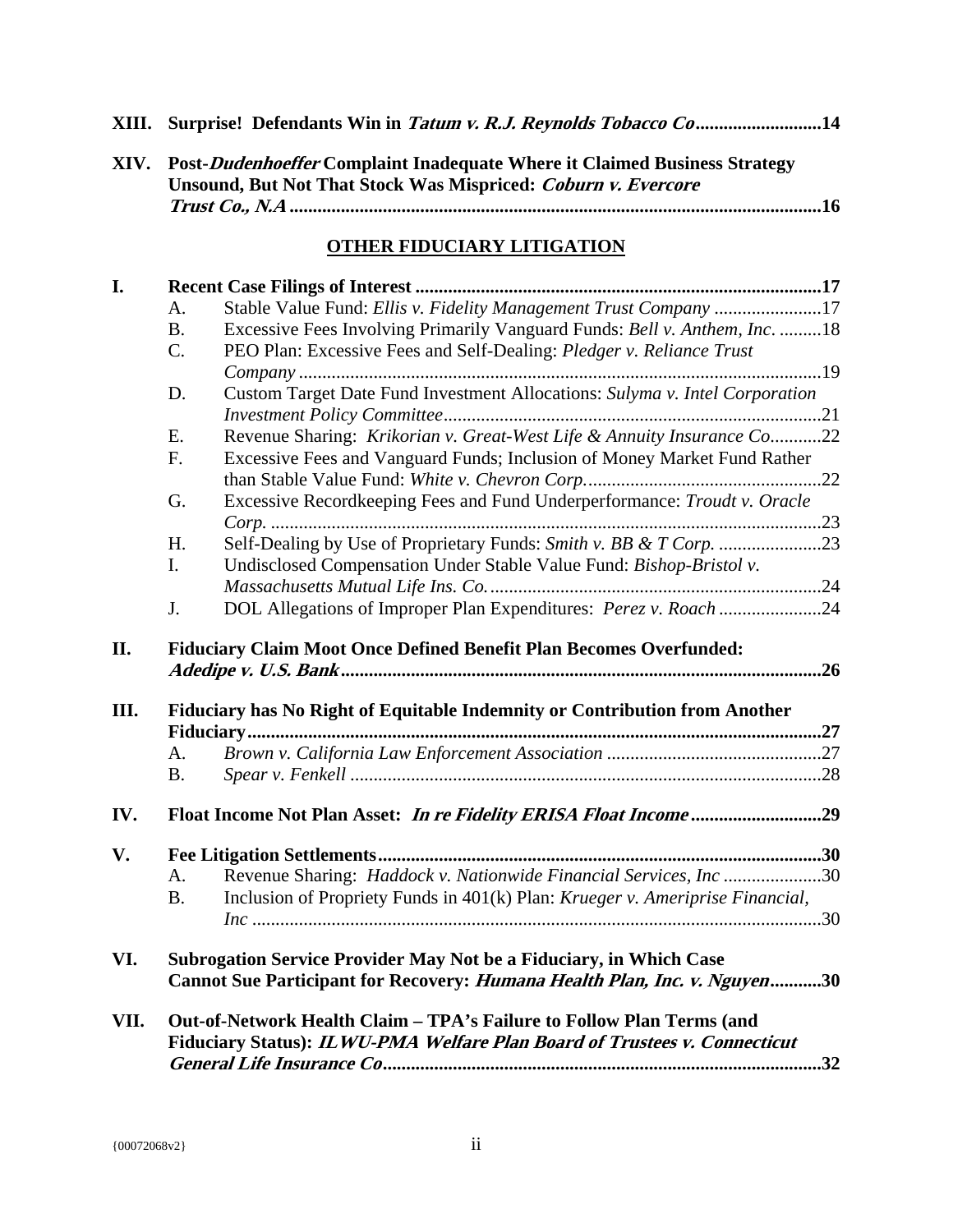|           | VIII. Fee Litigation: Principal Not Fiduciary in Negotiating Its Fees; Authority to<br>Select Funds to be Offered Had No Nexus to Alleged Excessive Fees: |  |
|-----------|-----------------------------------------------------------------------------------------------------------------------------------------------------------|--|
| IX.       | Damages for Investment Breach of Fiduciary Duty: Severstal Wheeling, Inc.                                                                                 |  |
| <b>X.</b> | Product with Rate Guarantee: Teets v. Great-West Life & Annuity                                                                                           |  |
| XI.       | Another Guaranteed Rate Case: Rozo v. Principal Life Financial Insurance Co37                                                                             |  |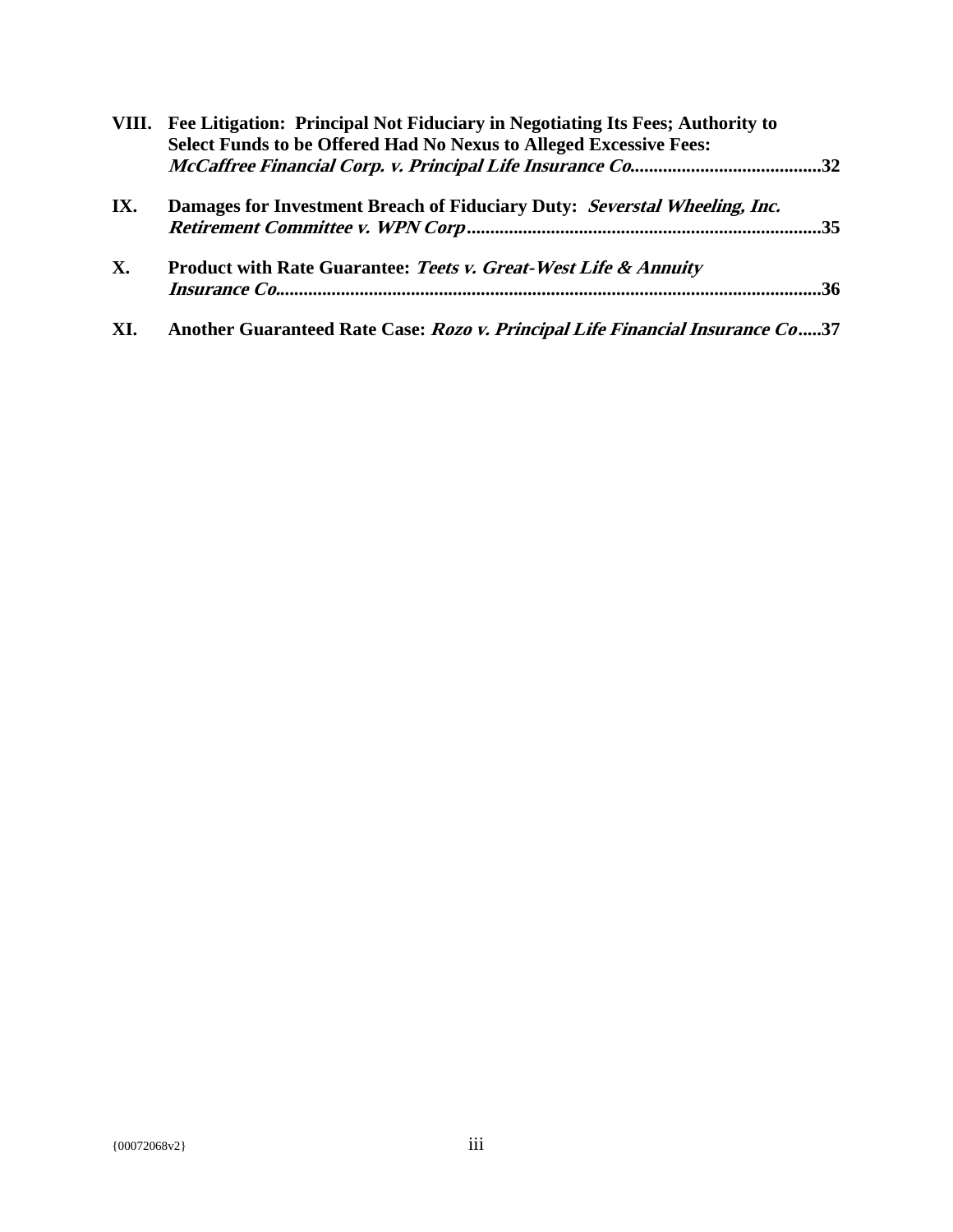### **RECENT EMPLOYER STOCK AND OTHER FIDUCIARY LITIGATION**

**by John L. Utz Utz & Lattan, LLC jutz@utzlattan.com (913) 685-7978** 

#### **RECENT EMPLOYER STOCK LITIGATION**

**I. Appointing Fiduciaries Have No Duty to Inform Other Fiduciaries of Material Nonpublic Information:** *In re BP P.L.C. Securities Litigation*. A federal district court rejected certain employer stock claims in *In re BP P.L.C. Securities Litigation*, 2015 U.S. Dist. Lexis 147819 (S.D. Tex. 2015). Participants in BP plans, which were apparently qualified defined contribution plans, sought to sue derivatively on behalf of the plans. Each of the plans included a BP stock fund. The plaintiffs asserted that due to the action or inaction of the plans' fiduciaries participants lost hundreds of millions of dollars following the Deepwater Horizon explosion.

Fiduciary Only For Particular Purposes. The court first held that the plan sponsor (the employer), its board of directors, and certain officers were not plan fiduciaries. The court explained that one can be a fiduciary for some purposes and not others, stating as follows:

[F]iduciary status under ERISA is not an all-or-nothing concept. Instead, the scope of an ERISA fiduciary's responsibility is "correlative with the scope of [his] duties." "An ERISA fiduciary for one purpose is not necessarily a fiduciary for other purposes. Rather, a person is a fiduciary only *to the extent* he has or exercises specified authority and control over a plan or its assets." For example, the fact that a person has the authority to appoint plan fiduciaries means that he has a fiduciary duty to monitor those appointees, but it does not mean that he has a fiduciary obligation to prudently manage and invest the plan's assets.

Plan Documents' Identification of Fiduciaries. The court then turned to the particular plan documents at hand. These were characteristic of large employers' plan documents in that they assigned fiduciary responsibilities to particular committees or individuals. This is in contrast to the more common practice among plans of smaller employers, where the employer itself or its board of directors may be named in the plan document as a fiduciary. For plans of smaller employers, the employer itself or its board will typically, at a minimum, have responsibility for appointing other fiduciaries, and will often have fiduciary responsibilities explicitly ascribed to itself (except to the extent it chooses to delegate those duties to a committee or others).

The court described the more nuanced drafting in the BP plan, under which fiduciary responsibilities were assigned to particular committees or individuals, as if it were the common approach, though, again, that is probably fair to say only with respect to plans of large employers. The court described the norm in this way: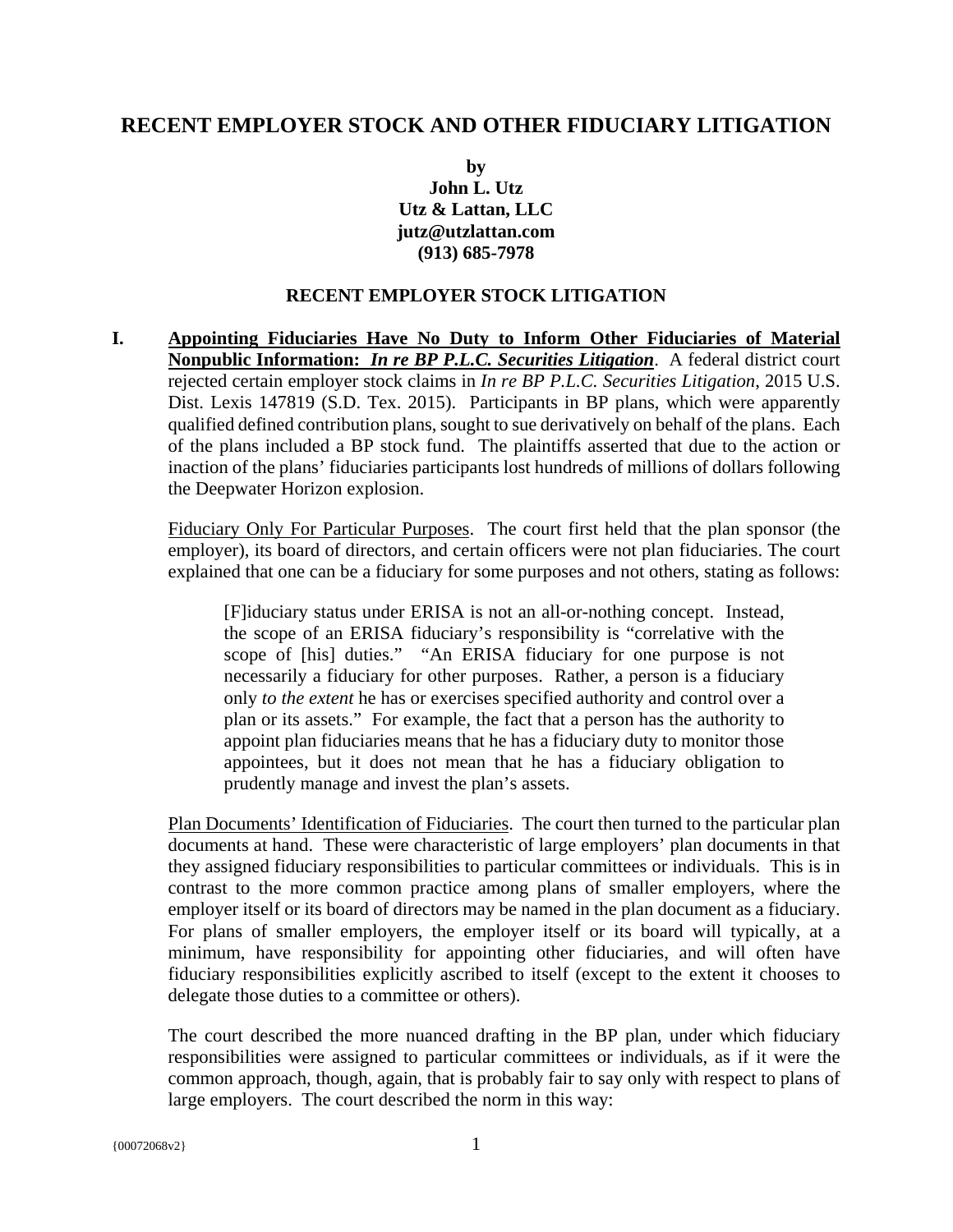Plan documents are usually crafted to ensure that the plan sponsor – which, typically, is the employer who establishes the plan – is not named as a fiduciary or otherwise granted meaningful authority or control over plan management. Instead, plans typically allocate discreet parcels of authority to certain committees and individuals, creating silos of fiduciary duties intended to cordon off the scope of potential ERISA liability.

Plan Sponsor Not Inherently a Fiduciary. The court emphasized that a plan sponsor does not automatically have fiduciary responsibilities, saying:

Plan sponsors, as such, have no inherent fiduciary duties regarding the management or administration of the plan. While true that plan sponsors are often vested with the authority to unilaterally amend the terms of a plan, the Supreme Court has held that, "without exception," the "decisions of a plan sponsor to modify, amend or terminate the plan" do not give rise to fiduciary status.

Respondeat Superior. After laying this groundwork, the court concluded that the corporate defendants named in the lawsuit were, in fact, not plan fiduciaries. Further, the court concluded that they could not be held liable for ERISA fiduciary breaches of others under a theory of *respondeat superior*. Although conceding that the Fifth Circuit has technically recognized that *respondeat superior* may be a source of liability in ERISA cases, the court reasoned that the doctrine generally has no application because if a party were responsible under a *respondeat superior* theory, that party would probably be a fiduciary under ERISA, and this fiduciary status would serve as the basis for any liability. This is the case because to state claim against the employer for *respondeat superior* liability under ERISA for the actions of an employee, the plaintiffs must show not only that the employee breached his or her duty by acting in the course and scope of his or her employment, but also that the principal (the employer) must "actively and knowingly participate [ ] in the agent's breach" or exercise "*de facto* control over the agent." This requirement that the employer be an active participant or exercise *de facto* control would, the court concluded, generally be satisfied only if the employer had sufficient "authority or control" over the breach to be directly liable under ERISA as a fiduciary.

No Duty of Appointing/Monitoring Officers to Inform Appointed Fiduciaries of Nonpublic Information. In distancing the corporation itself and its board from ERISA fiduciary decisions, the BP plan identified "appointing officers" who were responsible for appointing members of the plan's fiduciary committee with responsibility over investment issues (that is, the committee with authority and control regarding the "management or disposition of any assets of the Trust," as well as "the discretion to designate an Investment Manager.") The plaintiffs argued that the appointing officers' fiduciary duty to monitor the fiduciaries they appointed to the Investment Committee included not only a duty to ensure that the monitored fiduciaries were performing their fiduciary obligations properly, but also a duty to inform the appointees of material, non-public information that is within the possession of the monitoring fiduciaries and could affect the appointees' evaluation of the prudence of investing in the plan sponsor's securities.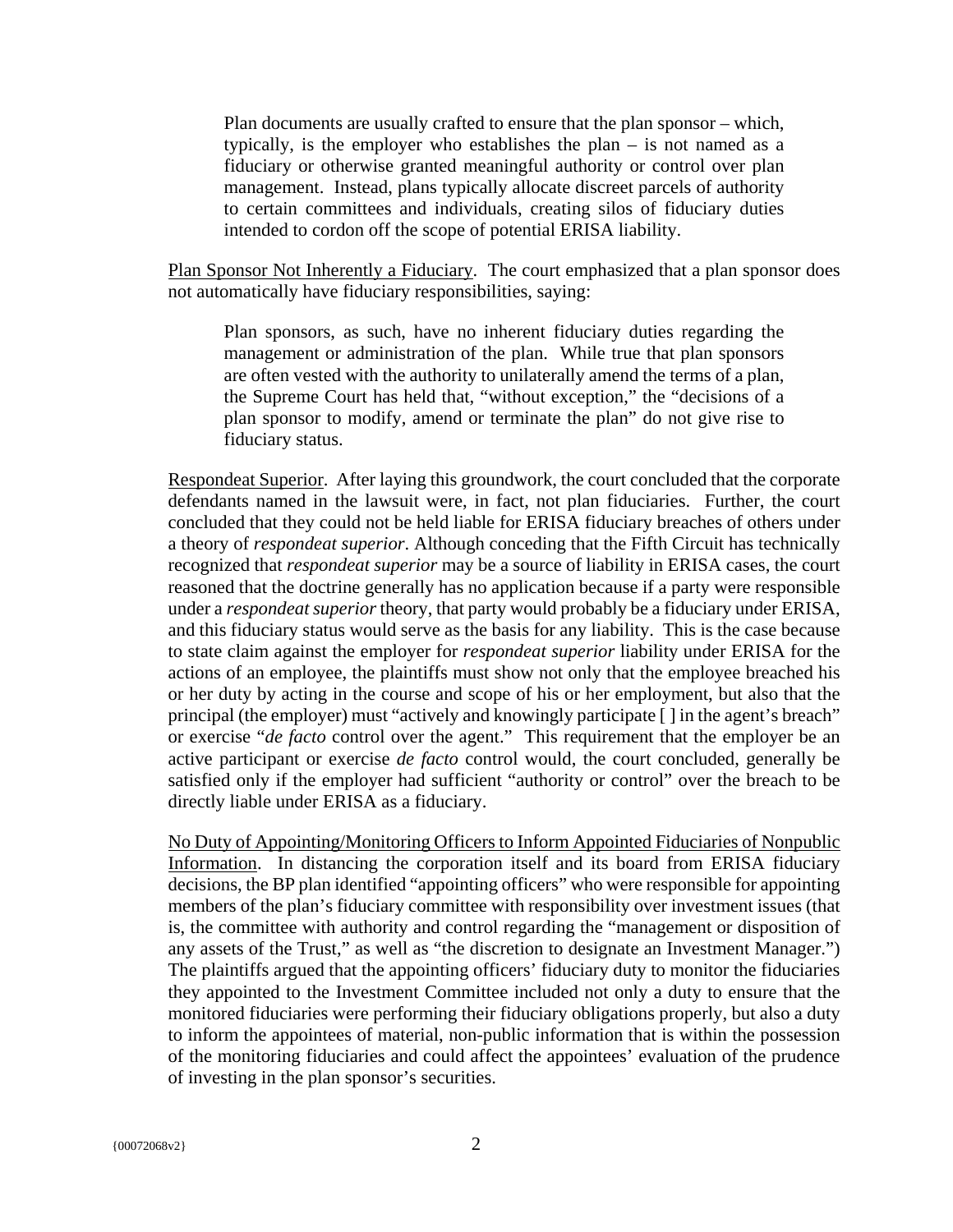The court rejected this argument, concluding that "ERISA does not impose a duty on monitoring fiduciaries to keep their appointees apprised of material, non-public information." The court reached this conclusion for two reasons. The first was that nothing in ERISA or traditional trust law principles imposes such a duty. The second was that Department of Labor regulations setting forth the responsibilities of a fiduciary who appoints other fiduciaries imposes no such duty to inform. 29 CFR Section 2509.75-8, Q&A-17.

Duty to Monitor Breach: Need Notice of Possible Breach and Failure to Investigate. As to the plaintiffs' argument that the appointing officers did not properly monitor the Investment Committee members they appointed, the court dismissed the claim because even if the appointing officers knew the stock fund was an imprudent investment, that was not the question. Instead, the questions for a failure to monitor claim are whether the appointing fiduciaries had notice of possible breaches by their appointees and whether the appointing fiduciaries failed to investigate those possible breaches. In the instant case, the Investment Committee members could not have breached their duty of prudence unless they had known (or should have known) that the market price of the BP securities was artificially inflated. To make a failure to monitor claim, the plaintiffs needed to plead a "red flag" (that is, a "notice of possible breaches"), which meant they needed to allege that the appointing officers had notice that the Investment Committee members might be knowingly investing in stock that was artificially inflated, not just that the committee members were, in fact, investing in artificially inflated stock. There was no such allegation made by the plaintiffs, so their duty to monitor claim against the appointing officers was dismissed.

Finally, although the plaintiffs styled their complaint as a derivative action (on behalf of the plans), the court noted that none of the plaintiffs were alleged to have been participants in two of the plans. This meant they did not have standing to sue derivatively on behalf of those plans. The plaintiffs, at a hearing, agreed to drop their derivative claims with respect to those two plans and instead proceed on a class-action basis (with respect to those two plans).

**II. A Stock Drop Case Dismissed:** *In re Citigroup ERISA Litigation.* A stock drop case was dismissed by a federal district court in *In re Citigroup ERISA Litigation*, 104 F.Supp.3d 599 (S.D. N.Y. 2015). Participants in two Citigroup 401(k) plans alleged that various defendants breached their fiduciary duties by failing to limit the plans' investments in Citigroup common stock. The action focused primarily on the time of the subprime mortgage crisis of 2008, during which time the price of Citigroup stock dropped.

Employer and Board of Directors Not Fiduciaries With Respect to Complained of Actions. The lawsuit was completely dismissed. The court first held that the claims should be dismissed on statute of limitations grounds. But the court continued by holding that even if claims had not been untimely, they would fail. In this regard, the court first concluded that only the plan committees, and not the employers or the employers' boards, were fiduciaries with respect to the complained of actions. The court noted in this regard that the question in a fiduciary action is not simply whether a defendant is a fiduciary, but instead whether the person acted as a fiduciary (performing a fiduciary function) when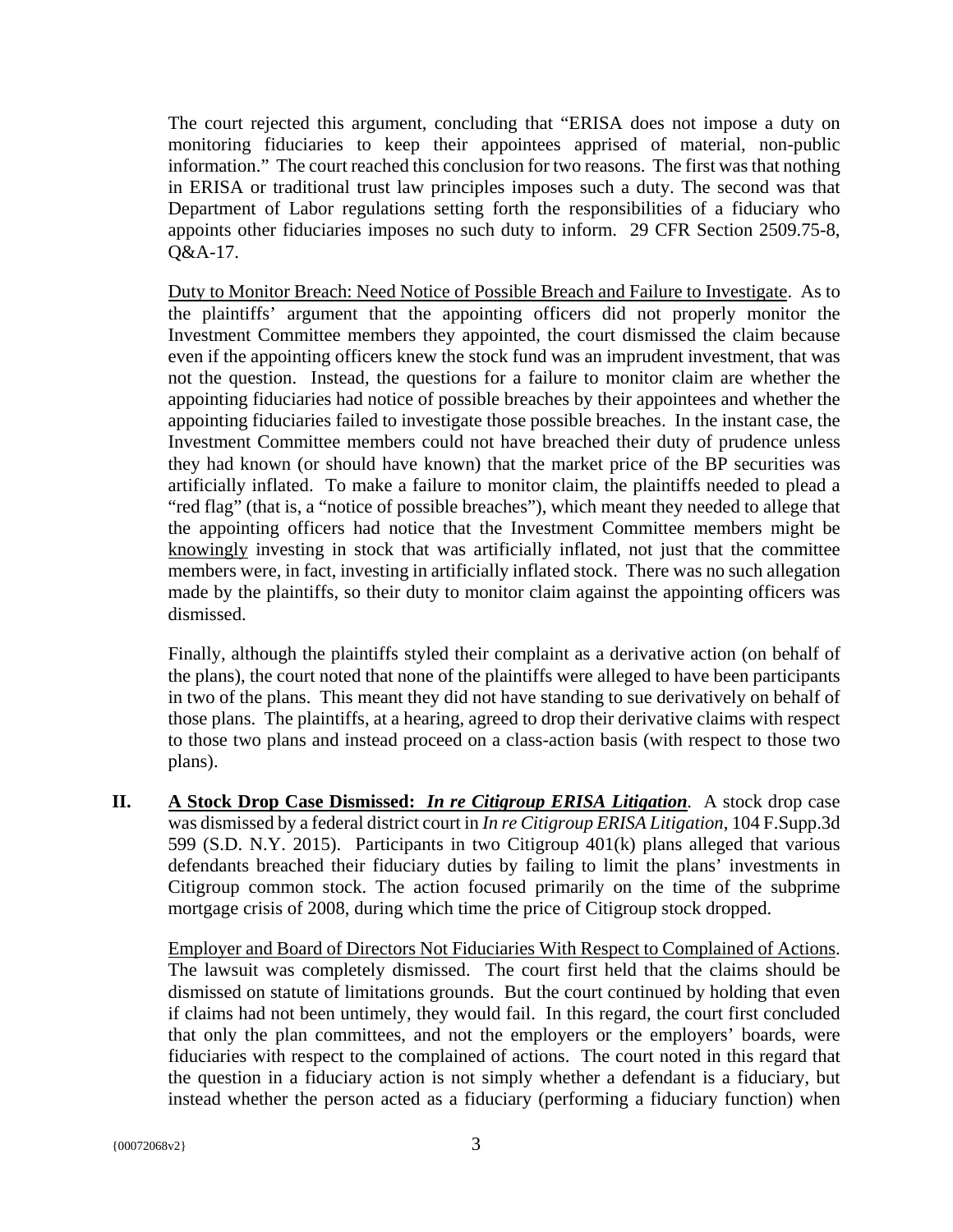taking the action subject to complaint. And in the instant case, the court held that the employer's ability to direct the trustee to receive company stock in lieu of cash dividends, and to sell those shares, did not make the employer a fiduciary. Further, the discretion to make contributions in stock or case does not constitute fiduciary conduct under ERISA.

*Dudenhoeffer* Pleading Standards. The court next applied the pleading standards set forth by the Supreme Court in *Fifth Third Bancorp v. Dudenhoeffer*, 134 S. Ct. 2459 (2014), to the plaintiffs' claims relating to the action (or inaction) of the plans' fiduciaries. The court summarized the Supreme Court's teaching with respect to prudence claims relating to publicly available information about stock in this way:

[T]he Court placed limits on certain types of duty-of-prudence ERISA claims. The court held that "where a stock is publicly traded, allegations that a fiduciary should have recognized from publicly available information alone that the market was over- or undervaluing the stock are implausible as a general rule, at least in the absence of special circumstances." Thus, the fiduciaries may "rely on the security's market price as an unbiased assessment of the security's value in light of all public information." "In other words, a fiduciary usually 'is not imprudent to assume that a major stock market . . . provides the best estimate of the value of the stock traded on it that is available to him.'" The Court also held that "[t]o state a claim for breach of the duty prudence on the basis of inside information, a plaintiff must plausibly allege an alternative action that the defendant could have taken that would have been consistent with the securities laws and that a prudent fiduciary in the same circumstances would not have viewed as more likely to harm the fund than to help it." (Citations omitted.)

Pleadings Inadequate. In the case at hand, the plaintiffs did not allege any special circumstances as to the prudence of continuing the stock plan investments (at plan participants' direction) with respect to the plaintiffs' claims relating to public information. And the plaintiffs made no specific claim of material, non-public information that the fiduciaries failed to properly take into account. The court noted, in this regard, that a disclosure would not be considered material if it would not affect the stock price.

Failure to Share Information with Co-Fiduciaries: Need Prior Breach to Make Actionable. The court next turned to claims that the failure to share information with co-fiduciaries constituted a fiduciary breach. The court indicated that plaintiffs could not complain of a failure to share information if there was no antecedent breach that that information would serve to ameliorate. There were no such claims made by the plaintiffs.

Failure to Monitor Claim: Need Underlying Breach by Appointed Fiduciary. Finally, the court dismissed claims that the employers and directors failed to adequately monitor committee members. It did so because there could be no such failure to monitor if there were no underlying breach of fiduciary duty, and the court had earlier in its opinion dismissed the claims relating to the alleged underlying breaches of fiduciary duty.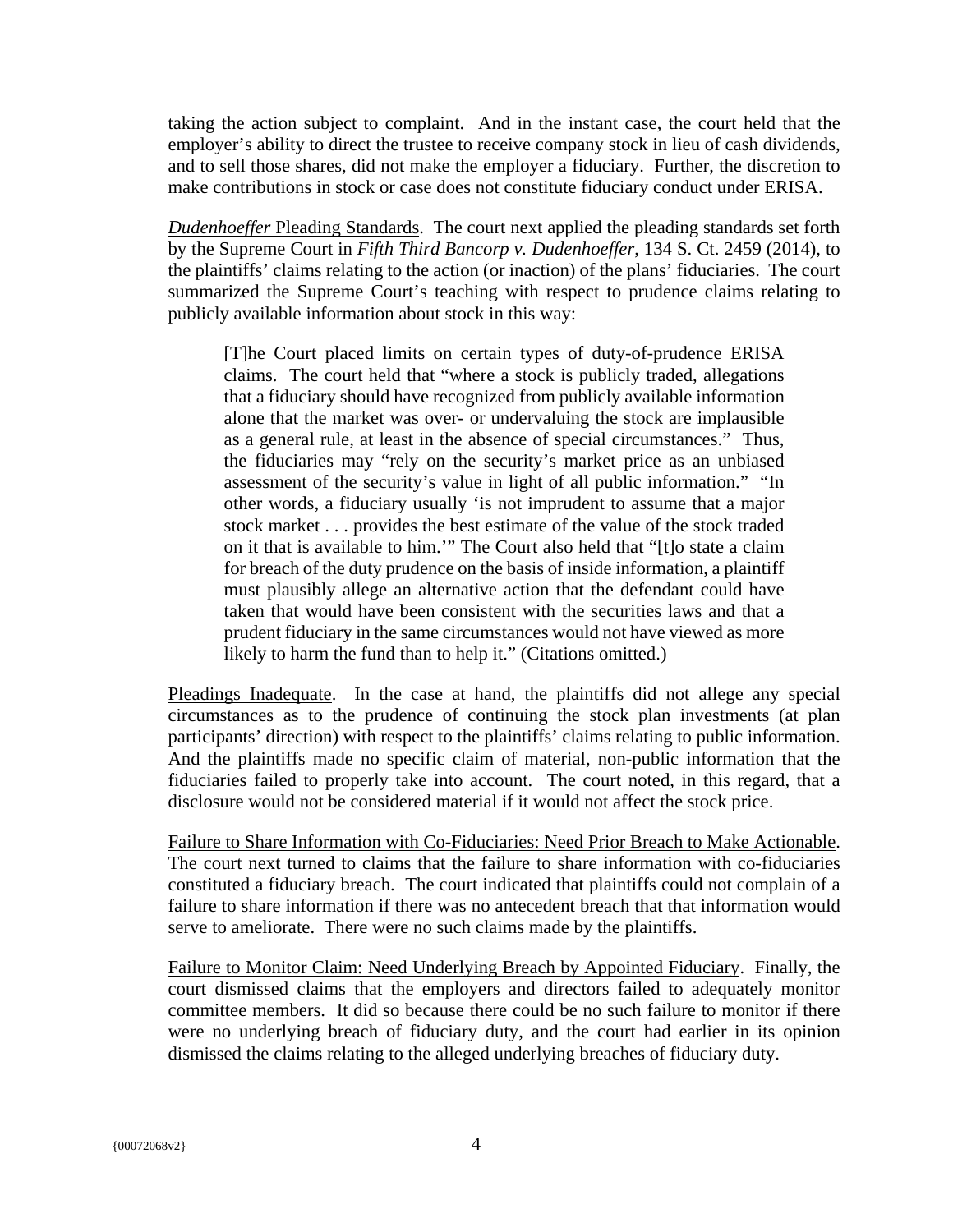**III. Decision Whether to Contribute Stock or Cash:** *Coulter v. Morgan Stanley & Co. Inc.* The Second Circuit, in a pre-*Dudenhoeffer* case (but one in which the court did not rely on the *Moench* presumption), dismissed employer stock claims. *Coulter v. Morgan Stanley & Co. Inc.*, 753 F.3d 361, 58 EBC 1497 (2d Cir. 2014). The plaintiffs were a class of individuals who participated in Morgan Stanley ESOP and 401(k) plans. Morgan Stanley had elected, pursuant to its express authority under the plan documents, to make its employer contributions to the plans in the form of company stock in early 2007 and again in early 2008. Late in 2007 and in early 2008 Morgan Stanley's stock price "plunged in conjunction with the broader economic downturn."

The court held that the employer's decision whether to contribute stock or instead cash to the plan was not a fiduciary act, at least where the employer was not otherwise a fiduciary. The court also held that a fiduciary claim concerning a duty to monitor is a derivative claim, so if there is no breach of fiduciary duty by the appointed fiduciaries, the appointing fiduciary cannot have breached his or her duty to monitor.

Finally, the court considered conflict of interest claims against the company's CEO and chairman of the board. The plaintiffs alleged that the CEO decided to fund the plans with company stock as a result of bias stemming from his personal investment in company stock. The court held not only that the decision to fund the plans with company stock did not constitute a fiduciary function, but also that a conflict claim cannot be based solely on a fiduciary's compensation being linked to company stock (citing its earlier decision in *In re Citigroup ERISA Litigation*, 662 F.3d 128 (2d Cir. 2011)).

**IV. Post-***Dudenhoeffer* **Stock Claims Allowed to Proceed:** *Gedek v. Perez*. A federal district court held that plaintiffs stated facially valid breach of fiduciary duty claims relating to an ESOP and an employer stock fund in another plan (presumably a 401(k) plan) in *Gedek v. Perez*, 66 F.Supp.3d 368, 59 EBC 1854 (W.D. N.Y. 2014). The plans had been maintained by Eastman Kodak Company. The plaintiffs raised fiduciary claims against various fiduciaries, including the members of an ESOP committee and a committee that administered the other defined contribution plan. It appears the members of the two committees were identical, and were Kodak's CFO, general counsel, director of human resources, treasurer, and director of "worldwide total compensation."

The company stock fund in the 401(k) plan was itself denominated an ESOP component. The 401(k) plan document expressly provided that the stock fund "must be made available for investment," although participants were not required to invest in the stock fund and had a range of other investment alternatives available to them.

Kodak's Decline. The plaintiffs alleged the defendants knew or should have known that Kodak's financial condition was poor, that its long term prospects were not good, and that, as a result, its stock price was going to continue to decline. In fact, the price of Kodak stock did continue to decline and the company eventually filed for bankruptcy protection under Chapter 11. The plaintiffs alleged that it was imprudent for the defendants to continue to permit the plans to offer Kodak funds to participants, or to continue to purchase or hold Kodak stock.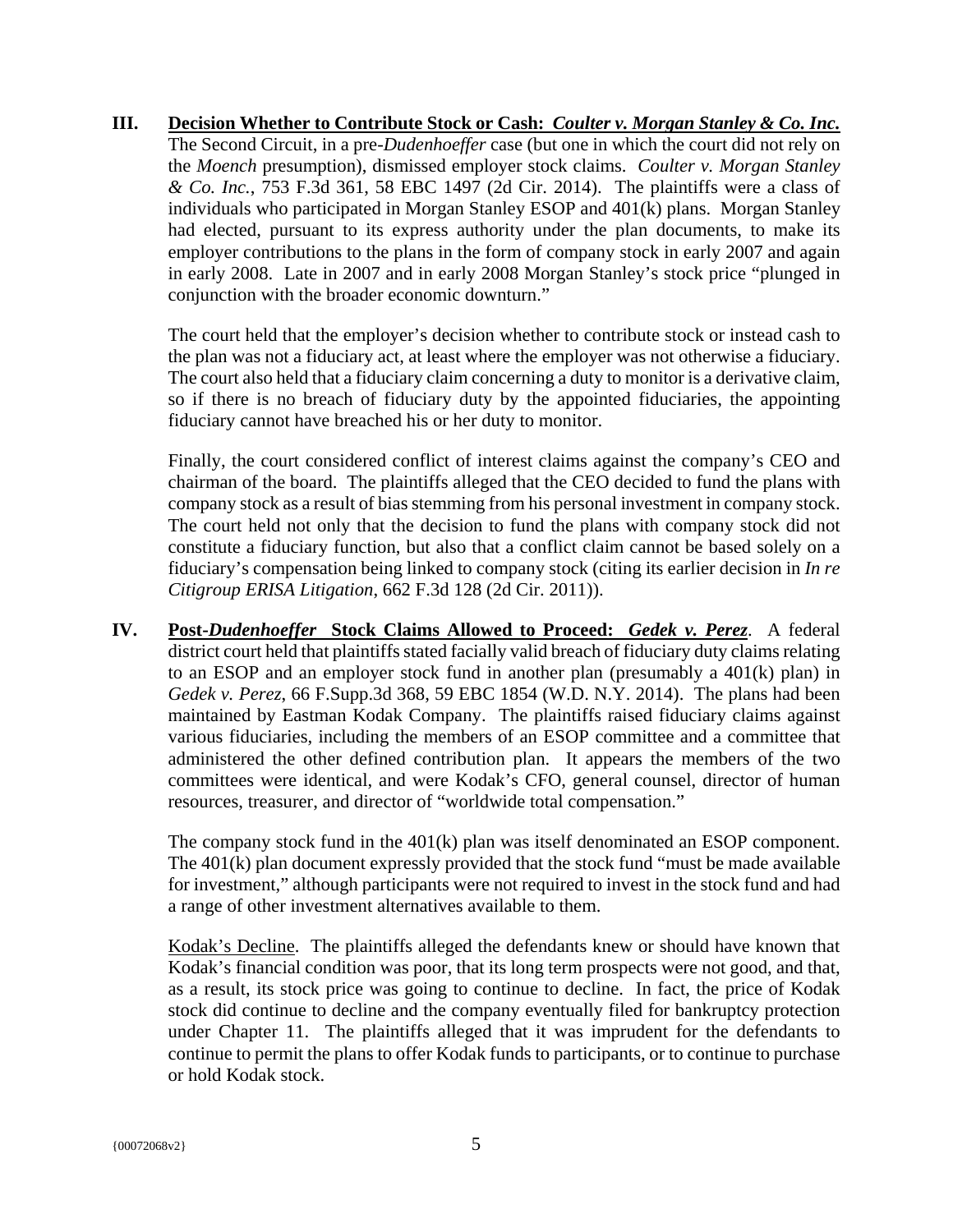Pleading Adequate: Clear From Public Information Kodak Headed for Dire Financial Straits. In a post-*Dudenhoeffer* decision, the court concluded that the plaintiffs stated a facially valid fiduciary prudence claim, even assuming the stock price accurately represented the value of Kodak stock, where the plaintiffs claimed it was clear from public information that Kodak was headed for dire financial straits and probably bankruptcy (as occurred). The ESOP fiduciaries may have been required to shift at least some plan assets to "more stable investments," which the court said the plan document allowed (perhaps because the ESOP provided only for investing "primarily" in Kodak stock). The court reached a similar conclusion with respect to the stock fund in the 401(k) plan. Again, that fund was required by the plan terms only to be invested primarily in Kodak stock. The court brushed aside, incidentally, the suggestion that making available to participants other investment options avoided the possibility of a breach (citing *DiFelice v. U.S. Airways, Inc.*, 497 F.3d 410, 423 (4th Cir. 2007) and *Lanfear v. Home Depot, Inc.*, 679 F.3d 1267  $(11<sup>th</sup> Cir. 2012)$ ).

Not a Mispricing Case. The case is interesting because the plaintiffs' assertions do not focus on assertions that the stock was mispriced, but instead on whether fiduciaries were obligated to stop permitting the plans to offer Kodak funds to participants, or to stop continuing to purchase or hold Kodak stock, because the prospects for the stock were so dire. The plaintiffs' claims survived a motion to dismiss, but the court did not rule on the merits of those claims. It will be interesting to see how the court addresses the "primarily invested" language of the ESOP and the ESOP component of the  $401(k)$  plan, and in particular whether, and when, such plan language must be ignored. If that language is not ignored, but is instead honored, when the value of company stock rapidly drops to zero, diverting a portion of the plan's investments to other investments may have little real effect. That is because as the stock value approaches zero, if the ESOP (or stock component of a 401(k) plan designated an ESOP) must remain invested primarily in company stock (and if the "primarily" requirement is measured by the plan's asset values), as the aggregate value of the employer stock drops, the "other half" of the plan's assets that may be invested in non-company stock assets will drop correspondingly. Only an ever diminishing, and perhaps rapidly diminishing, portion of the ESOP (or ESOP component of a 401(k) plan) could then be invested in non-company stock.

To take a vastly oversimplified example, assume an ESOP holds \$1 million in assets. If one interprets the "primarily invested" requirement as generally requiring that more than half of the value of the ESOP be invested in company stock (fully acknowledging the ambiguities inherent in the term "primarily invested," and the timeframe over which the "primarily invested" determination is to be made), if the stock value later drops to just \$100,000, the prior almost \$500,000 limit on plan assets that could be invested in noncompany stock assets must drop correspondingly. So, if the value of the company stock drops to \$100,000, presumably the portion of the ESOP assets that may be invested in noncompany stock will drop from almost \$500,000 to almost \$100,000. This means, ironically, that as the value of the company stock drops, the number of dollars that may be put into diversified investments will drop in *pari passu*. Again, this assumes, perhaps in an inappropriately oversimplified fashion, that the "primarily invested" requirement applies at the moment under examination, rather than over an arc of time. But if so, as the value of company stock drops precipitously, the degree to which it even matters whether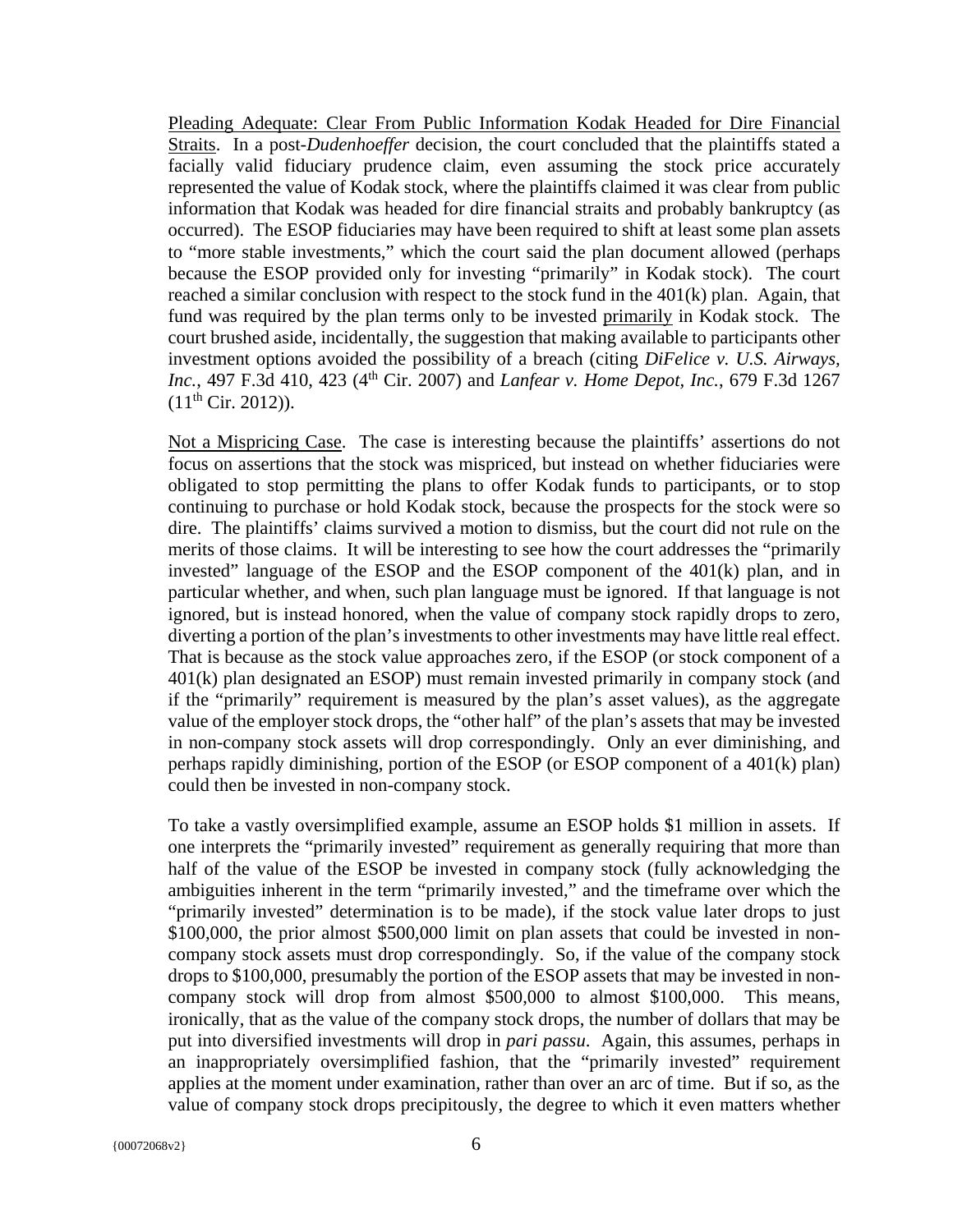fiduciaries diversify drops correspondingly, since only an increasingly reduced number of dollars may be invested in diversified assets. All of this seems to mean that unless the court says the "primarily invested" constraint must be ignored (which it might), the result of a collapsing stock price will be for the plan to hold only an increasingly small amount in non-employer stock assets.

Directed Trustee. The court also allowed a claim to proceed against a directed trustee despite the court's "serious doubts" about the claim against it. In this regard, the court said the following:

Courts have held, however, that "the duty of prudence of the directed trustee should be limited to what is 'plain,'" in other words, "where the directed trustee knows or should know (in his or her role as trustee) that a fiduciary's direction is imprudent, there is a duty to disobey the direction."

\* \* \* \* \*

[P]ublic information allegedly made it obvious to all but the willfully blind that Kodak was headed toward bankruptcy. Assuming the truth of those allegations, plaintiffs have at least presented a plausible claim that [the directed trustee] should at some point have refused to follow the Kodak defendants' directions to continue investing in Kodak stock, or at least questioned the wisdom of the Kodak defendants' directive to maintain the *status quo* concerning the purchase of company securities.

One might argue that the combined effect of *Gedek* and *Tatum v. RJR Pension Investment Committee,* 761 F.3d 346 ( $4<sup>th</sup>$  Cir. 2014), is that fiduciaries of a plan with a legacy employer stock fund must be able to presciently judge how well the stock will do. *Tatum* arguably requires that fiduciaries carefully consider whether a depressed stock may rebound (though it may not require that they be able to accurately predict whether and when it will rebound). *Gedek* is, in some sense, the opposite case, requiring fiduciaries to consider not whether the company's stock will rebound, but instead whether it will tank. One hopes the combined effect of *Gedek* and *Tatum* is not to require that fiduciaries be able to see the future, but that those cases instead be properly read as rulings on fiduciary process.

**V. Supreme Court Says Complaint Inadequate under** *Dudenhoeffer* **Standards:** *Amgen*  **Inc. v. Harris**. The Supreme Court, in a per curiam decision, and in impatient tones, considered "for the second time" the Ninth Circuit's determination that a complaint by participants in defined contribution plans with a company stock fund stated a claim against fiduciaries for breach of the duty of prudence under ERISA. *Amgen Inc. v. Harris*, 2016 U.S. Lexis 891 (2016). The court noted that it had previously vacated and remanded, in light of *Dudenhoeffer*, the Ninth Circuit's determination that the plaintiffs' complaint stated a claim for breach of fiduciary.

The Supreme Court characterized *Dudenhoeffer* as "a case which set forth the standards for stating a claim for breach of the duty of prudence against fiduciaries who manage employee stock ownership plans (ESOPs)." On remand from the Supreme Court for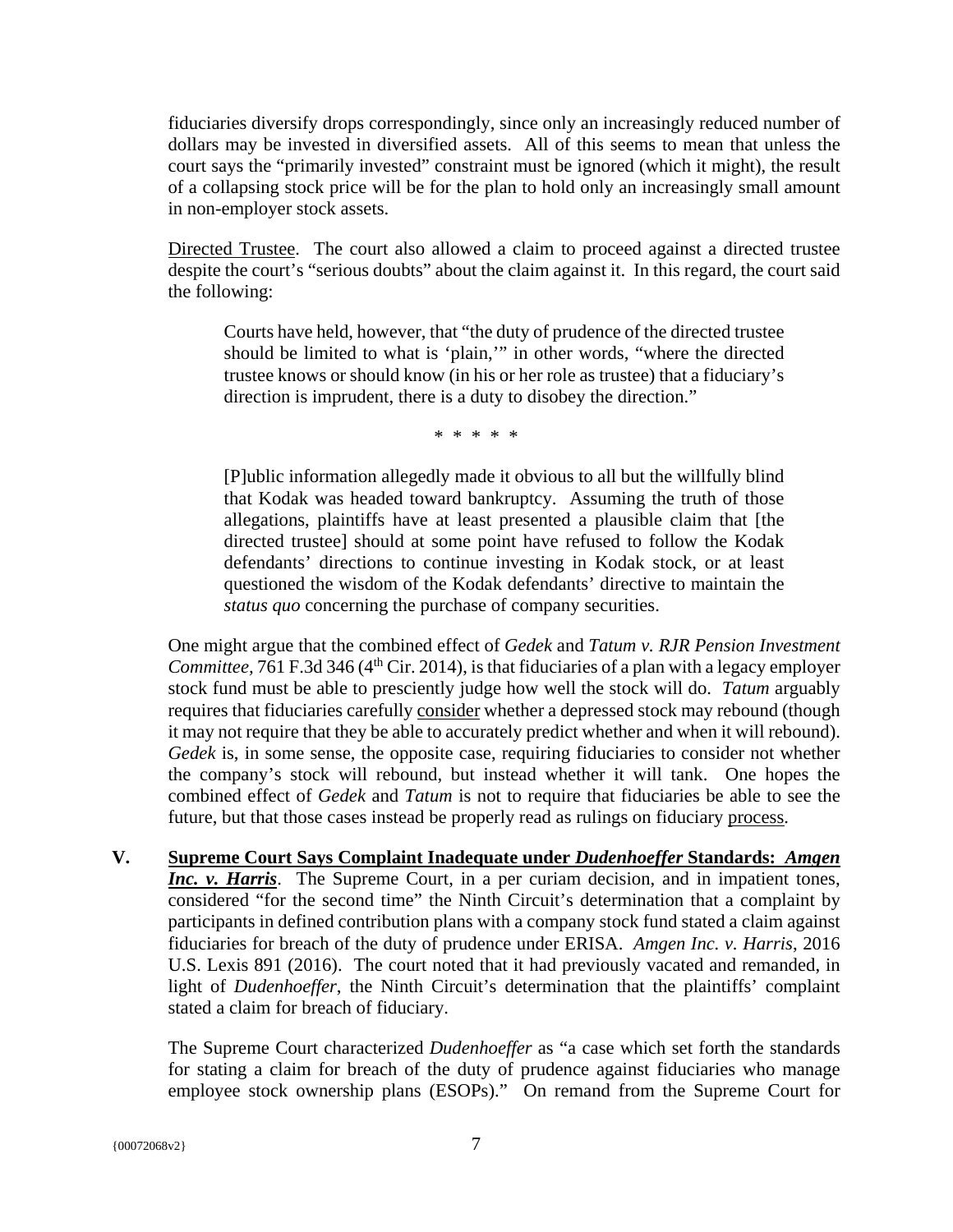consideration in light of *Dudenhoeffer*, the Ninth Circuit reached the same conclusion as it had pre-*Dudenhoeffer* – that the plaintiffs did adequately state a claim. This is interesting, in part, because the Ninth Circuit reached this conclusion that the complaint was adequate even though it appears the complaint was not amended post-*Dudenhoeffer*. *Harris v. Amgen, Inc.*, 788 F.3d 916 (9th Cir. 2015). The Supreme Court, though, reversed the Ninth Circuit's conclusion that the complaint was adequate and remanded to the federal district court to determine whether the plaintiffs could amend their complaint to adequately plead a claim for breach of the duty of prudence under the standards set forth in *Dudenhoeffer*.

The dispute concerned Amgen plans. The Amgen plans, though defined contribution plans, appear not to have been ESOPs. They did, though, include an Amgen common stock fund. The value of Amgen stock fell, and in 2007 the plaintiffs filed a class action against various plan fiduciaries alleging a breach of their duties under ERISA, including the duty of prudence.

In its decision in *Fifth Third Bancorp v. Dudenhoeffer*, 134 S. Ct. 2459 (2014), the Supreme Court held that ESOP fiduciaries are not entitled to a presumption of prudence (which had been referred to as the *Moench* presumption), but that they are instead "subject to the same duty of prudence that applies to ERISA fiduciaries in general, except that they need not diversify the fund's assets." Even so, the Court observed that Congress sought to encourage the creation of ESOPs and that this purpose "may come into tension with ERISA's general duty of prudence." Further, the Court acknowledged that ESOP fiduciaries "confront unique challenges" given "the potential for conflict" that arises when they are alleged to have imprudently failed to act on inside information in their possession concerning the value of company stock. To help sort through this tension between Congress' encouragement of ESOPs and the difficult position in which ESOP fiduciaries are placed, the Supreme Court, in *Dudenhoeffer* (which, interestingly, the Supreme Court, unlike the rest of the employee benefits community, refers to in *Amgen* as "*Fifth Third*," rather than "*Dudenhoeffer"*) set forth standards to help "divide the plausible sheep from the meritless goats."

In *Amgen*, the Supreme Court quoted *Dudenhoeffer* as follows concerning prudence claims based on inside information:

To state a claim for breach of the duty of prudence on the basis of inside information, a plaintiff must plausibly allege an alternative action that the defendant could have taken that would have been consistent with the securities laws and that a prudent fiduciary in the same circumstances would not have viewed as more likely to harm the fund than to help it.

And the Court said it had clarified that courts must determine whether the complaint itself states a claim satisfying this liability standard when it said:

[L]ower courts faced with such claims should also consider *whether the complaint has plausibly alleged* that a prudent fiduciary in the defendant's position could not have concluded that stopping purchases – which the market might take as a sign that insider fiduciaries viewed the employer's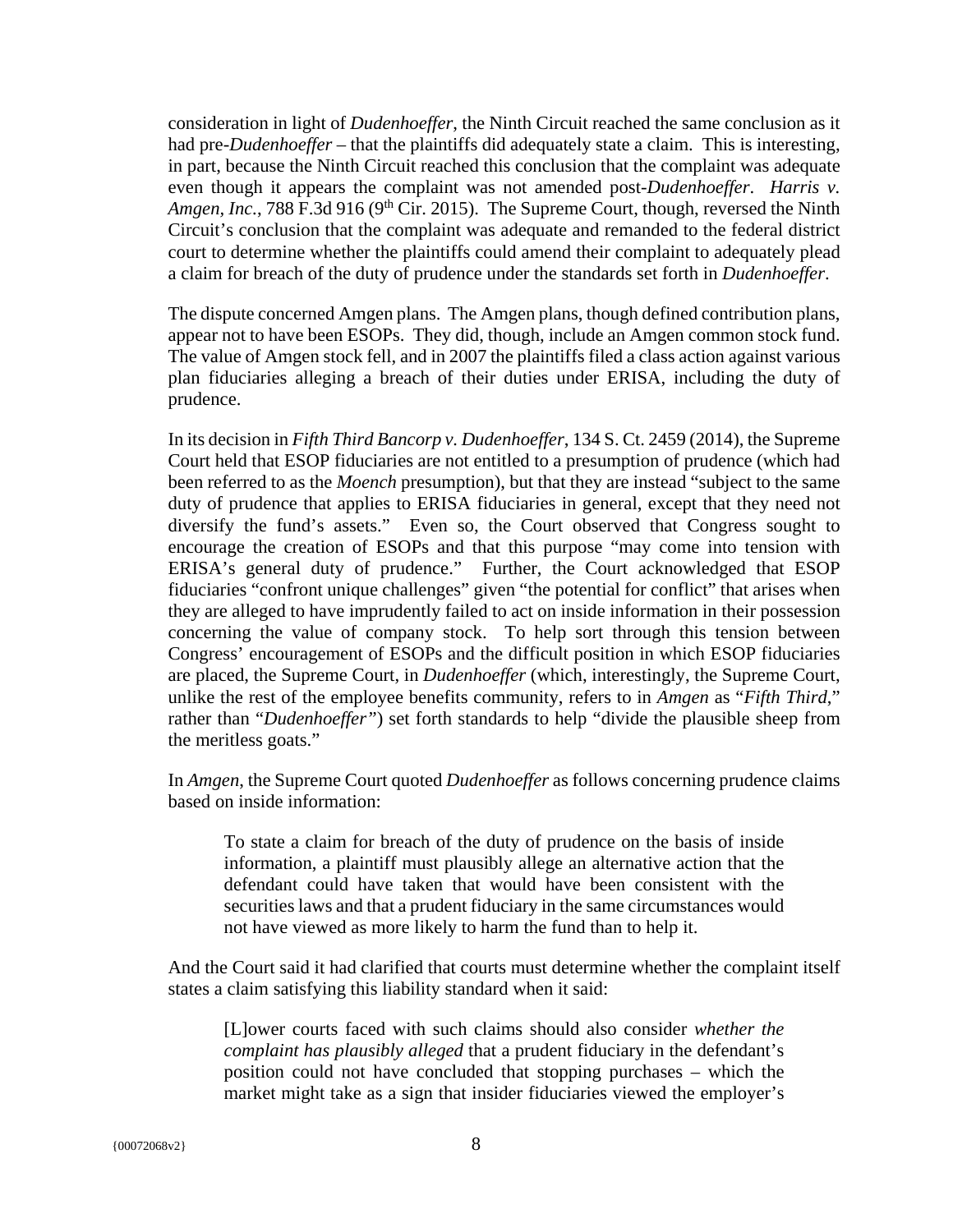stock as a bad investment – or publicly disclosing negative information would do more harm than good to the fund by causing a drop in the stock price and a concomitant drop in the value of the stock already held by the fund.

The Supreme Court rebuked the Ninth Circuit for concluding that the complaint had met the pleading standard above, saying the Ninth Circuit had reasoned that the complaint satisfied the pleading standards because when "the federal securities law require disclosure of material information," it is "quite plausible" that removing the stock fund from the list of investment options would not "caus[e] undue harm to plan participants." But, the Supreme Court said, the Ninth Circuit failed to determine whether the complaint "has plausibly alleged" that a prudent fiduciary in the same position "could not have concluded" that the alternative action "would do more harm than good." The Court conceded that the Ninth Circuit might be right that removing the stock funds from the list of investment options was an alternative action that could have satisfied the *Dudenhoeffer* standards, but the facts and allegations supporting that proposition must appear in the complaint and they did not.

**VI. Post-***Dudenhoeffer* **Complaint Inadequate; Claimed Stock Was Too Risky, Not Mispriced:** *In re Lehman Brothers Securities and ERISA Litigation***.** A federal district court concluded that plaintiffs' allegations in an employer stock case were inadequate post-*Dudenhoeffer* in *In re Lehman Brothers Securities and ERISA Litigation*, 2015 U.S. Dist. Lexis 90109 (S.D. N.Y. 2015). The case was brought on behalf of participants in what was apparently an ESOP that held stock of Lehman Brothers Holdings, Inc., and that suffered a large loss when Lehman failed in its 2008 financial crisis.

The court held that the *Dudenhoeffer* standards apply to breach of prudence claims based on public information "irrespective of whether such claims are characterized as based on alleged overvaluation or alleged riskiness of the stock." That is, the court concluded that *Dudenhoeffer's* limitations on claims based on public information apply not only to claims that stock was mispriced, but also to claims that stock was just too risky, and the plan fiduciaries should therefore have stopped purchasing shares and divested the plan's current holdings. In the case at hand, the court held that the plaintiffs failed to sufficiently allege that a fiduciary committee breached its duties by holding employer stock in light of publicly available information.

The court also held that (a) the plaintiffs failed to include sufficient allegations of a duty of the fiduciaries to inquire about non-public information, (b) appointing fiduciaries could not be liable for a failure of their appointees without an underlying breach by the appointee fiduciaries, and (c) ERISA does not impose a duty on appointed fiduciaries to keep appointees apprised of non-public information.

**VII. State Law Fiduciary Claim Not Preempted:** *Morton v. American Capital Strategies Ltd***.** A federal district court considered whether ERISA preempted various state law claims in connection with the ESOP of an ESOP-owned company, where the company's stock essentially became worthless, in *Morton v. American Capital Strategies Ltd.,* 2014 U.S. Dist. Lexis 77084, 59 EBC 1286 (S.D. Tex. 2014). The court first held that state securities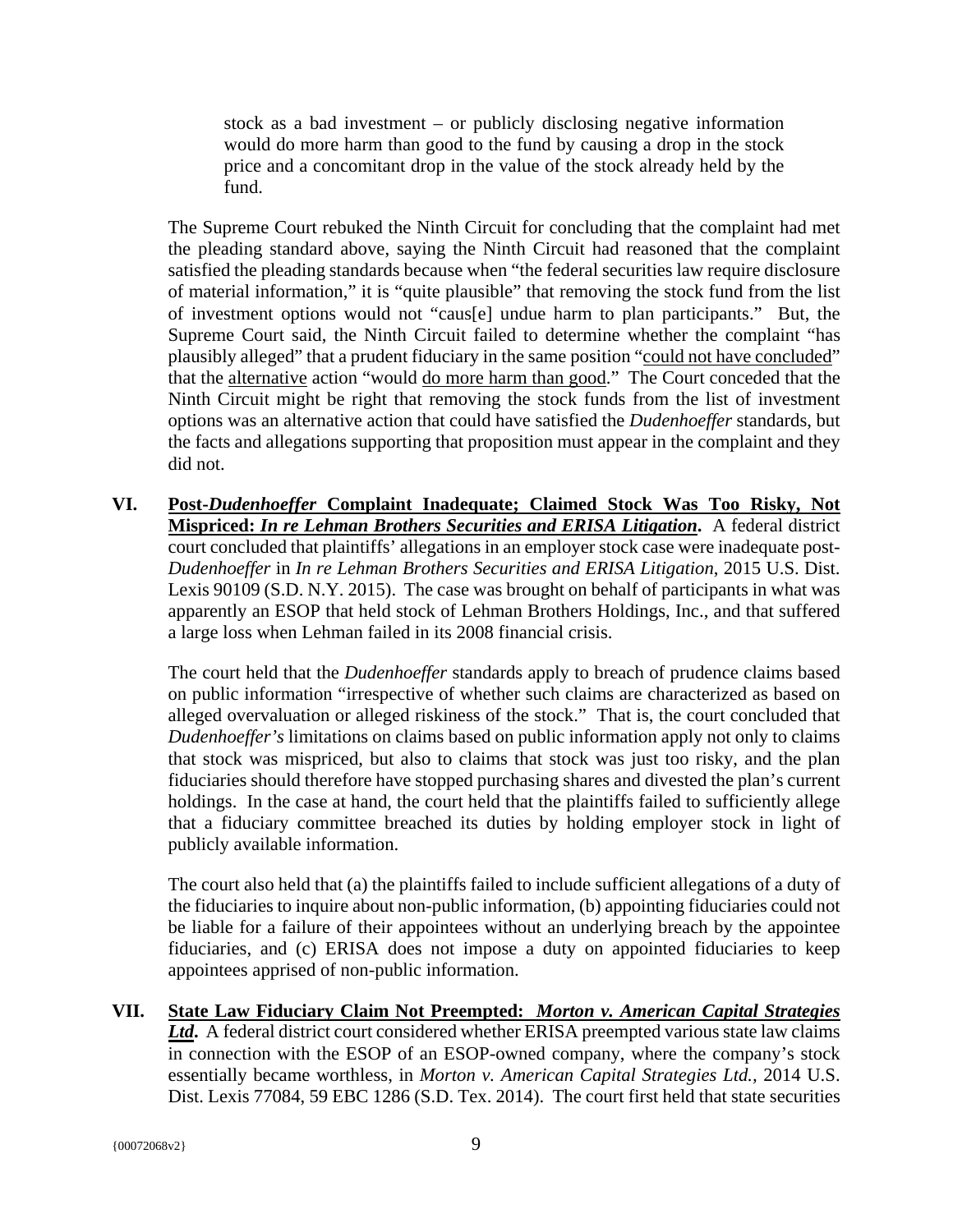and state common law fraud claims concerning alleged misrepresentations and omissions made when the ESOP was in place (the ESOP was later terminated) were completely preempted. State law fiduciary duty claims against the company, the majority shareholder, and certain management employees, were, however, not preempted where no allegations were made that an ERISA fiduciary mismanaged the ESOP as a plan administrator.

**VIII. Prudent Process Followed in Evaluating Whether to Continue Purchasing Employer Stock: Pfeil v. State Street Bank and Trust Co.** The Sixth Circuit dismissed fiduciary claims against State Street in connection with State Street's decisions relating to purchases of General Motors stock by what were apparently ESOP components of two GM 401(k) plans. State Street's process in evaluating whether to continue purchasing, and whether to divest the ESOP components of, GM stock was sufficient to dismiss the employees' fiduciary claims as failing to state a claim. *Pfeil v. State Street Bank & Trust Co*., 806 F.3d  $377$  (6<sup>th</sup> Cir. 2015).

State Street served as the fiduciary of various GM retirement plans, including the ESOP components of the two 401(k) plans. In 2008, GM faced "severe business problems that resulted, ultimately, in its bankruptcy." Although the ESOPs lost money in 2008, State Street did not stop buying GM stock until late in that year, on November 8, 2008, and did not divest the fund of GM stock until March 31, 2009.

The plaintiffs claimed that State Street's investment decisions to continue to buy, and also to decline to sell, GM common stock on or around four particular dates in 2008 were imprudent. The court seems to refer to the ESOP components as the "GM Common Stock Fund," and said participants were not required to invest in that fund. Instead, "only if a GM employee opted to invest in the GM Common Stock Fund were his or her investments placed in that fund; if an employee did not elect an option, the investments were placed in a different fund."

State Street's Prudent Process. State Street was the fiduciary for the GM Common Stock Fund. The court described, approvingly, the prudent process in which State Street engaged in deciding whether to continue the investments in GM stock. Here is the court's high level description of that process:

The GM Common Stock Fund's fiduciary was State Street, which served in that capacity for many similar funds. State Street employs a formal, threetiered structure and process for the exclusive purpose of monitoring and evaluating company stock funds. The first tier is the Company Stock Group, which, through daily monitoring and ongoing research and analysis to maintain awareness of the financial environment impacting a company stock, has a comprehensive process to determine if a company stock requires additional monitoring. The second tier, the Stock Review Committee, provides the aforementioned additional monitoring, which includes monthly meetings at which a Company Stock Group officer provides a detailed company-specific report including at least nine specific pieces of information. Based on a review of the facts and circumstances, the Stock Review Committee determines if a company stock should be elevated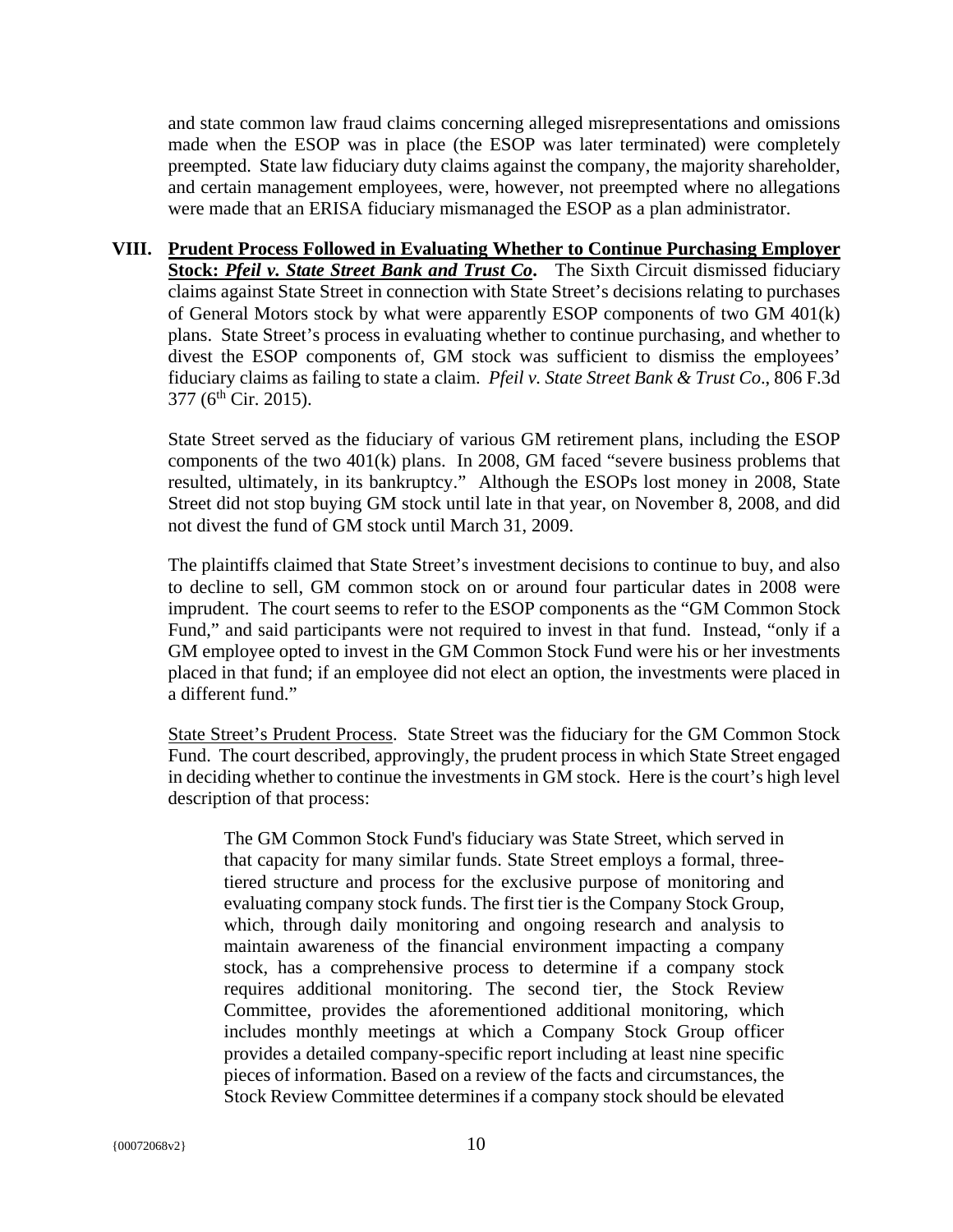for further review and action by the Independent Fiduciary Committee, the third tier of the company stock process. Together, these three committees discussed GM stock, in relation to the GM company stock fund, fifty-eight times between January 2008 and March 31, 2009.

As noted in the quote above, three State Street committees discussed GM stock 58 times in a 15 month period! And the court later indicated that 41 of these meetings and discussions occurred over the last five months in which the fund was invested in GM stock, from November 10, 2008, through March 31, 2009.

In describing State Street committee meetings during the summer of 2008, at which GM stock was discussed, the court characterized the meetings as "substantial," said 14 people attended one of the meetings, and said "minutes and materials of that meeting recited, among other details, when and why State Street added GM to the Stock Review List, details of GM's business situation and analysis thereof, GM's debt rating, a description of GM's business, performance information of GM and its stock, State Street's role, and litigation pending against GM."

Special Circumstances Required. The court applied a post-*Dudenhoeffer* analysis (noting, incidentally, that the case name for the Supreme Court decision misspells John Dudenhoefer's name by incorrectly introducing double "f"s –the Sixth Circuit should know, given that *Dudenhoeffer* came to the Supreme Court from the Sixth Circuit). The court held, in light of its understanding of *Dudenhoeffer*, that a plaintiff claiming an ESOP's investment in a publicly traded security was imprudent must show special circumstances to survive a motion to dismiss. The court said it was not required to decide, nor was it deciding, whether a fiduciary's "complete failure to investigate a publicly traded investment might constitute a circumstance sufficiently special for a claim of imprudence to survive a motion to dismiss." It was not required to make that determination because GM's process was not only not "a complete failure to investigate," it was, in fact, a prudent process.

The plaintiffs alleged that public announcements about GM's future should have caused State Street to recognize "that the market was over- or undervaluing" GM common stock. The court termed this allegation "implausible," saying the plaintiffs failed to show a special circumstance such that State Street should not have relied on market pricing.

The court also noted that the plaintiffs complained about State Street's decision not to act on each of four particular dates. The plaintiffs did not, at least explicitly, claim that an ESOP fiduciary must constantly evaluate the prudence of continued investment. As to the four particular dates identified by the plaintiffs on which State Street should have acted, the court raised the possibility that the plaintiffs landed on these by examining internal State Street communications suggesting that these were four critical decision dates, at least as analyzed by State Street. The court seemed to try to give ESOP fiduciaries some breathing room in their ability to candidly discuss developments that may bear on whether to invest (or remain invested) in company stock, saying "to the extent that [plaintiffs rely] on internal State Street communications, [their] implied command would intolerably bind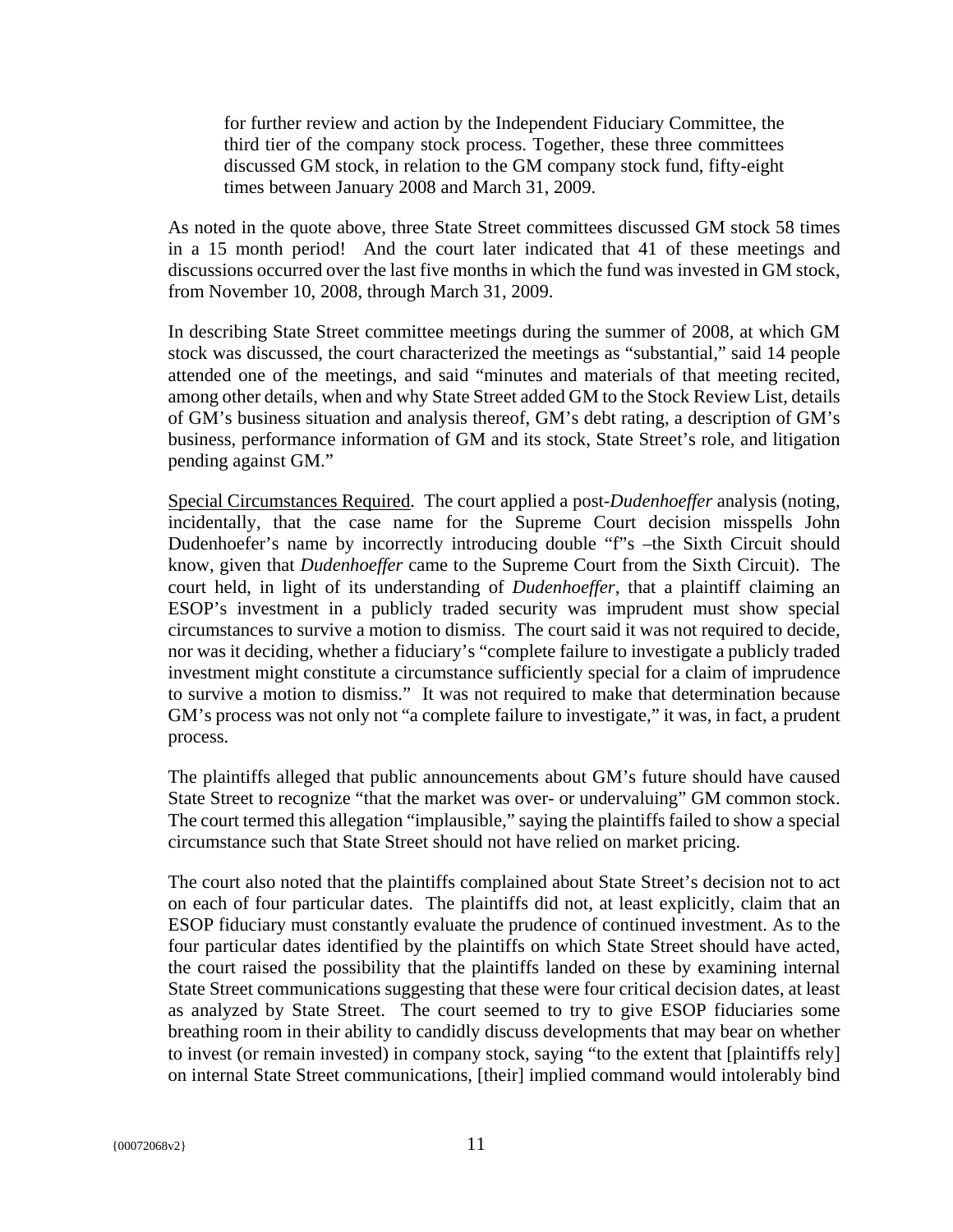ESOP fiduciaries: if they discuss internally the impact of an event on a fund's holdings, they trigger a requirement that they engage in a formal process."

Dissent. The Sixth Circuit panel split 2 to 1. The dissenter argued that although the market may be generally efficient in pricing stock, that does not necessarily mean all decisions to buy, sell or hold stock are as a consequence prudent. In particular, just because a stock's price accurately reflects the company's risk of failing, that does not mean it is prudent to retain the stock as the possibility of failure becomes more and more certain and as "buyers are willing to pay less and less for a stake in the upside potential." For these reasons, the dissenter said it rejected the applicability of modern portfolio theory to "effectively immunize[ ] fiduciaries from imprudence claims relating to publicly traded securities in the absence of special circumstances, including, perhaps, the complete failure to investigate."

Duty of Prudence Trumps Plan Document. More pertinently, as to the majority's conclusion that State Street's process was prudent as a matter of law, the dissenter did not discard the possibility that the process had been prudent. But she said she would not dismiss the action at this stage because the plaintiffs presented evidence that State Street was operating under an incorrect standard in deciding whether to continue to hold GM stock. In particular, State Street indicated that it was required under its engagement agreement to hold GM stock until GM's bankruptcy was "imminent" or State Street reached a "clear conclusion" that GM would file for bankruptcy. The dissent said *Dudenhoeffer* emphasizes that "the duty of prudence trumps the instructions of a plan document, such as an instruction to invest exclusively in employer stock even if financial goals demand the contrary." (quoting from *Dudenhoeffer,* 134 S. Ct. at 2468.) State Street's reliance on the plan documents, the dissent said, rather than on the fiduciary duty of prudence, was improper, even if its interpretation of the document was correct.

**IX. No Material Inside Information and No Special Circumstances:** *Smith v. Delta Air Lines Inc.* In an unpublished decision, the Eleventh Circuit, post-*Dudenhoeffer*, dismissed for a second time a complaint concerning a Delta Air Lines stock fund. It did so because there was no allegation that the fiduciaries had material inside information about Delta's financial condition that was not disclosed in the market, nor was there any allegation of a "special circumstance [that rendered] reliance on the market price imprudent," such as "fraud, improper accounting, illegal conduct or other actions that would have caused Delta stock to trade at an artificially inflated price." The court concluded that, under *Dudenhoeffer*, absent "such circumstances" the Delta fiduciaries could not be held liable for "failing to predict the future performance of the airline's stock." *Smith v. Delta Air Lines Inc.*, 619 F. Appx. 874 (11<sup>th</sup> Cir. 2015) (unpub.).

The court described the crux of the fiduciary prudence claim this way: the fiduciaries "should have foreseen that Delta stock would continue to decline." Interestingly, the court, in quickly dismissing the complaint (following remand from the Supreme Court for consideration in light of *Dudenhoeffer*), did not expressly address whether when there is no viable claim concerning mispricing of a security plaintiffs might still be able to argue that offering employer stock is imprudent because the stock will continue to decline. Although the court characterized the claim at hand as being one that fiduciaries should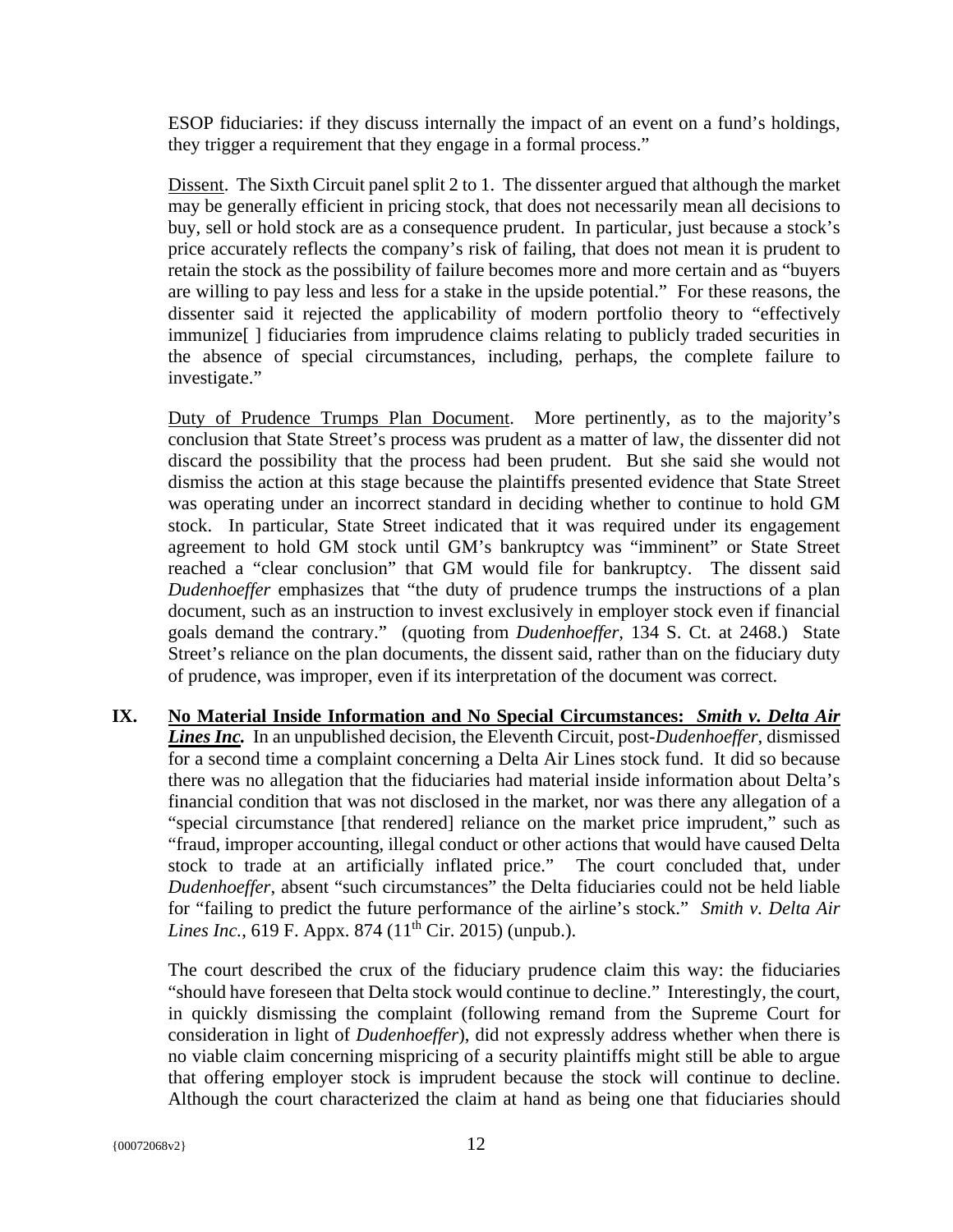have foreseen Delta stock would continue to decline, the court's brief analysis focuses on the market's ability to price the stock accurately, which might be beside the point.

**X. No Article III Standing Where No Allegation of Specific Losses in Stock Fund:**  *Taveras v. UBS AG.* The Second Circuit, in an unpublished decision, affirmed a district court decision that plaintiffs had no Article III constitutional standing to complain about investments in a UBS common stock fund. *Taveras v. UBS AG*, 612 F. Appx. 27 (2d Cir. 2015) (unpub.). A UBS defined contribution retirement plan, which included a company stock fund designated as an ESOP, allowed participants to choose to invest in a fund designed to "track [ ] the performance of underlying common stock of UBS."

The plaintiffs, in a putative class action, alleged that UBS, a Swiss financial institution, developed a plan to expand into the United States investment banking market by, among other things, acquiring large quantities of fixed income assets that included residential mortgaged-back securities and collateralized debt obligations made up almost exclusively of American subprime mortgages. The plaintiffs alleged that over the next several years UBS amassed a large portfolio of these assets and, in October 2007, began taking large write downs to these holdings, which eventually led to the company's first ever annual loss and a "precipitous drop" in its share price.

The court held that the plaintiffs did not allege they suffered any specific losses as a result of the alleged breach of fiduciary duty concerning the plan's investment in company stock. Because they sought restitution or disgorgement, rather than, for example, injunctive relief, the plaintiffs had not alleged the "injury in fact" that is a constitutional requirement for standing since they had not alleged they suffered specific losses as a result of the alleged breach of fiduciary duty. They had instead alleged that the plans had directly suffered by reason of the alleged breaches of fiduciary duty, and that the plaintiffs had "indirectly" been damaged. The plaintiffs failing, in part, was their failure to allege particular purchases, sales, and resulting losses. The district court suggested that the result might have been different if the plaintiffs had instead sought injunctive relief, where they may not have been required to show individual harm to have Article III standing.

**XI. Releases with Covenants Not to Sue Bar Stock Fund Claims:** *Wagner v. Stiefel Laboratories, Inc.* In *Wagner v. Stiefel Laboratories, Inc.*, 2015 U.S. Dist. Lexis 81464, 59 EBC 2802 (N.D. Ga. 2015), a district court considered plaintiffs' allegations that certain of a private company's board members manipulated employees' ownership of shares in the company to profit improperly from the company's eventual sale. The court held that plaintiffs who had signed releases, which included covenants not to sue, could not bring claims (including fiduciary claims under ERISA Section 502(a)(2)). The defendants were granted summary judgment with respect to these plaintiffs (but were not granted their motion to dismiss, because the releases were an affirmative defense, not a standing issue).

In contrast, the claims brought by a participant who did not sign a release survived the defendants' motion for summary judgment. The court concluded that there was enough evidence to create a genuine issue of material fact as to whether the company communicated false information to the plaintiff concerning the true worth of his stock and management's plans about the future of the company. The plaintiff seemed to claim that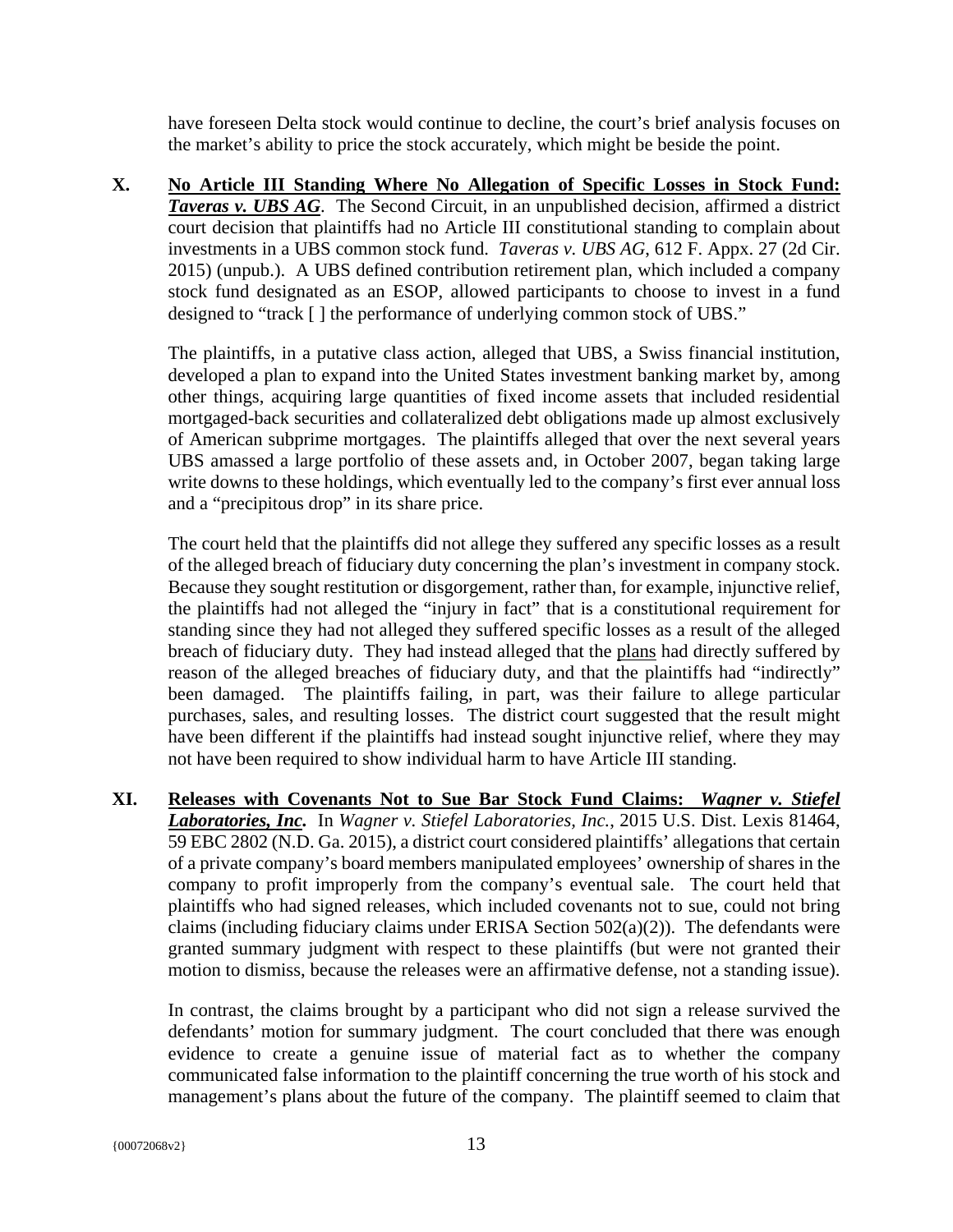he resigned his employment, chose to take a distribution of company stock from a plan with a company stock fund, and exercised his put rights after transferring the distribution to his IRA. The plaintiff allegedly received about \$16,500 per share for his put stock, while the company agreed shortly thereafter to a merger in which plan participants received approximately \$70,000 per share.

The plaintiff alleged that the stock was undervalued and he had received misleading information during the period leading up to his distribution and put of his stock. In denying the defendants' motion for summary judgment, the court quoted a decision from another federal district court concerning the same company, as follows: "although ordinarily ERISA fiduciaries, just like corporate directors, have no duty to disclose merger discussions, when those fiduciaries send communications to shareholders *reporting the price of the stock while knowing that the price is probably inaccurate*, such merger discussions constitute material information that must be disclosed." (Quoting *Bacon v. Stiefel Labs, Inc.*, 714 F.Supp.2d 1186, 1191 (S.D. Fla. 2010)). (Emphasis added.)

#### **XII. What are the Insider Trading Restrictions? SEC** *Amicus* **Brief:** *Whitley v. BP, P.L.C.*  In *Dudenhoeffer*, the Supreme Court instructed as follows:

[W]here a complaint faults fiduciaries for failing to decide, on the basis of . . . inside information, to refrain from making additional stock purchases or for failing to disclose that information to the public so that the stock would no longer be overvalued, additional considerations arise. The courts should consider the extent to which an ERISA-based obligation either to refrain on the basis of inside information from making a planned trade or to disclose inside information to the public could conflict with the complex insider trading and corporate disclosure requirements imposed by the federal securities laws or with the objective of those laws. . . . The U.S. Securities and Exchange Commission has not advised us of its views on these matters, and we believe those views may well be relevant.

Well, it is possible we will soon learn what the SEC's view are as to the constraints the insider trading rules impose on fiduciaries of plans with a company stock fund. The SEC is expected to file an *amicus* brief with the Fifth Circuit in *Whitley v. BP, P.L.C.*, Case No. 15-20282 ( $5<sup>th</sup>$  Cir., docketed  $5/21/15$ ). The court has granted three motions to extend the time for both the SEC and Department of Labor to file *amicus* briefs, most recently extending these deadlines to March 11, 2016 (which the court stated is the last extension it will consider).

**XIII.** Surprise! Defendants Win in *Tatum v. R.J. Reynolds Tobacco Co.* In a decision that received a great deal of attention, the Fourth Circuit Court of Appeals previously concluded that where fiduciaries failed to follow a prudent process in making decisions about the elimination of two employer stock funds from a  $401(k)$  plan, they would be liable unless they could establish that if they had followed a prudent process they still "would have" (rather than that they "could have") eliminated the stock funds at the time and in the manner they did. That earlier decision by the Fourth Circuit was *Tatum v. RJR Pension Investment Comm., 761 F.3d 346 (4<sup>th</sup> Cir. 2014).* Many, including this author, fretted that in some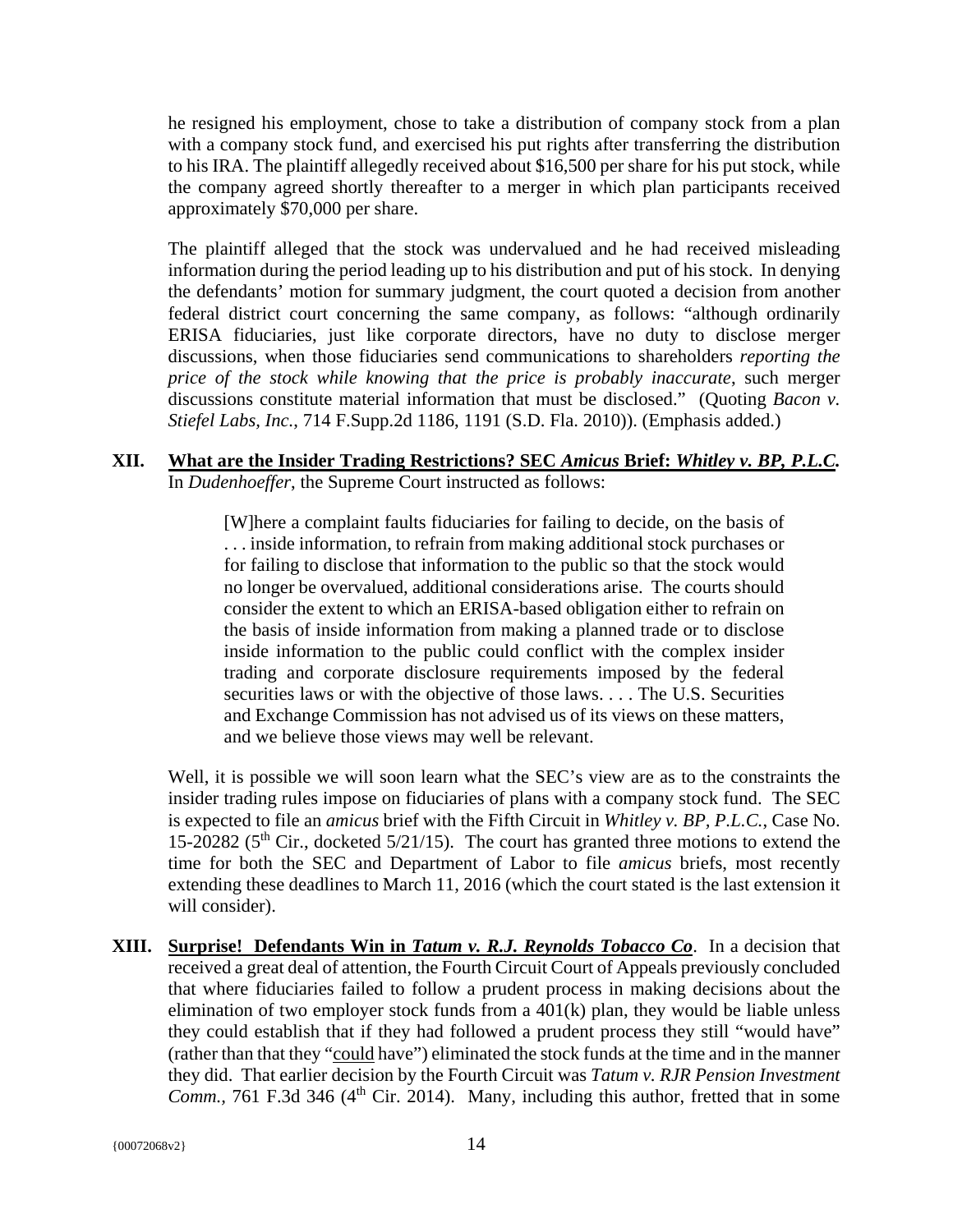circumstances the effect of this "would have" standard would be to eliminate fiduciaries' fallback defense of "objective prudence" (that is, their fallback defense if they were found to have failed to follow a prudent process in making a decision). In fact, though, on remand the district court in *Tatum* not only did not interpret the "would have" standard in a fashion that could not be met, it actually found that the defendants did establish that their decisions were objectively prudent, and therefore the defendants were not liable. *Tatum v. R.J. Reynolds Tobacco Co.*, 2016 U.S. Dist. Lexis 19536 (M.D. N. C. 2016).

The court summarized the underlying facts as follows:

In March 1999, RJR Nabisco, Inc. decided to separate the company's food business, Nabisco, and tobacco business, R.J. Reynolds Tobacco Company, through a spin-off of the tobacco business. As a result of the spin-off, the R.J. Reynolds Tobacco Company retained the existing Capital Investment Plan, a 401(k) retirement plan for employees of the post-split R.J. Reynolds Tobacco Company, and renamed it the R.J. Reynolds Tobacco Capital Investment Plan. A new plan was created for Nabisco employees.

The pre-spin RJR Nabisco Capital Investment Plan included, among several investment options, two company-related funds: the RJR Nabisco Common Stock Fund and the Nabisco Common Stock Fund. As a result of the spinoff, for every three shares of RJR Nabisco common stock, participants in the Tobacco Plan received three shares of Nabisco Group Holdings ("NGH") common stock and one share of R.J. Reynolds Tobacco Holdings common stock. Shares in both the new NGH Common Stock Fund and any shares in the Nabisco Common Stock Fund (collectively "Nabisco Funds") were frozen on the date of the spin-off. When a fund is frozen, no new investments may be made in the fund. However, participants may maintain their existing investments in the fund, withdraw money from the fund, or transfer money from the fund into another fund. On January 31, 2000, the units of the Nabisco Funds held by participants who had not sold prior to that date were eliminated from the Plan. (Citations omitted.)

The district court, in its earlier, initial ruling, determined that RJR breached its fiduciary duty of procedural prudence to investigate the investment decision to eliminate the Nabisco Funds from the Plan. The court had, however, in that original decision held that RJR was nonetheless not liable because it had met its burden of showing that removing Nabisco Funds from the Plan when it did so (effective January 30, 2000) was an objectively prudent decision. Specifically, the court, in its original decision (which was reversed by the Fourth Circuit), concluded that the decision to remove the stock fund was one which a reasonable and prudent fiduciary "could have" made after performing a prudent investigation. But the Fourth Circuit reversed and remanded, holding that RJR's obligation in showing objective prudence was to show that the fiduciaries not only could have made the decision they did, but would have made the same decision after performing a prudent investigation.

In a lengthy opinion peppered with financial analysis, the district court, on remand, concluded that the RJR defendants were not liable. They were not liable because their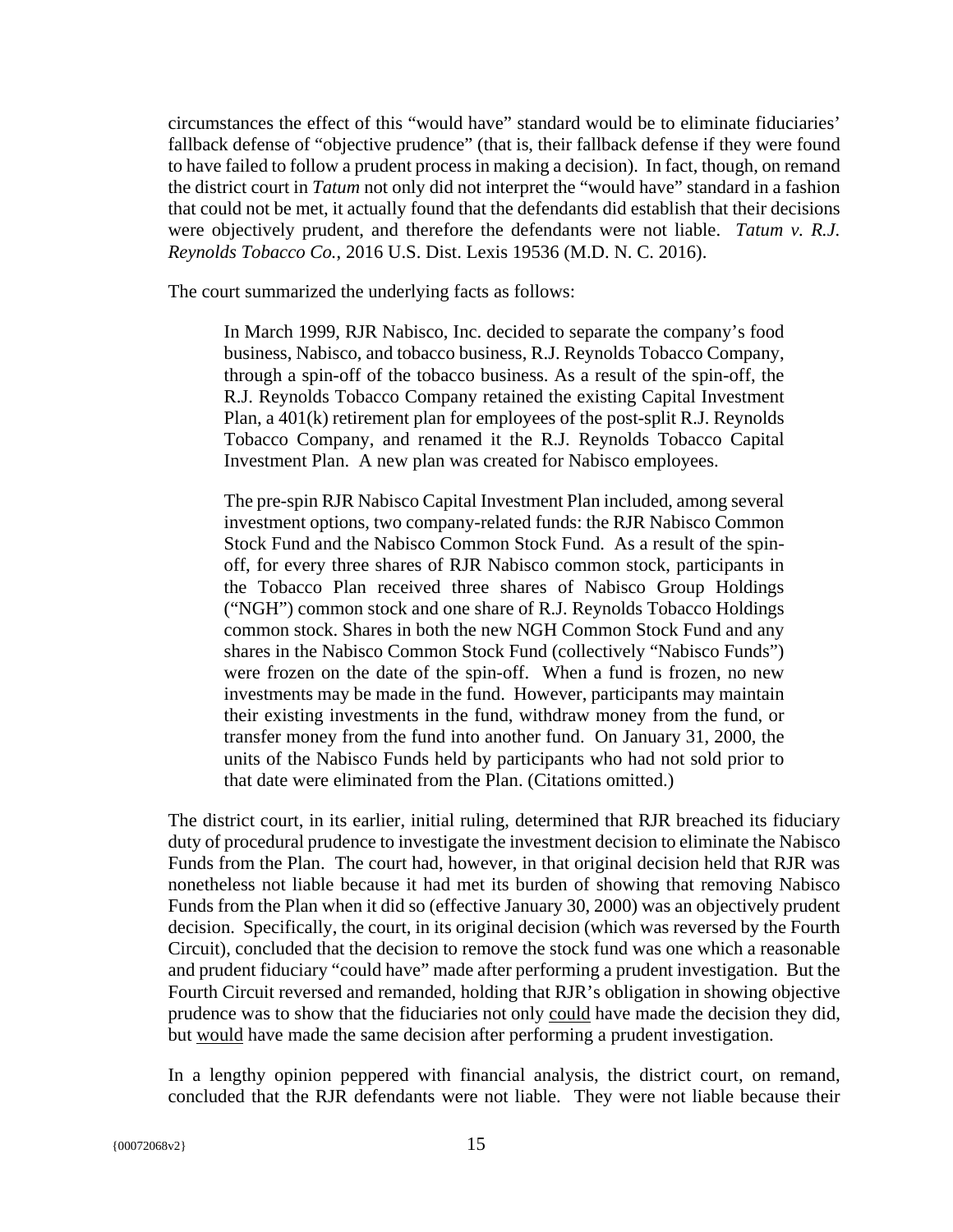decisions were objectively prudent under the "would have" standard. Specifically, the court found that "it is more likely true than not that had a prudent fiduciary reviewed the information available to it at the time, including Plan documents, public disclosures, analysts' reports and associated research as to their significance, and newspaper articles, it would have decided to divest the Nabisco Funds at the time and in the manner as did RJR."

In reaching its decision that a fiduciary acting with prudence would have divested the Nabisco Funds at the time and in the manner RJR did, the court made the following statements:

[A] prudent fiduciary at the time would have known that the Plan included three single-stock funds, each of which is approximately four times as risky as a diversified portfolio of mutual funds, two of which were non-employer single-stock funds.

\* \* \* \* \*

Because [Nabisco Group Holdings] and [Nabisco] traded on the New York Stock Exchange, a generally efficient market research at the time would have revealed that there was no reason to expect extraordinary returns based upon analyst recommendations.

\* \* \* \* \*

RJR's six month time frame and the rationale for  $it - to give employees$ notice and allow them to reallocate their funds – while arrived at without investigation or research, was indeed within a reasonable time frame [for divestment of the stock funds].

**XIV. Post-***Dudenhoeffer* **Complaint Inadequate Where it Claimed Business Strategy Unsound, But Not That Stock Was Mispriced:** *Coburn v. Evercore Trust Co., N.A.* A federal district court dismissed a putative class action alleging that a trust company, in its capacity as the plan fiduciary of an ESOP (or perhaps more accurately, the ESOP portion of a larger defined contribution plan) maintained by J.C. Penney Corporation, Inc. breached its fiduciary duties. The plaintiffs alleged that the fiduciary breached its duty of prudence by failing to prevent plan participants from purchasing or holding J.C. Penney stock once it became clear that "J.C. Penney's [business] transformation strategy was doomed to fail." The court described the plaintiff's particular assertions as follows:

> The plaintiff asserts that the defendant, despite publicly available information demonstrating the "shockingly bad" state of J.C. Penney's revenues and floundering revitalization plans, breached its fiduciary duty by (1) failing to monitor the propriety of continuing to offer J.C. Penney stock as an investment option for the Plan and (2) failing take any action to "[s]top[] Plan participants from continued investment in Company stock" or liquidate the Plan's holdings of the Company's stock.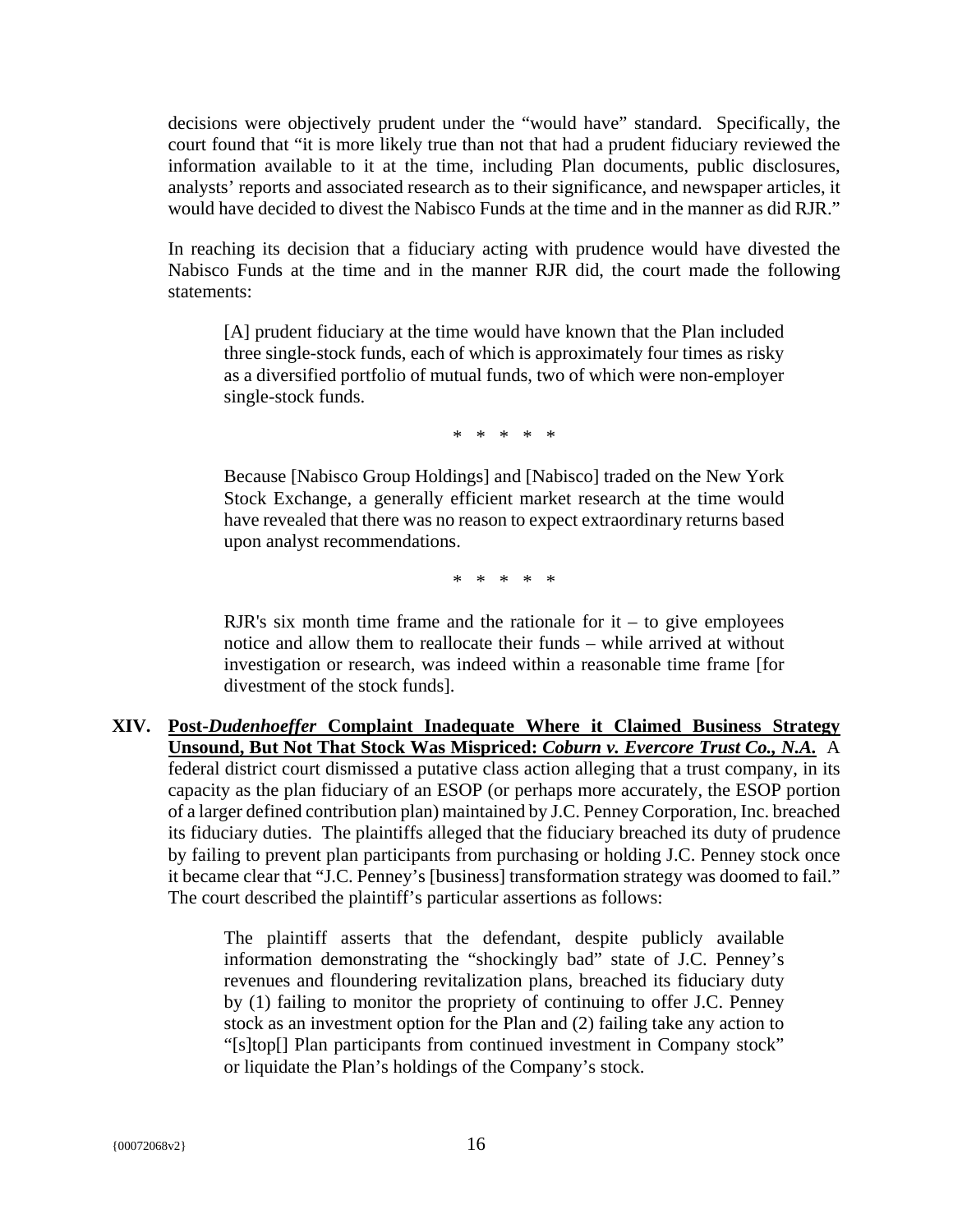The court dismissed the complaint because the allegations were based on actions the fiduciary allegedly should have taken as a consequence of publicly available information concerning publicly traded stock, yet the plaintiffs failed to allege the "special circumstances" required under the pleading standards announced by the Supreme Court in *Fifth Third Bancorp v. Dudenhoeffer,* 134 S. Ct. 2459 (2014). In finding the complaint inadequate, the district court quoted the Supreme Court's *Dudenhoeffer* decision, saying "where a stock is publicly traded, allegations that a fiduciary should have recognized from publicly available information alone that the market was over- or undervaluing the stock are implausible as a general rule, at least in the absence of special circumstances." The plaintiffs alleged no special circumstances. They asserted that they were not required to allege special circumstances because the *Dudenhoeffer* holding related only to claims in which "an artificially inflated" stock price is alleged. The court rejected this assertion, focusing on the reference in the above quote to allegations that the market was undervaluing stock.

The court distinguished *Gedek v. Perez*, 66 F.Supp.3d 368 (W.D. N.Y. 2014), where a federal district court permitted an employer stock drop case concerning Kodak stock to proceed. The plaintiffs in *Coburn*, like those in *Gedek*, did not seem to argue that the market had mispriced the employer's stock, but instead that the stock was nonetheless an inappropriate investment. The *Coburn* court distinguished *Gedek* by pointing out that in *Gedek* the allegation was that Kodak no longer had a viable business model allowing it to survive. In the present case, by contrast, the court said the plaintiffs did not seem to be alleging that the J.C. Penney was doomed to failure, but instead merely that it had engaged in an "ill-conceived" business plan. The court said it was not convinced that the mere failure of a business plan alone would trigger an ESOP fiduciary's duty to remove company stock from the plan.

#### **OTHER FIDUCIARY LITIGATION**

#### **I. Recent Case Filings of Interest**.

A. Stable Value Fund: *Ellis v. Fidelity Management Trust Company*, Case No. 1:15 cv-14128-WGY (D. Mass., filed 12/11/15). In this putative class action filed by participants in the Barnes  $\&$  Noble 401(k) Plan, plaintiffs made fiduciary claims against Fidelity Management Trust Company relating to a stable value collective investment fund. The plaintiffs alleged that Fidelity previously invested the fund in an overly aggressive fashion, holding in 2006 nearly 60 percent of its assets in securitized debt, such as asset-backed securities, mortgage-backed securities, and collateralized debt obligations. The plaintiffs asserted that due to losses caused by this overly aggressive investment strategy, Fidelity then caused the pendulum to swing toward an overly conservative investment strategy. Under that conservative strategy, Fidelity allegedly purchased fixed income assets with an unreasonably short average duration, and held more than 50 percent of its assets in U.S. government and agency obligations. This, the plaintiffs alleged, resulted in an inappropriately large decrease in yield.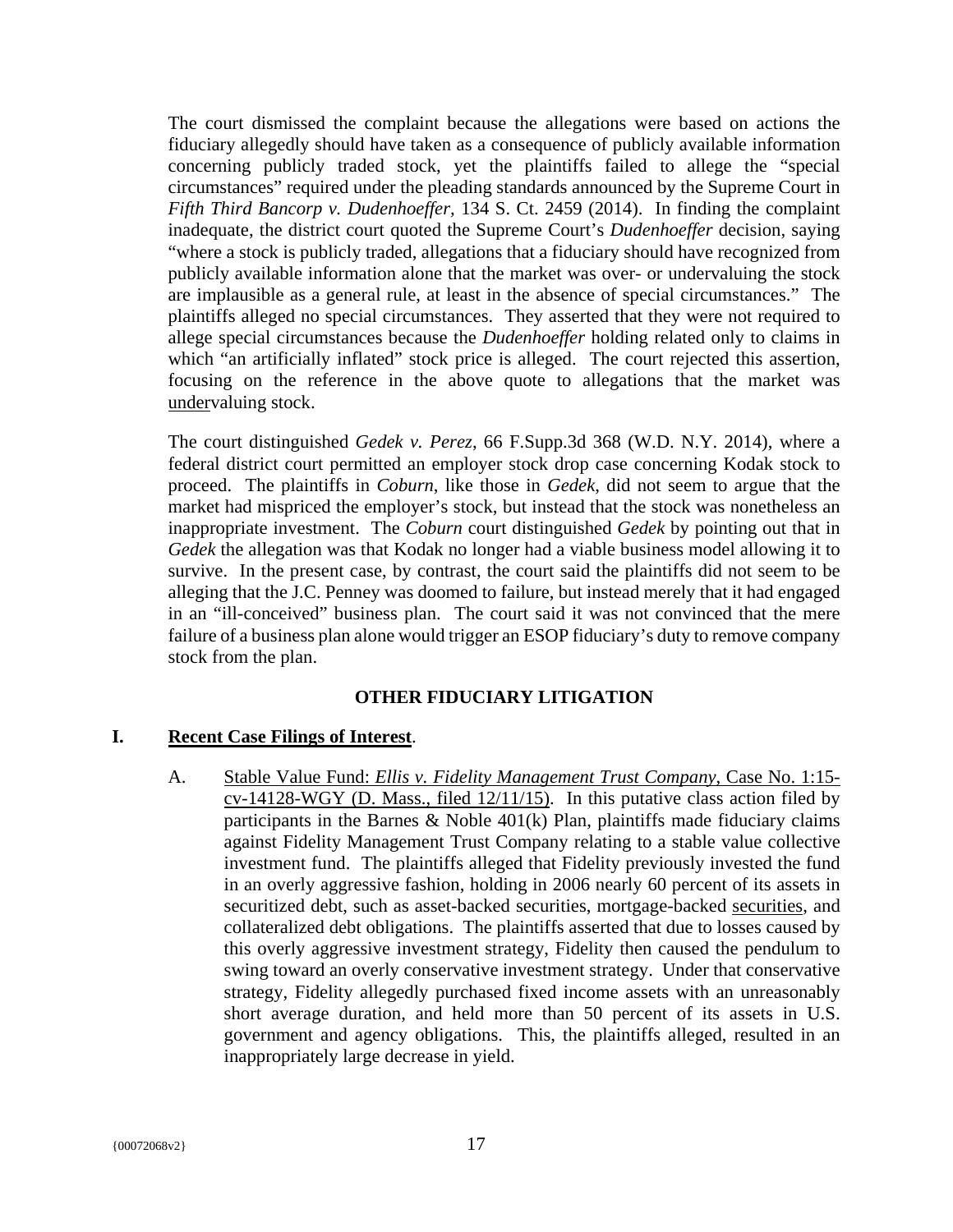The plaintiffs alleged that Fidelity, during the course of this move toward a more (and too) conservative investment strategy, switched the performance benchmark for its fund from an intermediate bond index, which the plaintiffs seemed to allege would have been appropriate for a stable value fund, to a money market benchmark the plaintiffs asserted was not appropriate for a stable value fund.

The plaintiffs also alleged that Fidelity agreed to changes in its contracts with the fund's wrap providers, under which those provider's wrap fees increased from 8 basis points to 22 basis points or more, and which further reduced the performance of the fund. The plaintiffs alleged as well that Fidelity agreed to modifications in the crediting rate formula under the wrap contracts by reducing the duration factor used to set the crediting rate.

Bringing these allegations together, the plaintiffs alleged that Fidelity, in the ways described above, violated its fiduciary duties to act solely in the interest of participants and to act prudently in accordance with the proper goals of a stable value fund; put its interest and those of the wrap providers ahead of those of participants by adopting an unduly conservative investment strategy to make up for an imprudently risky investment strategy during its prior timeframe; allowed the wrap providers to charge excessive fees and allowed for other contractual changes that benefited Fidelity and the wrap providers at the expense of plan participants; failed to exercise prudence in its investment strategy for the fund (causing it to invest in securities with relatively low yields and low durations compared to what was appropriate for a stable value fund); and itself charged excessive fees.

- B. Excessive Fees Involving Primarily Vanguard Funds: *Bell v. Anthem, Inc*., Case No. 1:15-cv-02062-TWP-MPD (S.D. Ind., filed 12/29/15). In this putative class action brought by participants in the Anthem  $401(k)$  Plan, the plaintiffs alleged the following, at least with respect to certain timeframes:
	- 1. The plaintiffs are participants in a plan with over \$5 billion in assets and over 59,000 participants having account balances.
	- 2. The 401(k) plan offered as investment options 11 Vanguard mutual funds, a set of Vanguard collective trust target date funds, two non-Vanguard mutual funds, and an employer common stock fund.
	- 3. The share classes of the Vanguard mutual funds made available carried higher investment management fees than identical lower-cost share classes of the same mutual funds that were "readily available" to the plan.
	- 4. Anthem failed to adequately investigate and offer non-mutual fund alternatives, such as collective trusts and separately managed accounts prior to 2013, which could have pursued the same investment style with the same portfolio manager as the mutual funds, but with much lower fees. Separate accounts not only have the advantage of allowing a plan sponsor to negotiate fees, but also allow the plan sponsor to exercise control over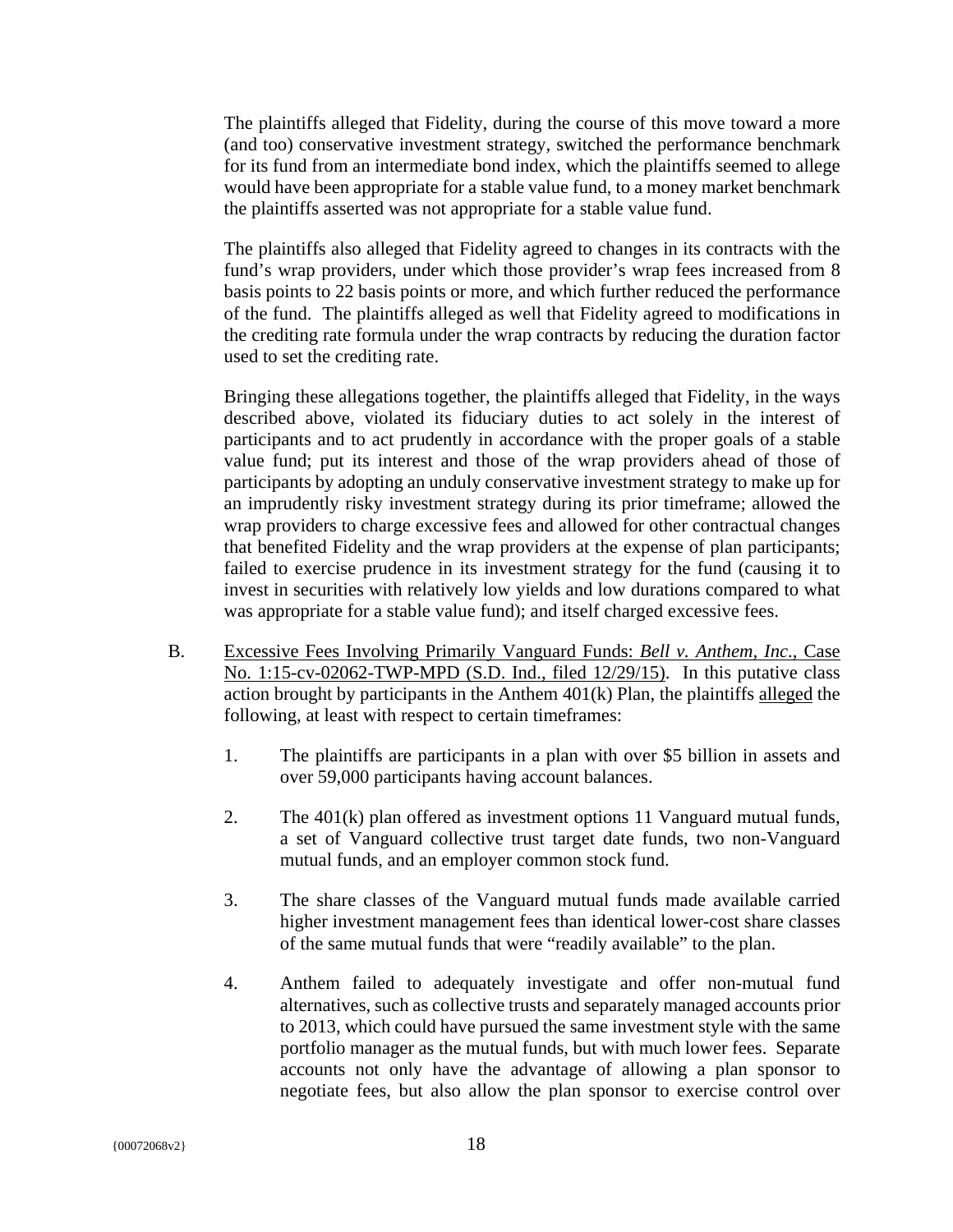investment guidelines, avoid marketing fees built into the cost of mutual funds, and avoid holding significant cash for shareholder redemptions. A portion of the separate account allegations seemed targeted at the two non-Vanguard funds, which allegedly carried investment management fees of 120 basis points and 103 basis points, respectively.

- 5. The fiduciaries failed to solicit competitive bids from recordkeeping service providers on a flat per-participant fee basis. Prudent fiduciaries "put the plan's recordkeeping and administrative services out for competitive bidding at regular intervals of approximately three years, and monitor recordkeeping costs regularly within that period."
- 6. "Prudent fiduciaries of defined contribution plans negotiate recordkeeping fees on the basis of a fixed dollar amount for each participant in the plan rather than as a percentage of plan assets." As a consequence, when revenue sharing is used to pay all or a portion of recordkeeping fees, those fees are inappropriately tied to the plan's asset levels, rather than being a reasonable flat per-participant fee. The fiduciaries failed to monitor the revenue sharing payments as the plan's assets increased, to monitor the reasonableness of the recordkeeping fees being charged.
- 7. For a period of years, the plan paid approximately \$80 to \$94 per participant per year, while the "outside limit of a reasonable recordkeeping fee" for a plan with 60,000 participants would have been \$30 per participant. The plan later instituted a flat \$42 annual recordkeeping fee, charged to each participant's account, but even this was too high.
- 8. The plan maintained a money market fund, but no stable value fund. A prudent fiduciary should consider using a stable value fund. The fiduciaries failed to make a reasoned decision whether to use a stable value fund, and had they done so, they would have included a stable value fund.
- 9. The company's board of directors, which was responsible for appointing and removing members of the company's pension committee, failed to properly monitor the plan's fiduciaries.
- C. PEO Plan: Excessive Fees and Self-Dealing: *Pledger v. Reliance Trust Company*, Case No. 1:15-cv-04444-MHC (N.D. Ga., filed 12/22/15).Participants in a professional employer organization's 401(k) plan for "eligible worksite employees" of the PEO's clients (presumably, a multiple employer plan) filed a class action complaint making various fiduciary breach and prohibited transaction claims, and alleging the following:
	- 1. The plan had over \$2 billion in assets and more than 50,000 participants with account balances.
	- 2. Reliance Trust Company had authority for selecting the investment options to be offered under the plan. The options offered included 14 mutual funds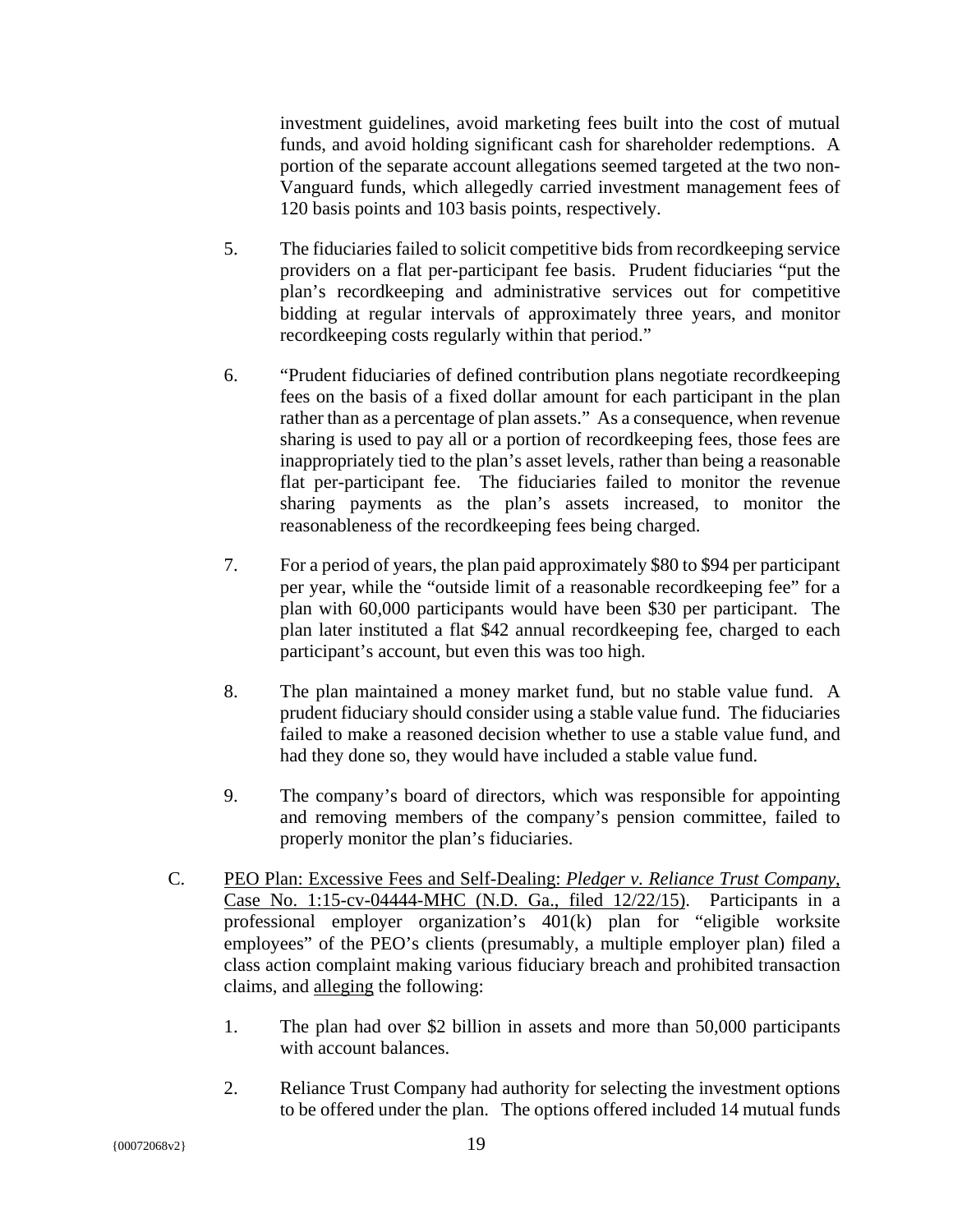and 7 collective trusts. Reliance Trust Company selected investment options with high expenses relative to other investment options, such as separate accounts, collective trusts, and lower-cost share class mutual funds with the identical investment manager and investments that were available to plans of comparable size.

- 3. Reliance Trust Company included in the investment lineup some of its own proprietary funds, such as target date funds that had been in existence for only two days when they were added to the fund lineup, and ultimately added its own proprietary stable value fund.
- 4. The Reliance Trust Company target date funds significantly underperformed target date fund alternatives, and included an inappropriate additional layer of fees for management of the funds (the target date funds charged 53 basis points in total operating expenses, believed to be allocated between an administrative service fee (25 basis points) shared with the recordkeeper, an acquired fund fee (10 basis points), and an investment management fee (of up to 18 basis points)). These fees were on top of the fee for the component funds comprising the target date vehicles, which charged their own expense ratios.
- 5. The PEO, which was apparently called Insperity (and formerly Administaff), retained an affiliated company to provide recordkeeping services to the  $401(k)$  plan, and the assets of the PEO's  $401(k)$  plan represented roughly 95 percent of the affiliate's entire 401(k) recordkeeping assets.
- 6. As in the complaint in *Bell v. Anthem, Inc.* above, the fiduciary should have, but failed, to solicit competitive bids for recordkeeping service providers on a flat per-participant fee basis. Most (perhaps all but one) of the investment options paid revenue sharing, which was apparently used to at least in part to pay recordkeeping fees, so as assets increased, this component of the recordkeeping fees automatically increased. Taking into account both direct compensation to the recordkeeper and estimated revenue sharing or indirect compensation, the plan paid approximately \$119 to \$142 per participant per year for recordkeeping from 2009 through 2014, and a reasonable amount for those services would have been roughly \$30 per participant.
- 7. Compensation paid for investment services to Reliance Trust Company was unreasonable. The tiered fee schedule began at 18 basis points on the first \$30 million of assets, and stepped down in stages to 4.5 basis points for assets over \$800 million.
- 8. "Defendants failed to engage in a prudent and loyal process for the selection and retention of a Plan recordkeeper. Defendants failed to solicit competitive bids from vendors on a flat per participant fee and did not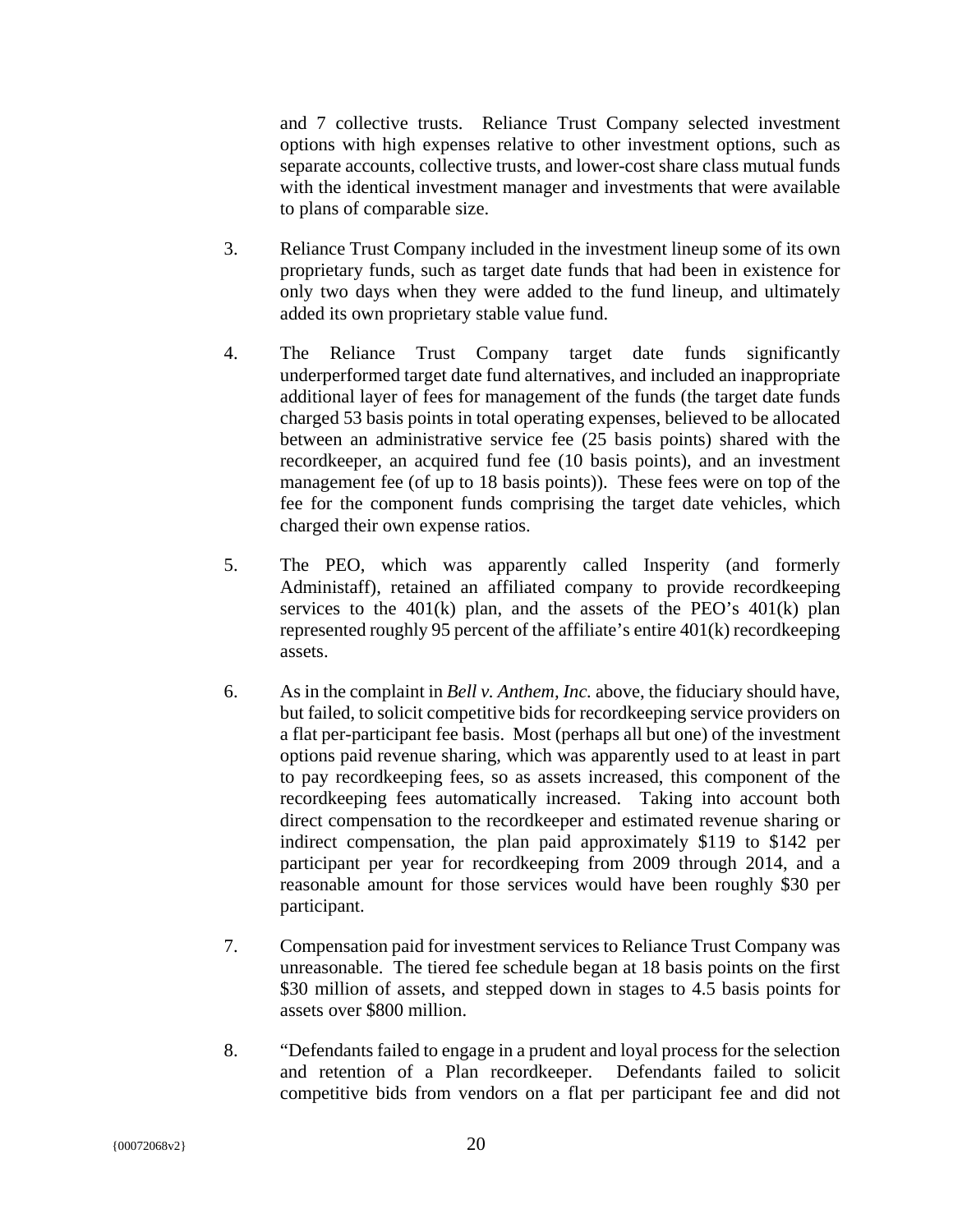institute a flat per participant fee. Defendants allowed the Plan's recordkeeper, Insperity Retirement Services, to receive asset-based revenue sharing and hard dollar fees charged to participants, but failed to monitor those payments to ensure that only reasonable compensation was received for the services provided to the Plan. As the amount of assets grew, the revenue sharing payments to the Plan's recordkeeper grew, even though the services provided by the recordkeeper remained the same. This contributed to the excessive recordkeeping compensation paid to the recordkeeper. This conduct was a breach of the duties of loyalty and prudence."

- 9. "Defendants selected and retained as Plan investment options mutual funds and collective trusts with high expenses relative to other investment options, including separate accounts, collective trusts, and lower-cost share class mutual funds with the identical investment manager and investments, that were readily available to this jumbo Plan at all relevant times." This constituted a breach of the fiduciary duties of loyalty and prudence.
- 10. The defendants engaged in prohibited transactions by causing the plan to use Reliance Trust Company-managed investment options, and to use the PEO's subsidiary, Insperity Retirement Services, as the plan's recordkeeper
- D. Custom Target Date Fund Investment Allocations: *Sulyma v. Intel Corporation Investment Policy Committee*, Case No. 5:15-cv-04977-NC (N.D. Cal., filed 10/29/15). Participants in two Intel defined contribution plans filed a class action complaint concerning investment allocations under (a) custom target date funds offered under a 401(k) plan, and (b) a fund offered under another defined contribution plan (perhaps a profit sharing plan). The complaint alleges as follows:
	- 1. The custom target date funds had relatively large allocations to hedge funds, private equity, and commodities funds, which also carried high investment management fees.
	- 2. At least until 2015, participants in the profit sharing plan who were under age 50 did not have the ability to direct the investment of their accounts.
	- 3. The profit sharing fund at issue held, at the end of 2013, more than 36 percent of its assets in private equity, hedge and commodities investments. The custom target date funds in the 401(k) plan held about 23 percent of their assets in hedge funds and commodities in 2011. The target date funds underperformed the market, with the 2030 fund underperforming by approximately 400 basis points in 2013.
	- 4. A fiduciary committee breached its fiduciary duties by adopting an asset allocation model under which custom target date funds comprised approximately 20 to 25 percent hedge funds, and 4 to 5 percent commodities, and where international equities accounted for over 50 percent of the equity holdings, all of which was a "significant departure"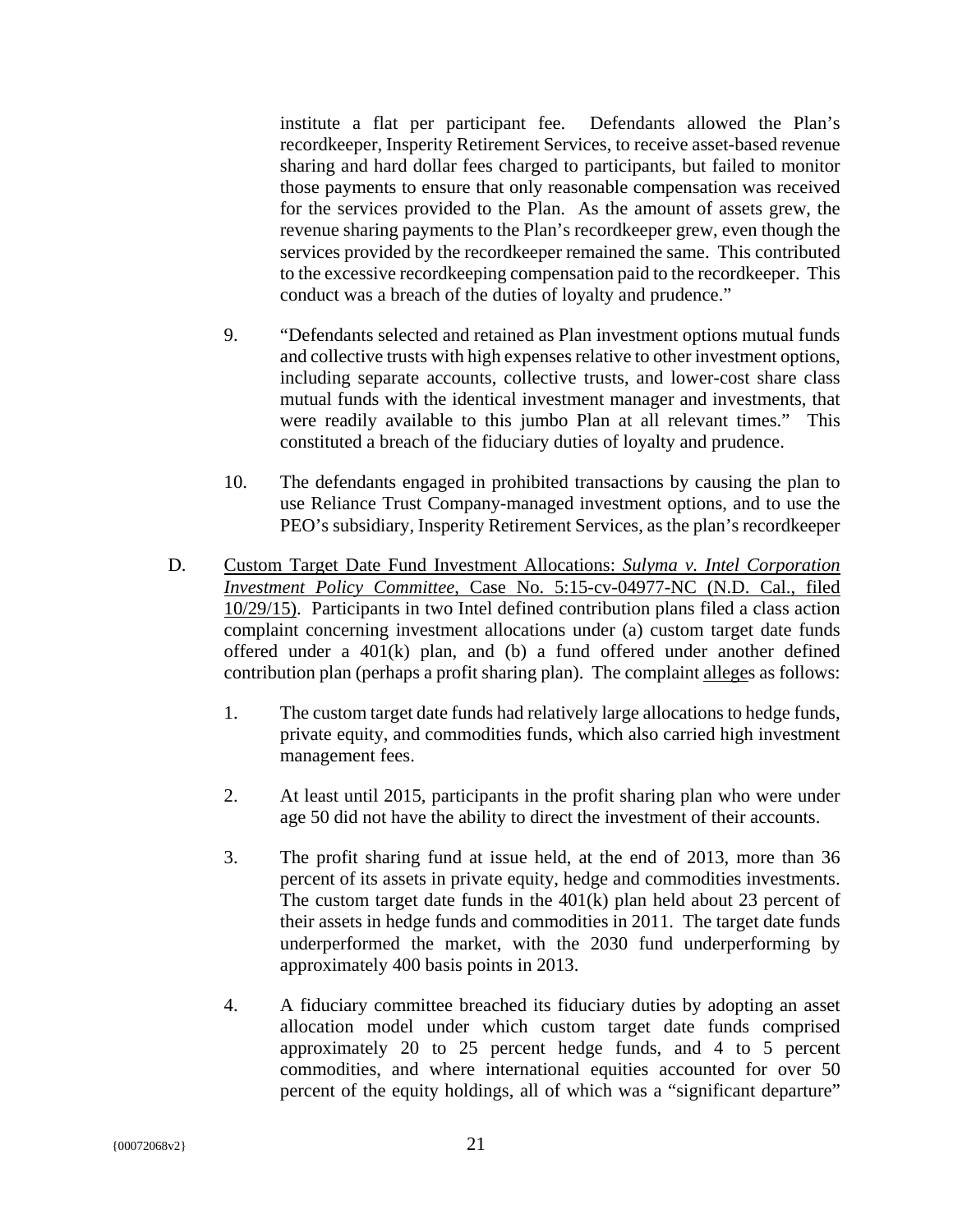from the target date funds offered by professional managers. This excessive allocation to alternative investments caused the funds to underperform their peer funds.

- 5. The heavy investment in alternative investments was imprudent and inappropriate for a defined contribution plan, "particularly in light of the risks, lack of transparency, and lack of liquidity of hedge fund investments." The fiduciary committee members did not understand and failed to give appropriate consideration to those risks, or disregarded them, in selecting and maintaining the asset allocation for the target date funds.
- 6. An administrative committee breached its fiduciary duties by failing to adequately disclose to participants information about the risks, and the fees and expenses, associated with the hedge funds and private equity funds. In addition, although the administrative committee disclosed information about the allocation strategy of the target date funds, it did not, but should have, provided disclosure about the hedge fund and private equity fund in which the plans invested pursuant to the allocation models that comprised the plan's target date funds. The administrative committee should have provided better disclosure about the arrangement between the plans and the hedge fund and private equity funds, including fees and expenses and investment strategies and holdings for each fund, and the identity of the private equity and hedge fund firms and individual managers.
- 7. The plaintiffs made similar fiduciary assertions relating to the "Diversified Fund" under the profit sharing plan, asserting that the fiduciary committee acted imprudently in making its hedge fund and private equity allocations, and did not understand or failed to give appropriate consideration to the risks associated with those investments. As with the target date funds, an administrative committee provided inadequate disclosure relating to the Diversified Fund.
- 8. The plaintiffs also included a fiduciary breach claim relating to the alleged failure of a company financial committee (this was apparently a committee of the company's board of directors), which the plaintiffs asserted had the responsibility for appointing and removing members of the investment and administrative committees, for failing to monitor those committees.
- E. Revenue Sharing: *Krikorian v. Great-West Life & Annuity Insurance Co*., Case No. 1:16-cv-00094-MJW (D. Colo., filed 1/14/16). Fiduciary and prohibited transaction claims were filed against various Great-West entities, collectively doing business as Empower Retirement, concerning revenue sharing payments allegedly made to Empower with respect to plans with group annuity contracts or group funding arrangements.
- F. Excessive Fees and Vanguard Funds; Inclusion of Money Market Fund Rather than Stable Value Fund: *White v. Chevron Corp.*, Case No. 16-cv-793 (N. D. Cal., filed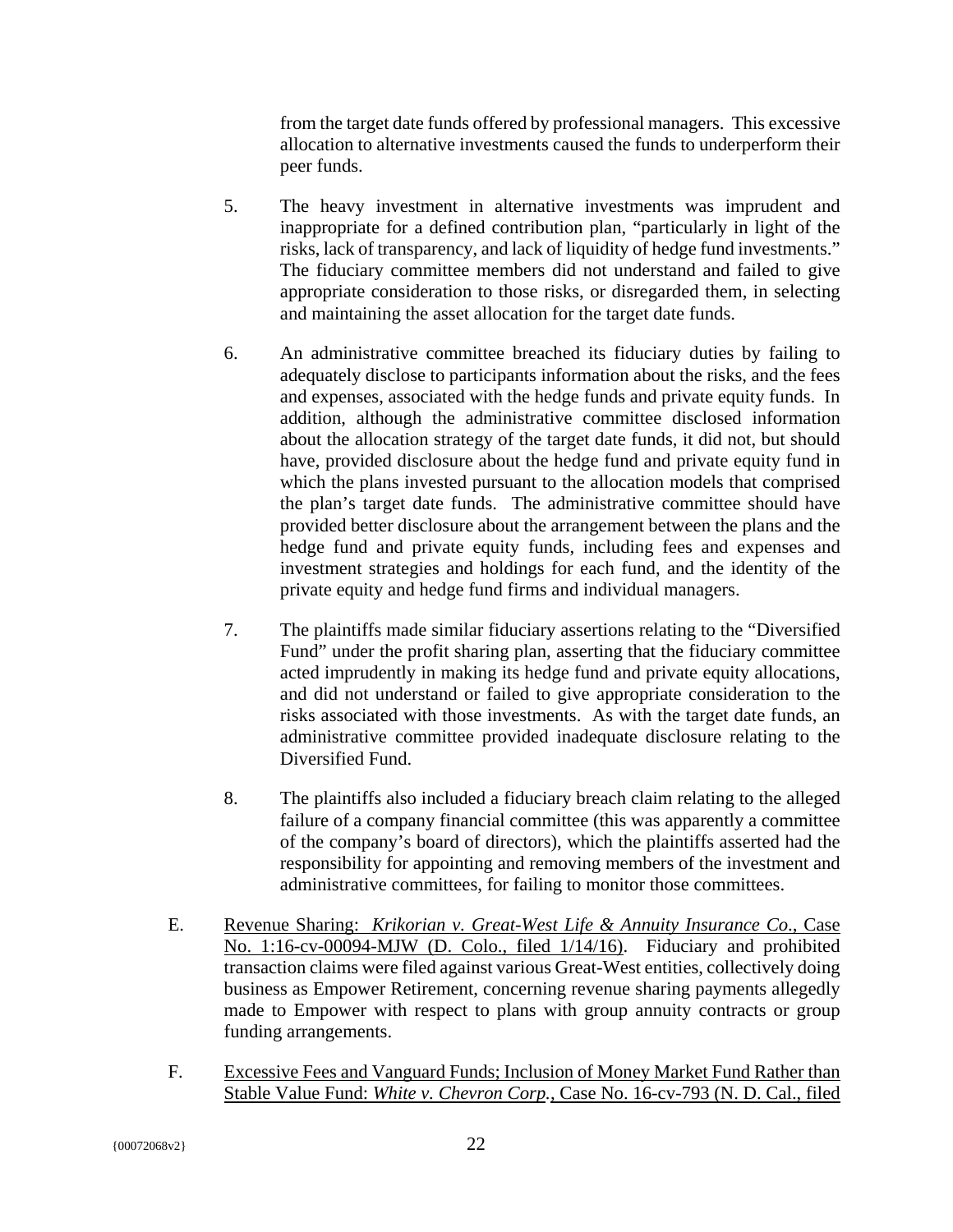2/17/16. This is another putative class action. In similar fashion to the allegations in *Bell v. Anthem*, *Inc.* (described in subparagraph B above), the complaint asserts that there was a breach of fiduciary duty in failing to offer a stable value fund as an investment option under a defined contribution plan, and that it was inappropriate to retain a Vanguard money market fund. Also as in *Bell v. Anthem, Inc.,* the plaintiffs alleged that even though the plan offered primarily Vanguard funds – allegedly offering 13 Vanguard mutual funds, Vanguard collective trust target date funds, three non-Vanguard mutual funds, a Dodge & Cox fixed income separate account, a State Street collective trust, and a Chevron common stock fund – the fiduciaries should have considered lower cost versions of the same investment strategies, including separate accounts and collective trusts. The complaint further complained about the recordkeeping fees paid, and the performance of a (non-Vanguard) small cap value fund.

- G. Excessive Recordkeeping Fees and Fund Underperformance: *Troudt v. Oracle Corp.*, Case No. 1:16-cv-00175 (D. Colo., filed 1/22/16). In this putative class action, plaintiffs allege that fiduciaries of Oracle Corporation's 401(k) plan allowed excessive recordkeeping fees to be paid to Fidelity. Specifically, the complaint alleges that a reasonable recordkeeping and administrative fee for the plan – which allegedly had approximately 38,000 participants in 2009 and 60,000 since 2010, and assets of \$3.6 billion in 2009 and over \$11 billion in 2014 – would have been approximately \$25 per participant. The complaint asserts that the plan instead paid approximately \$68 to \$140 per participant per year from 2009 through 2013. Further, the complaint asserts that various funds underperformed and should not have been included as investment offerings.
- H. Self-Dealing by Use of Proprietary Funds: *Smith v. BB & T Corp.*, Case No. 1:15 cv-00841 (M.D. N.C., filed 10/8/15). In a putative class action complaint, plaintiffs made many of the familiar allegations concerning the imprudence of offering as an investment option under a 401(k) Plan money market (or other short term investment) funds, rather than a stable value fund. Plaintiffs alleged that certain investments had poor performance and high fees, and complained about the alleged failure to solicit bids for recordkeeping and the payment of recordkeeping fees in part through the use of revenue sharing income (which tends to increase as the size of a plan's assets increase).

The allegations involved a  $401(k)$  plan maintained for the employees of BB&T Corporation. BB&T allegedly provided investment management, trustee, and recordkeeping services to the plan directly or through related companies. In addition to the standard claims described in the paragraph immediately above, the plaintiffs complained that the fiduciaries acted disloyally and engaged in prohibited transactions by retaining BB&T or its related companies to provide trustee and recordkeeping services, and by offering B&T proprietary funds as investment options under the plan. Further, the plaintiffs alleged that the use of a unitized employer stock fund caused participants to suffer losses from "cash drag" and excessive fees.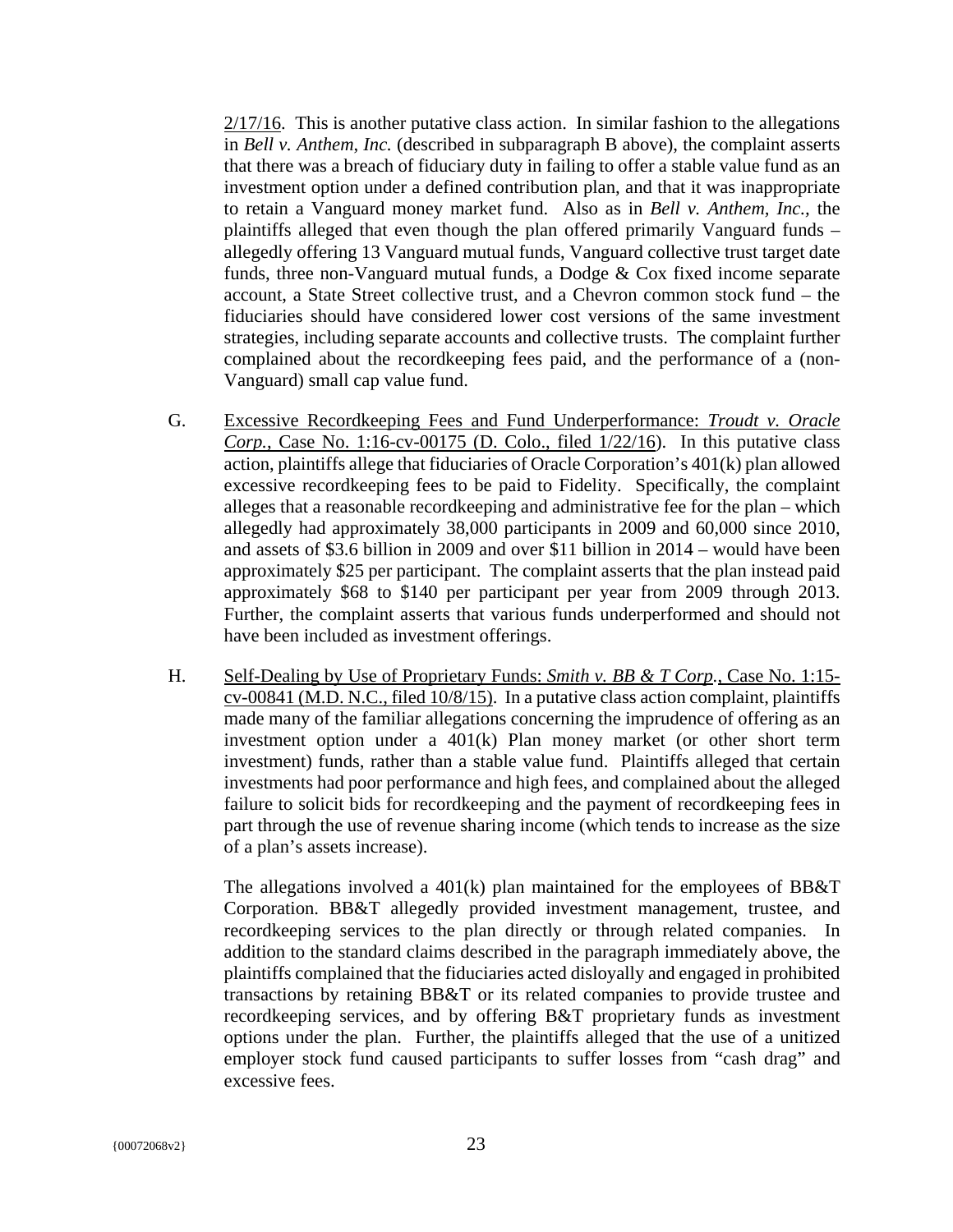I. Undisclosed Compensation Under Stable Value Fund: *Bishop-Bristol v. Massachusetts Mutual Life Ins. Co.*, Case No. 3:16-cv-00139-SRU (D. Conn., filed 1/29/16). A putative class action complaint was filed against Massachusetts Mutual Life Insurance Company ("MassMutual") concerning its fees in connection with stable value funds allegedly utilizing group annuity contracts issued by MassMutual. The complaint alleged that MassMutual has the sole and exclusive discretion to determine the crediting rate under the stable value funds for a given crediting period, which MassMutual sets well below its internal rate of return on the invested capital it holds by way of the stable value funds. The complaint asserts that MassMutual does not disclose to plans or participants the difference between its internal rate of return and its crediting rate, and therefore does not disclose its "spread" compensation. As a consequence, the complaint assets, MassMutual sets its own compensation through its unfettered discretion to decide the crediting rate, without being bound to any formula or methodology for determining credit rates and without disclosing any actual formula or methodology used for determining crediting rates.

The complaint asserts that MassMutual, as a consequence of the above, engaged in a prohibited transaction, and that the exemption in ERISA Section 408(b)(2) was unavailable because the compensation charged by MassMutual was not reasonable and it failed to make the required disclosures under 29 CFR Section 2550.408b-2 concerning its spread compensation. The complaint also asserts that in setting and resetting the crediting rates for the stable value funds, and setting the amount of and keeping the spread, and in determining its own compensation, MassMutual breached its fiduciary duties to the plans and plan participants.

J. DOL Allegations of Improper Plan Expenditures: *Perez v. Roach*, Case No. 1:16 cv-00120 (D. D.C., filed 1/24/16). The Department of Labor filed a claim against certain present and past trustees of a multiemployer defined benefit fund, making a host of allegations. These included assertions that the trustees "unlawfully solicited and accepted gratuities from service providers, spent and permitted others to spend Fund assets lavishly on unnecessary trips, parties, and inordinately expensive food and wine, failed to prudently, and loyally monitor and control Fund costs, and generally engaged in a pattern of conduct in which they disregarded their fiduciary duties."

The claims included the following:

The Trustees caused the Fund to pay for unnecessary, lavish parties and dinners for its Trustees and service providers as well as trips for Board meetings. For example:

• An October 3, 2011 dinner paid for by the Fund featured bottles of wine priced as high as \$1,185, and included [one of the Trustees], six Fund staff members, and two service providers.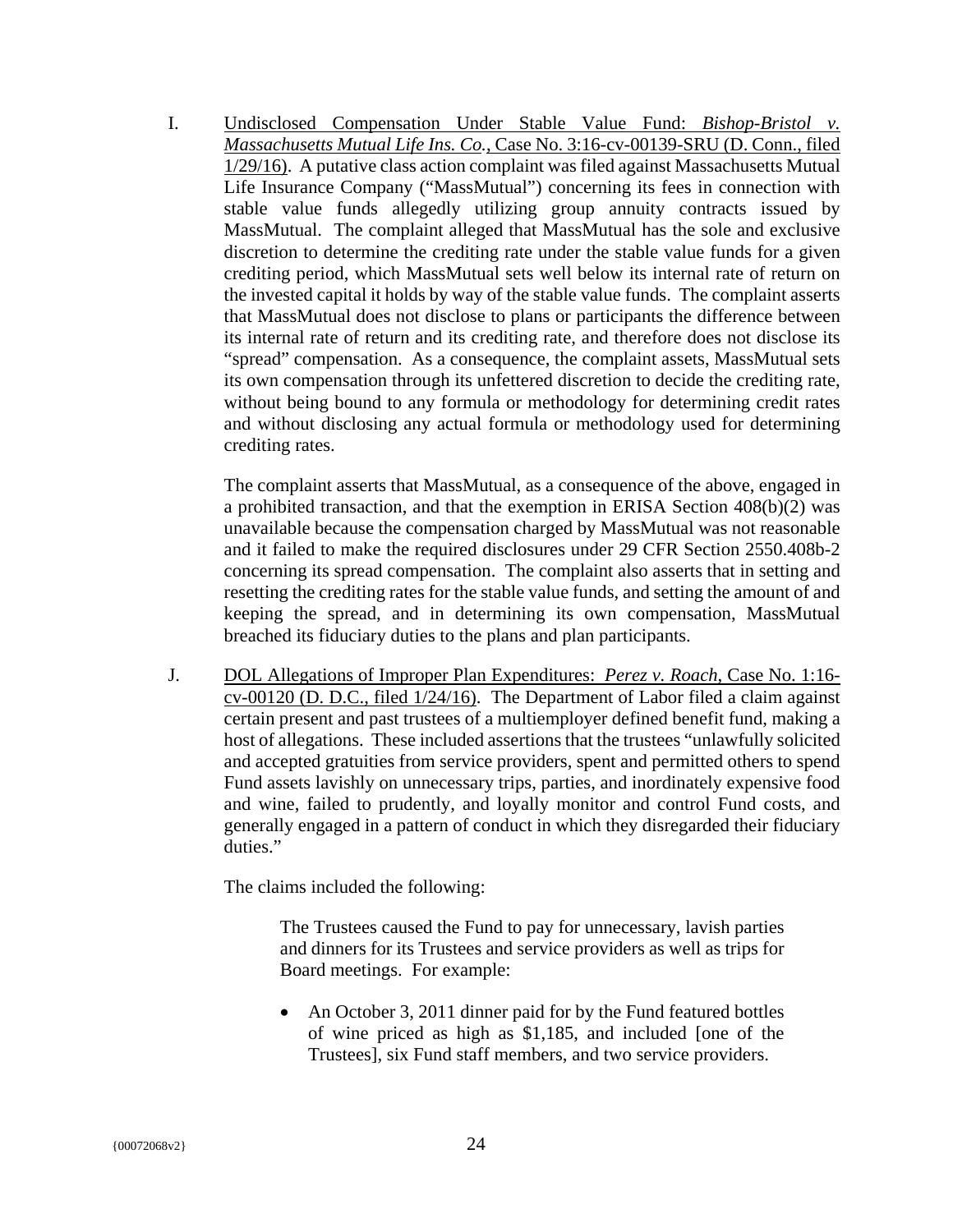- On March 14, 2011, the Fund paid a \$1,954.39 Investment Committee ([two of the Trustees]) dinner bill, including two bottles of wine at \$125 a bottle and two bottles of wine costing \$375 a bottle.
- The Fund paid in excess of \$90,000 for two Fund holiday parties, one in 2009 and one in 2010.
- The Fund paid \$2,680.23 for a retirement party for a Fund Employee on August 13, 2008.

\* \* \* \* \*

The Board of Trustees also scheduled quarterly meetings at resort destinations and expensive hotels during peak times of the year, including meetings in and traveled to such locations as Hawaii, Beverly Hills, and Martha's Vineyard.

\* \* \* \* \*

The Board of Trustees was presented with a schedule of bills paid by the Fund regarding reimbursement for attendance at meetings and related expenses. The Trustees consistently approved the reimbursements. They did not assess whether the extravagant expenses for dinners, travel, and holiday parties were reasonable, necessary to the administration of the Fund, or benefitted the Fund's participants and beneficiaries.

\* \* \* \* \*

The Fund's Trustees and staff and their families also accepted gratuities from the Fund's investment managers.

\* \* \* \* \*

The Fund's investment managers hosted and paid for dinners and parties at Board of Trustees meetings. For example, On May 5, 2010, . . .an investment manager for the Fund, hosted and paid for a dinner in Honolulu, Hawaii for the Fund's Trustees and Fund employees and their families.

\* \* \* \* \*

The Fund's investment managers also hosted and paid for dinners for the Fund's Trustees, the staff, and service providers such as the Fund's counsel. For example, on November 21, 2008, [an investment manager for a REIT] and another investment manager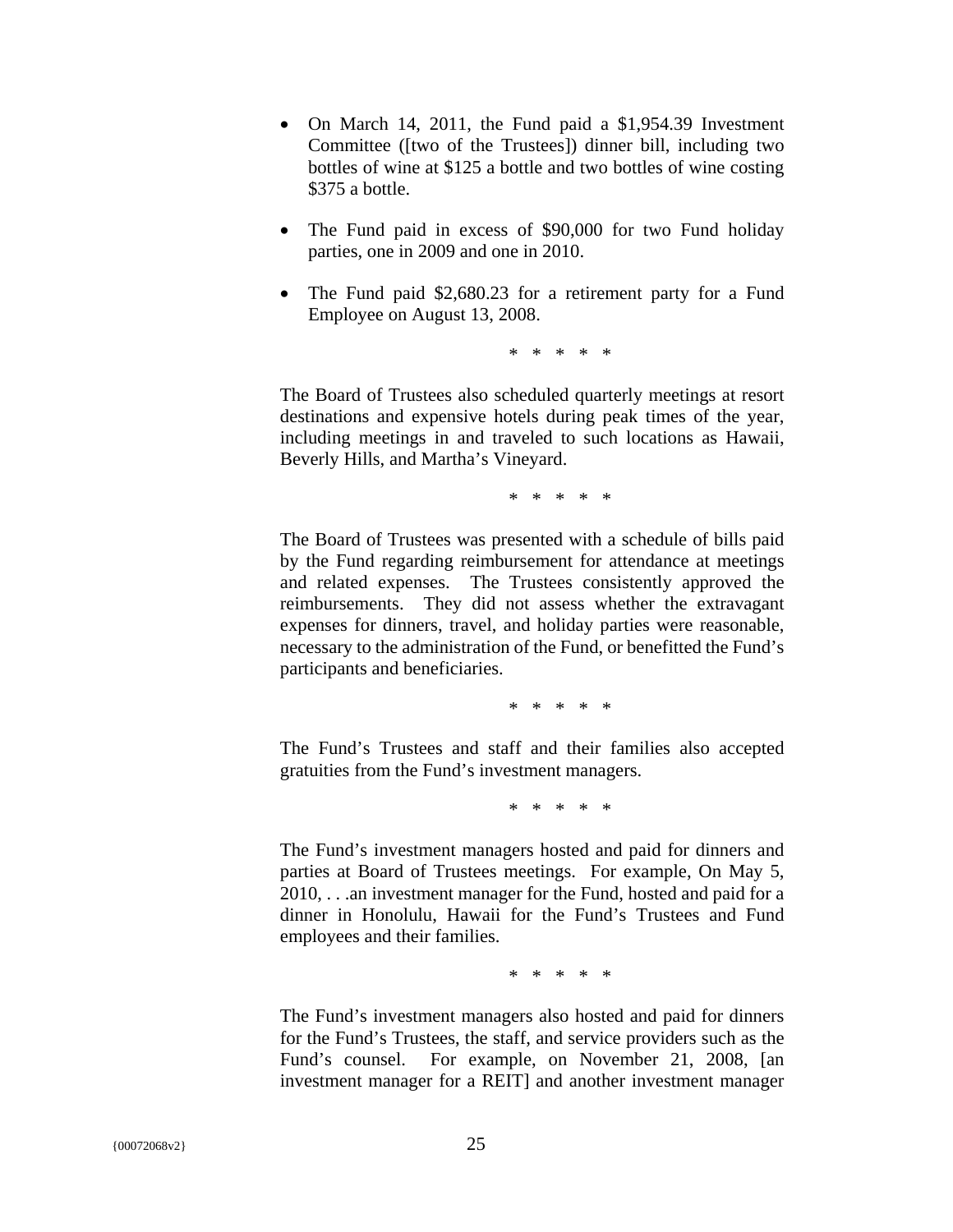for the Fund hosted a dinner for the Fund's Trustees and employees at the Bellagio Hotel in Las Vegas.

\* \* \* \* \*

The Fund Director also instructed Fund employees to contact the Fund's service providers and investment managers to solicit contributions to the Fund's holiday party raffle. Investment managers . . . made contributions.

**II. Fiduciary Claim Moot Once Defined Benefit Plan Becomes Overfunded:** *Adedipe v. U.S. Bank*. In *Adedipe v. U.S. Bank*, Case No. 13-2687, Slip Op. (D. Minn. 12/29/15), a federal district court dismissed fiduciary and prohibited transaction allegations concerning investment decisions relating to a defined benefit plan maintained by U.S. Bank, N.A. The plaintiffs brought a putative class action alleging that the bank had adopted a risky strategy of investing plan assets exclusively in equities, had improperly invested plan assets through funds affiliated with the plan sponsor (perhaps through a bank subsidiary), and making claims with respect to a securities lending program.

The court had earlier dismissed the all-equity investment strategy allegations and granted summary judgment for the defendants on the securities lending program claims, but the affiliated funds allegations survived earlier rulings. Subsequently, however, the plan's "funding target attainment percentage" or "FTAP," which is the ratio (expressed as a percentage) of the value of plan assets for the plan year (as reduced by certain prefunding and carryover balances) to the present value of all benefits accrued or earned under the plan as of the beginning of the plan year, improved to over 100 percent.

The defendants argued that this meant the participants no longer had standing to bring a claim under Article III of the U.S. Constitution because they had not suffered an "injury in fact," given that the plan was now well enough funded to deliver the benefits they had been promised. The court noted that, technically, the issue was not one of standing because at the time the claim was filed the plan was underfunded and the plaintiffs therefore had standing. Standing is assessed as of the time a lawsuit is commenced. But the improved funding could make the case moot. As the district court put it: "in contrast [to the question of standing, which is assessed as of the time a lawsuit is commenced], mootness is the doctrine that applies when, after a plaintiff with standing files a case presenting a ripe question or controversy, circumstances change such that there is no longer an Article III case or controversy for the court to decide."

The court dismissed the remaining claims as being moot by reason of the improved funding in the plan. Because what the plaintiffs had been promised were benefits under the plan, if the plan were overfunded the plaintiffs would no longer have a "concrete interest in any monetary relief that might be awarded to the Plan if they prevailed on the merits." Perhaps importantly, the court previously found that the plaintiffs had not alleged or offered evidence to suggest that the bank was incapable of meeting its minimum funding obligations or paying PBGC premiums "that ERISA imposes for the purpose of bolstering the financial soundness of underfunded defined benefit plans." Citing the Eighth Circuit's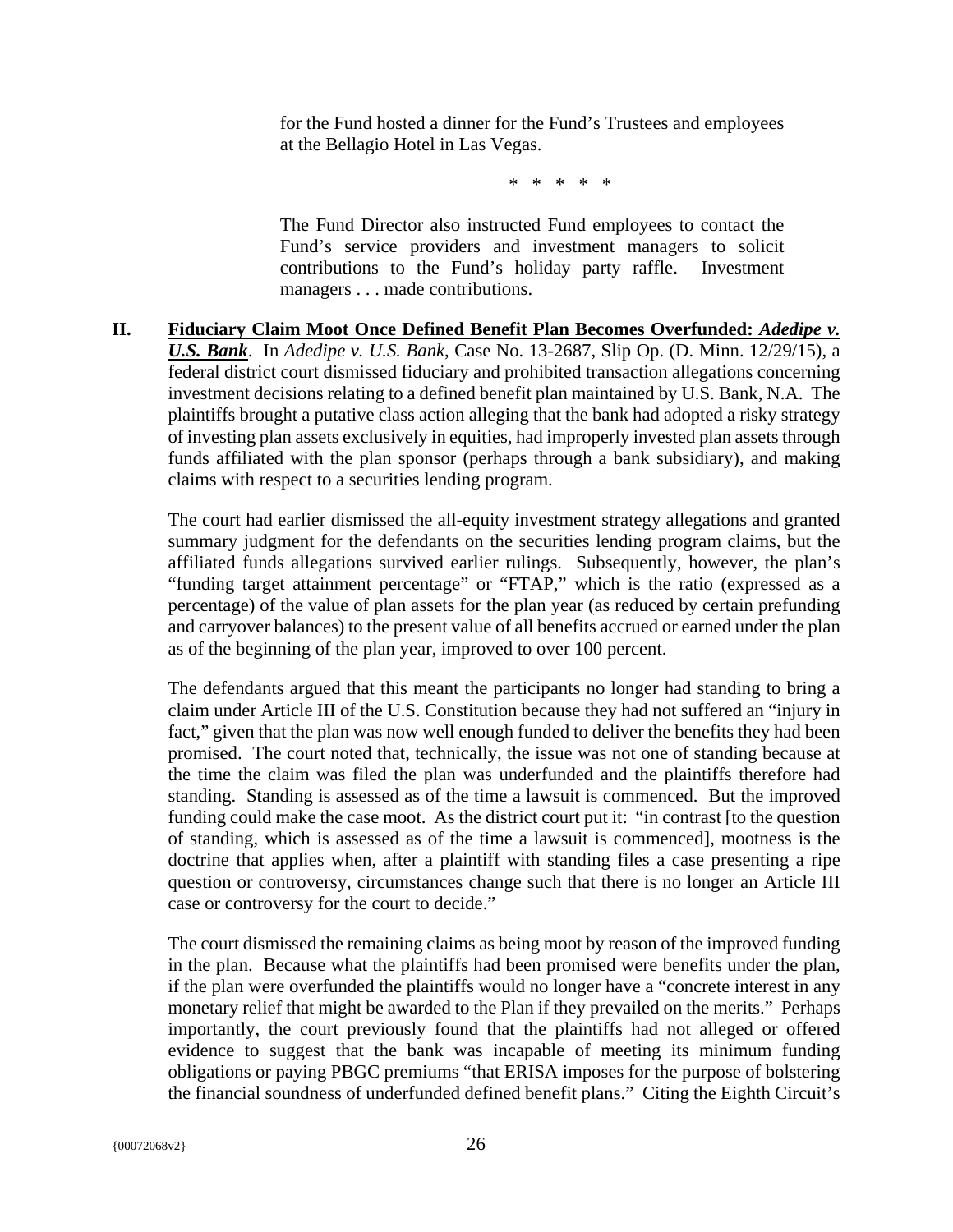decision in *Harley v. Minnesota Mining and Mfg. Co.* ("Harley I"), 284 F.3d 901, 907 (8th Cir. 2002), the court said "the financial strength of a plan sponsor is relevant to determining if there is any increased risk of plan default once a plan is overfunded."

HAFTA's Impact. The plaintiffs apparently did not argue that the financial strength of the plan sponsor was inadequate. It instead disputed the conclusion that the plan was now overfunded. This was a very interesting argument because the improved FTAP (to over 100 percent) had resulted, apparently in part, by reason of the modified interest rate assumptions applicable under HAFTA (that is, under the Highway and Transportation Funding Act of 2014), and perhaps in part through larger employer contributions. The plaintiffs alleged that without HAFTA (and MAP-21 – that is, the Moving Ahead for Progress in the  $21<sup>st</sup>$  Century Act), the plan would be only 80 percent funded and for financial reporting purposes would be only 60 percent funded. The court rejected this argument, stating:

The current statutory scheme mandates the use of adjusted interest rates for assessing minimum funding requirements . . . . Plaintiffs' proposed use of unadjusted interest rates is thus not a relevant measure for determining minimum funding requirements under ERISA . . . . Similarly, the ratio drawn from figures in the annual report [U.S. Bancorp's 2014 Annual Report] is not a relevant measure because it too diverges from ERISA's specified methods for calculating the minimum funding requirements.

And the court seemed to close the door on the possibility of the plaintiffs' resurrecting their claim should the plan again become underfunded. That is because that new underfunding would presumably not be connected to the earlier alleged fiduciary breaches and prohibited transactions. The court put it this way:

Moreover, to the extent that the Plan becomes underfunded again in the future, raising a new concerns about the security of Plan participants' future stream of benefits, the causal connection between the new increased risk of default and the Defendants' alleged violations in 2007 through 2010 would be tenuous at best.

#### **III. Fiduciary has No Right of Equitable Indemnity or Contribution from Another Fiduciary**.

A. *Brown v. California Law Enforcement Association*. A federal district court rejected a plan fiduciary's claim for equitable indemnity against another party it alleged was a fiduciary. In *Brown v. Cal. Law Enforcement Ass'n*, 81 F.Supp.3d 930 (N.D. Cal. 2015), a medically retired police department member filed a putative class action against a long term disability plan, the plan's sponsor (the California Law Enforcement Association), and the plan's administrator (California Administration Insurance Services, Inc.) for denied benefits and breaches of fiduciary duty. The plaintiff complained that when the participant's union, the Oakland Police Officers' Association, switched its members' long term disability coverage to another provider and stopped paying premiums to the long term disability plan, the plaintiff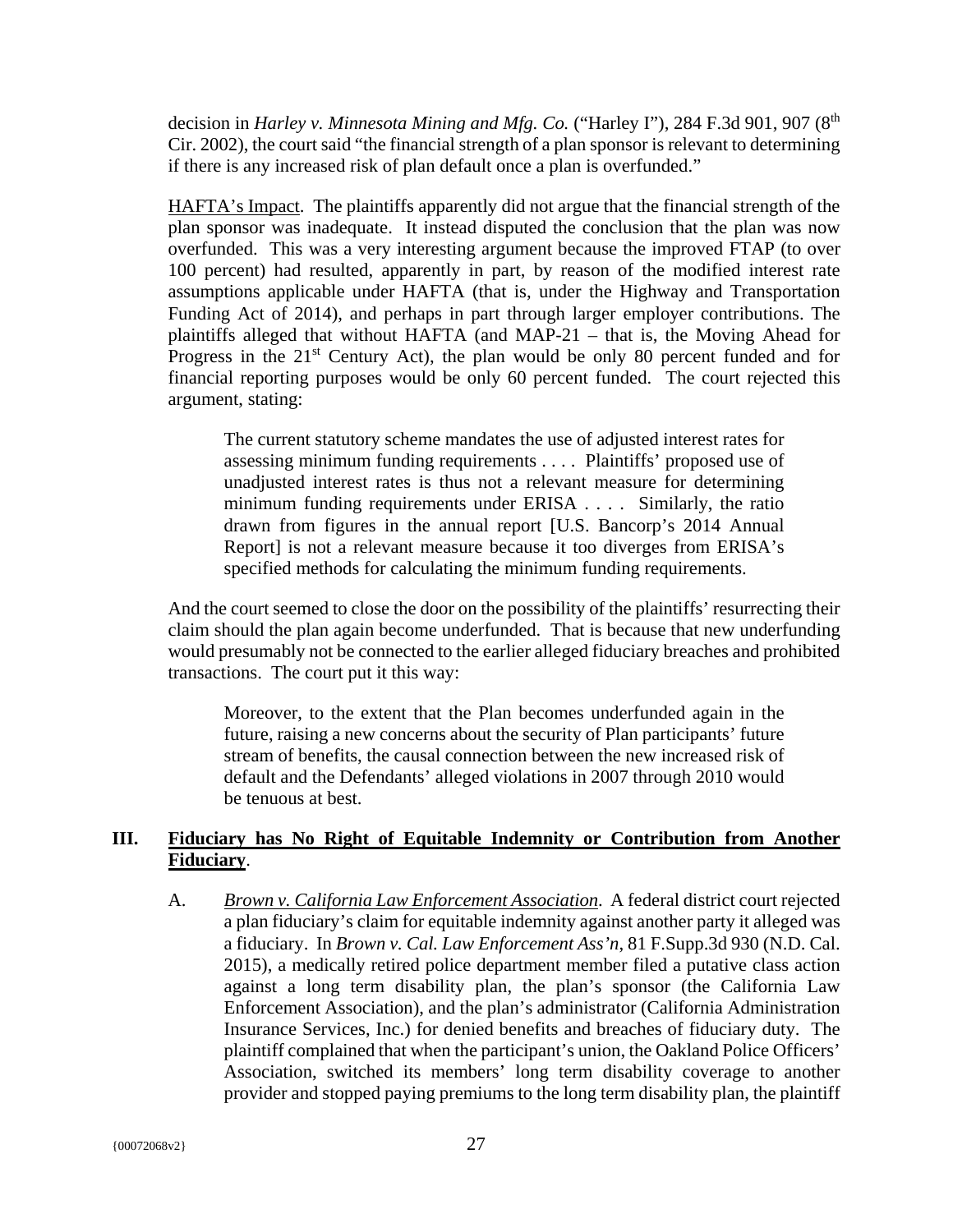was not informed of the switch and the need to continue paying premiums even after becoming totally disabled to remain eligible for benefits. More specifically, the plaintiff alleged that the defendants failed to inform him and the putative class members that the law enforcement association offering the plan, and the plan administrator, interpreted the plan as conditioning eligibility for benefits on continued payment of premiums even though a participant had incurred a covered disability, while the law enforcement association and plan administrator had communicated other information to plan participants about coverage changes.

The defendants asserted that the police officers' union prevented them from providing plan participants with the correct information, and therefore brought a claim against the union asserting that if they were liable, they should be indemnified by the union. Specifically, the defendants filed a third party complaint against the union, asserting a claim of equitable indemnity under ERISA  $\S$  502(a)(2). The defendants alleged that in the event they were held liable for breach of fiduciary duty, they should be indemnified by the police officers' union because when the defendants tried to inform the plaintiff of the risk of losing his benefits if he did not enroll in an individual plan (after the union moved to a different provider for its group plan), the union misinformed the plaintiff and prevented the defendants from giving correct information. The defendants said they had explained to the union that by terminating the law enforcement association's group LTD plan, the union was "placing its members at risk of losing their eligibility for coverage and that [the union] had members who needed to stay in the . . . Plan (by enrolling in [an individual LTD plan]) to maintain their eligibility for coverage."

The defendants claimed that the union failed to inform the plaintiff and other union members that they might need to enroll in an individual LTD plan to maintain eligibility for coverage and benefits. More pointedly, the defendants said the union told its members that a letter the defendants wrote to the union members, telling them they might lose certain benefits by dropping the plan and that they could retain uninterrupted coverage by enrolling in a particular individual LTD plan, that the defendants' letter was "harassment, did not apply to them, and should be ignored. . . ." The defendants also claimed that the union's legal counsel sent a letter to the defendants demanding that they "cease and desist from any further communication with [the union] members and cease using [union] member information, and threatened legal action if the [sponsoring law enforcement association] continued to communicate with [union] members."

The court concluded that the union was not a fiduciary. But it went on to say that even if the union were a fiduciary, a breaching fiduciary would have no right of equitable indemnity against the union. The court said that is because the general rule is that ERISA does not provide remedies, such as contribution, for a breaching fiduciary against its co-fiduciaries under ERISA Section 502(a).

B. *Spear v. Fenkell*. A federal district court dismissed a third party claim against an individual serving as trustee of an ESOP made by defendants facing allegations they knowingly participated in prohibited transactions, and knowingly participated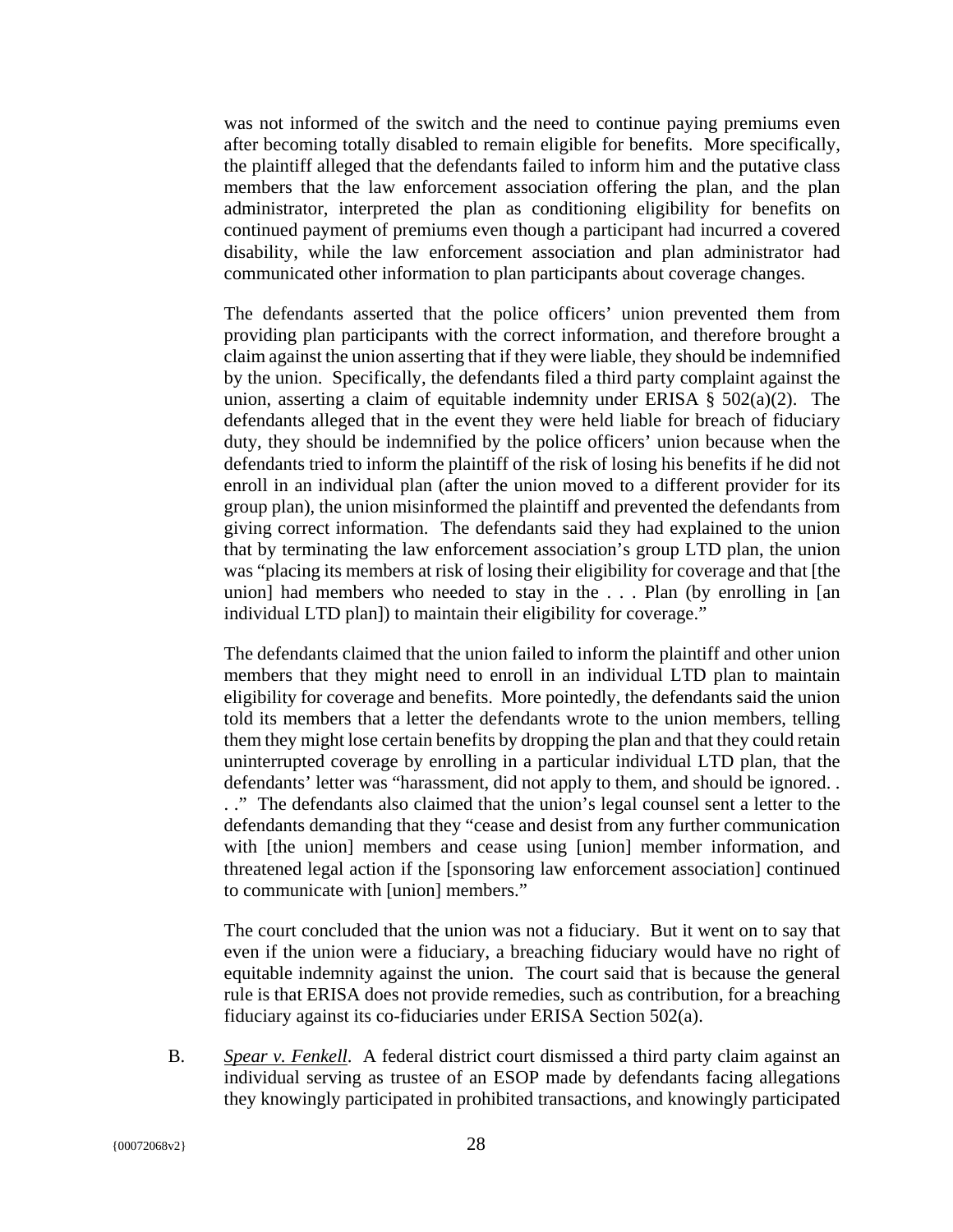in gratuitous transfers in violation of ERISA. Although noting a split in authority on the question whether there is a right of contribution under ERISA, the court held that there is no right of contribution under ERISA, federal common law, or state law with respect to ERISA claims. In contrast, the court held that contribution claims may be asserted under Pennsylvania law in response to state law causes of action for conspiracy to breach fiduciary duties and aiding and abetting the breach of fiduciary duties. *Spear v. Fenkell*, 2015 U.S. Dist. Lexis 15065 (E. D. Pa. 2015).

**IV. Float Income Not Plan Asset:** *In re Fidelity ERISA Float Income***.** A federal district court concluded that float income was not a plan asset in *In re Fidelity ERISA Float Litigation*, 215 U.S. Dist. Lexis 29825, 60 EBC 1527 (D. Mass. 2015). The case involved float income on monies in a disbursement account. Monies were placed in the account upon the liquidation of mutual fund shares at the time a plan participant was to receive a distribution. The court held that float income on the monies in this disbursement account was not a plan asset. Further, even if the float income were a plan asset, Fidelity would not be a fiduciary with respect to that income because (a) it complied with the requirements of the relevant governing documents, and (b) it provided the participants to which the monies related (those receiving a distribution) with immediate and unfettered access to their promised benefits. The court therefore dismissed the purported class action brought on behalf of various retirement plans alleging that Fidelity had violated ERISA by "appropriating float earned on Plan assets to pay banking fees that Fidelity was required to pay," and "misappropriating float income for the use of clients other than the participants in the Plans."

In rejecting the plaintiffs' claims that Fidelity improperly used float income to defray its own expenses and gave float income belonging to the plans to other Fidelity clients, the court noted the Eighth Circuit's comment in *Tussey v. ABB, Inc.*, 746 F.3d 327 (8<sup>th</sup> Cir. 2014) (which also involved claims against Fidelity concerning float income), that the payee of an uncashed check has no title in or right to interest on the account funds. The facts in the current case were, the court observed, "nearly identical" to the circumstances in *Tussey*. In *Tussey,* the plaintiffs failed to show that float income was a plan asset, in part because they produced no evidence that the plan was "the funder of the check or the owner of the funds in the redemption account."

The plaintiffs conceded that the plans did not own the underlying assets of the mutual funds (mutual funds are not "look-through" investments) in which the plans invested and from which the monies held in the redemption account had directly come. The court explained that when a withdrawal request was made with respect to a mutual fund, the mutual fund shares were redeemed and the proceeds were transferred to accounts registered to, and owned and controlled by, Fidelity. Even so, "the Plan does not own the underlying assets before they are withdrawn, and the assets are not 'transmogrified into plan assets when they are credited to a beneficiary's account.'" (quoting *Merrimon v. UNUM Life Ins. Co. of Am.*, 758 F.3d 46, 56 (1<sup>st</sup> Cir. 2014)).

In concluding that float income was not a plan asset, the court cited with seeming approval the First Circuit's retained asset account cases concerning whether a life insurer's use of retained asset accounts violates ERISA. *Merrimon v. UNUM Life Ins. Co. of Am.*, 758 F.3d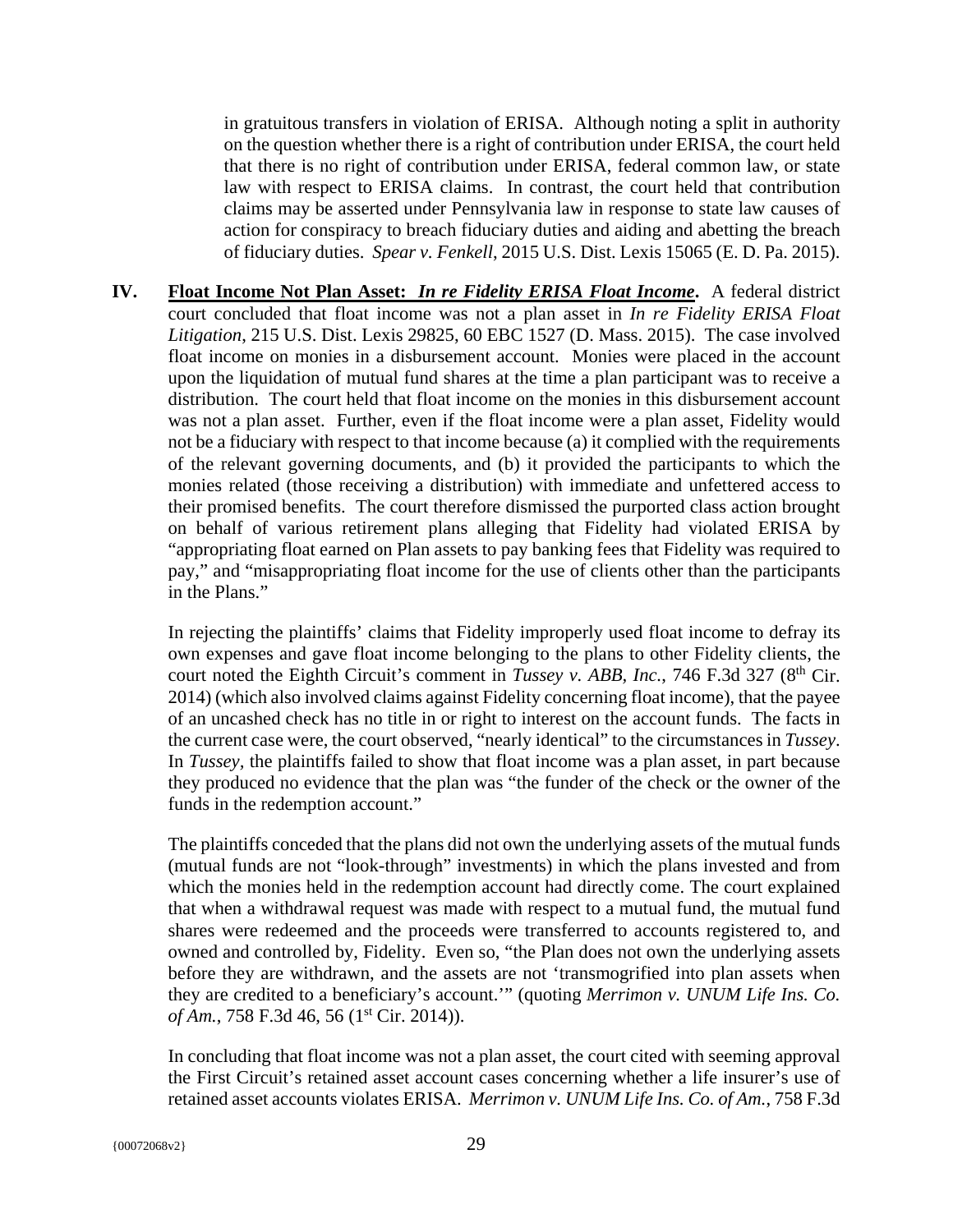46, 56 (1st Cir. 2014); *Vander Luitgaren v. Sun Life Assur. Co. of Can.*, 765 F.3d 59 (1st Cir. 2014). In those cases, insurers redeemed life insurance claims by establishing accounts for beneficiaries, crediting to those beneficiaries' accounts the full amount of the benefits owed, and mailing a book of drafts to the beneficiaries that could be used to draw down the credited funds. While the funds remained unliquidated, the insurer retained the funds in its general account, selected an interest rate to pay the beneficiary, and kept the rest of the interest earned for its own benefit. In these cases, the First Circuit concluded that the funds backing the retained asset accounts were not plan assets, grounding its holdings on "ordinary notions of property rights," and "on the principle that the assets of a policyissuing insurer are not plan assets and they are not transformed into plan assets by the establishment of [a retained asset account]." The court in *Fidelity* said the plaintiffs had not pointed it to factual allegations that distinguished their claims from the retained asset account cases and *Tussey*.

#### **V. Fee Litigation Settlements**.

- A. Revenue Sharing: *Haddock v. Nationwide Financial Services, Inc.* A federal district court judge granted approval for settlement of class action litigation that had lasted 13 years and involved roughly 65,000 class members, in *Haddock v. Nationwide Fin. Servs. Inc.*, No. 3:01-cv-01552-FRU (D. Conn. 4/9/15). The court approved a settlement payment by Nationwide in the amount \$140 million, and certain modifications to Nationwide's practices concerning revenue sharing payments made to it. The latter included new disclosure obligations concerning the opportunity of retirement plans to move to products where mutual fund revenue sharing payments would be credited to the plan in the form of reduced asset fees. The settlement also constrains Nationwide's ability to unilaterally change funds offered on retirement plan investment platforms.
- B. Inclusion of Propriety Funds in 401(k) Plan: *Krueger v. Ameriprise Financial, Inc.* In *Krueger v. Ameriprise Fin. Inc.*, Case No. 0:11-cv-02781-FRN-JSM (D. Minn., July 13, 2015), a federal district court approved a settlement of fiduciary and prohibited transaction claims relating to the Ameriprise Financial 401(k) Plan. Under the settlement, the defendants agreed to make a \$27.5 million payment, and agreed to various non-monetary terms. The latter included agreeing to conduct RFP competitive bidding processes for both recordkeeping services and investment consulting services, each to occur within one year after the settlement effective date. The plaintiffs claimed the fiduciaries caused the plan to pay excessive recordkeeping fees and imprudently selected and monitored proprietary investment options, and engaged in prohibited transactions by receiving compensation from the plan as a result of those decisions.
- **VI. Subrogation Service Provider May Not be a Fiduciary, in Which Case Cannot Sue Participant for Recovery:** *Humana Health Plan, Inc. v. Nguyen*. In a case with peculiar facts, the Fifth Circuit reversed and remanded a district court decision. The lower court held that Humana had standing to pursue under ERISA Section 502(a)(3) recovery from a health plan participant of underinsured motorist insurance proceeds. The Fifth Circuit reversed and remanded because the district court's analysis of the relevant service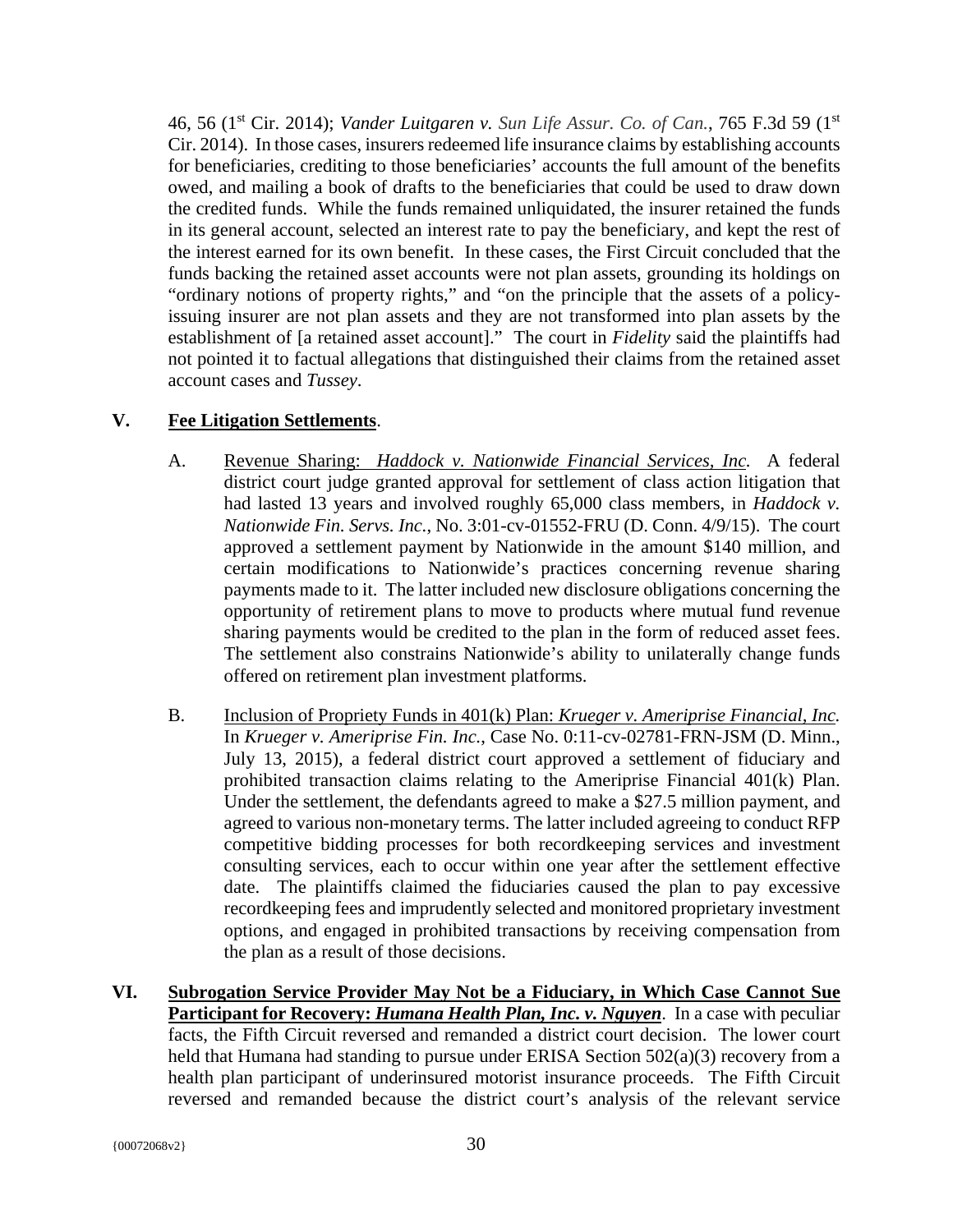agreement did not properly establish that Humana was a fiduciary with respect to its provision of subrogation and recovery services. Even if Humana's power were broad, the district court failed to explain why Humana was not merely a "ministerial agent" working within a framework of policies and procedures given to it, which, by itself, would not make it a fiduciary. The Fifth Circuit indicated that on remand the district court can decide whether there is evidence, other than the subrogation and recovery clause in the services agreement with the plan, establishing that Humana exercised actual, decisionmaking authority over the plan or its assets, thereby making it a fiduciary. *Humana Health Plan, Inc. v. Nguyen*, 785 F.3d 1023 (5<sup>th</sup> Cir. 2015).

The question of Humana's status as a fiduciary arose because Humana sought to recover monies from a plan participant whose health claims had been paid, and who had recovered underinsured motorist proceeds (which Humana sought in reimbursement to the plan). If Humana was not a fiduciary, it would not have a statutory right to seek recovery of the underinsured motorist insurance proceeds as "appropriate equitable relief" under ERISA Section 502(a)(3).

What made the case especially interesting factually is that the plan told Humana it did not intend to seek reimbursement. That is because it had concluded that the plan's governing documents did not allow recovery from a participant's underinsured motorist policy payout.

Here was the background: the participant had been injured in an automobile accident. The plan had paid almost \$275,000 to cover the participant's resulting medical expenses. The participant apparently recovered something like \$255,000 for damages sustained in the accident from his own insurance provider. Humana was entitled to 30 percent of all amounts recovered under the subrogation recovery services provision of its agreement, so Humana had motivation to try to recover monies for the plan.

The Fifth Circuit did not reach any conclusion about the plan's motivation for informing Humana that it did not seek to recover from the participant. But the court was split 2 to 1, and the dissenter, in arguing that Humana was, in fact, a fiduciary with statutory standing to bring an action under Section  $502(a)(3)$  on behalf of the plan (and that Humana lawfully exercised its discretion, as authorized by the plan, to recover the funds the participant received by virtue of his underinsured motorist insurance), offered a possible insight into why the plan told Humana it did not believe it could recover from a participant's own underinsured motorist policy. The dissent put it this way:

Finally, a few thoughts on the "brooding omnipresence" overarching this dispute that we simply cannot ignore. [The participant] is the son of [the employer's] CEO, who is [the plan administrator's] superior. I take judicial notice of the fact that the [the participant's] family owns 100% of the stock of [the employer], and employs only around 185 persons. The Plan covered and paid the medical expenses that [the participant] incurred as a result of an automobile accident, to the tune of about a quarter-million dollars. [The participant] subsequently received a second, virtually identical payout by virtue of underinsured motorists insurance. Despite the plain language of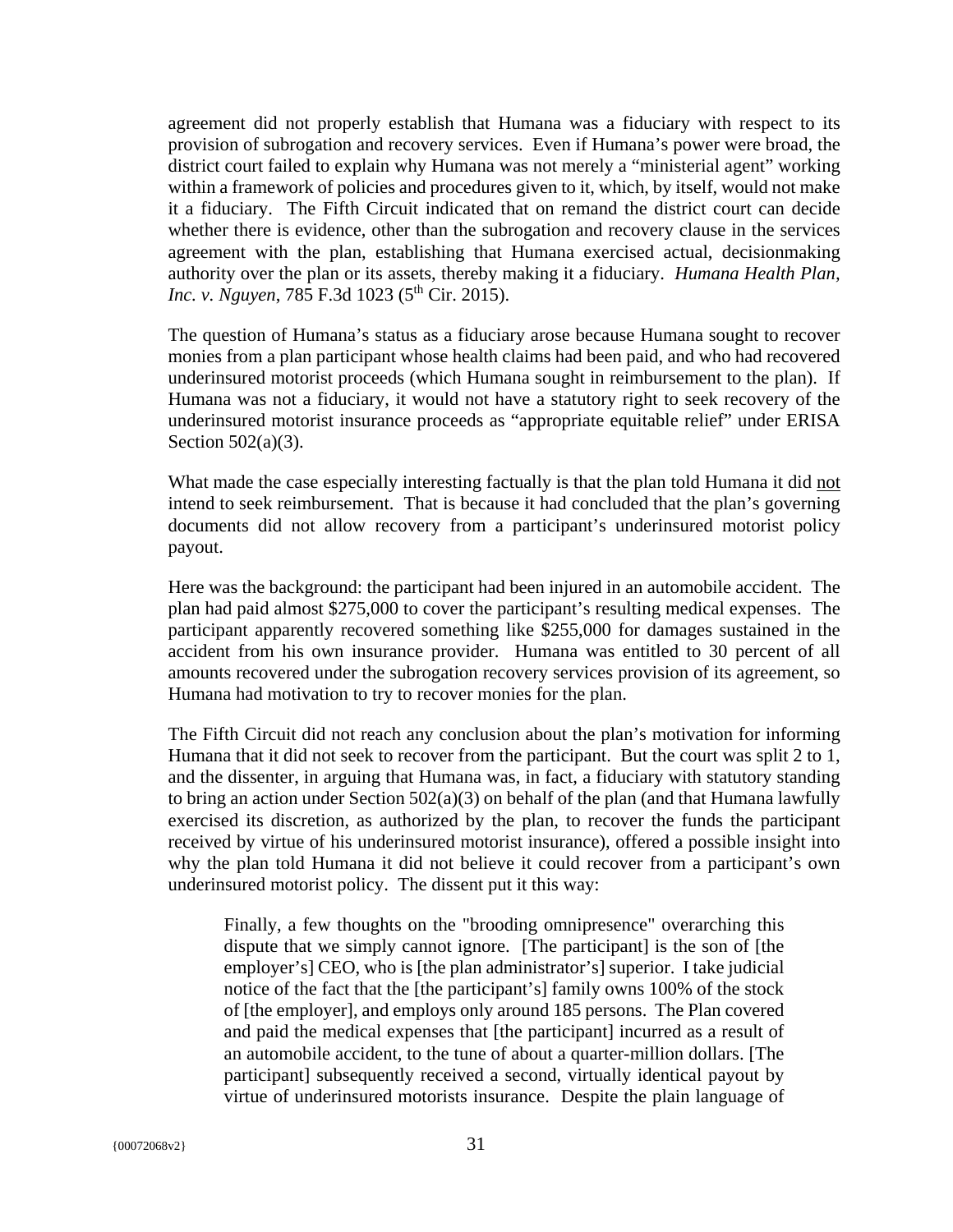the [plan management agreement] . . . and the SPD -- *each* of which empowers Humana to recover such payouts (as well as other types), up to the amount of covered expenses previously paid by the Plan – [the participant], like [the plan administrator], baldly and self-servingly (but incorrectly) denies that Humana, acting on behalf of the Plan, is entitled to do so.

The dissenter went on to characterize the retention of the underinsured motorist insurance proceeds as constituting "nepotistic double-dipping at the expense of the Plan."

**VII. Out-of-Network Health Claim – TPA's Failure to Follow Plan Terms (and Fiduciary Status):** *ILWU-PMA Welfare Plan Board of Trustees v. Connecticut General Life Insurance Co.* A federal district court refused to dismiss fiduciary claims against three entities having a role in paying health plan claims, where they allegedly paid more to outof-network providers than was provided for under the terms of the plan (in some cases, allegedly paying more than usual, customary, and reasonable rates), and where the providers allegedly made other adjudication errors at a rate twice the industry's norm. *ILWU-PMA Welfare Plan Board of Trustees v. Connecticut Gen. Life Ins. Co.*, 2015 U.S. Dist. Lexis 170832 (N.D. Cal. 2015).

Notably, the court indicated that even if the service providers were required to follow planestablished standards in paying claims, and did not have discretion under those standards, they could be fiduciaries. Specifically, they could be fiduciaries if they were to deviate from the plan-established standards not merely due to their negligent performance of ministerial tasks, but in a fashion that usurped authority and exercised discretion as a matter of fact, effectively deciding to process claims and negotiate fees according to their own preferred framework without regard to the limitations of the plan. The court not only allowed the fiduciary claims to go forward, but also allowed a prohibited transaction claim to proceed concerning "auto-discount" agreements with health care providers, where the plan's service provider received a portion of the amount discounted (23 percent of any savings to the plan the plan's service provider negotiated with health care providers).

**VIII. Fee Litigation: Principal Not Fiduciary in Negotiating Its Fees; Authority to Select Funds to be Offered Had No Nexus to Alleged Excessive Fees:** *McCaffree Financial Corp. v. Principal Life Insurance Co.* The Eighth Circuit rejected a claim that Principal breached its fiduciary duties by charging excessive fees in connection with separate accounts. The claim was dismissed for failure to state a claim because Principal was not acting as a fiduciary when it negotiated, in an arms-length negotiation, the contract under which its fees were established. *McCaffree Fin. Corp. v. Principal Life Ins. Co*., 2016 U.S. App. Lexis 214 ( $8^{th}$  Cir. 2016).

In addition, Principal's alleged authority to select funds to be offered under a plan had no nexus to the complained of excessive fees. In any event, the employer sponsoring the plan had the ability to reject any funds offered by Principal. And beyond that, the average management fee for the 29 separate accounts made available to plan participants, from a full list of 63 accounts set forth in Principal's contract with the plan, was "just one tenth of one percent higher than the average fee of all sixty-three accounts identified in the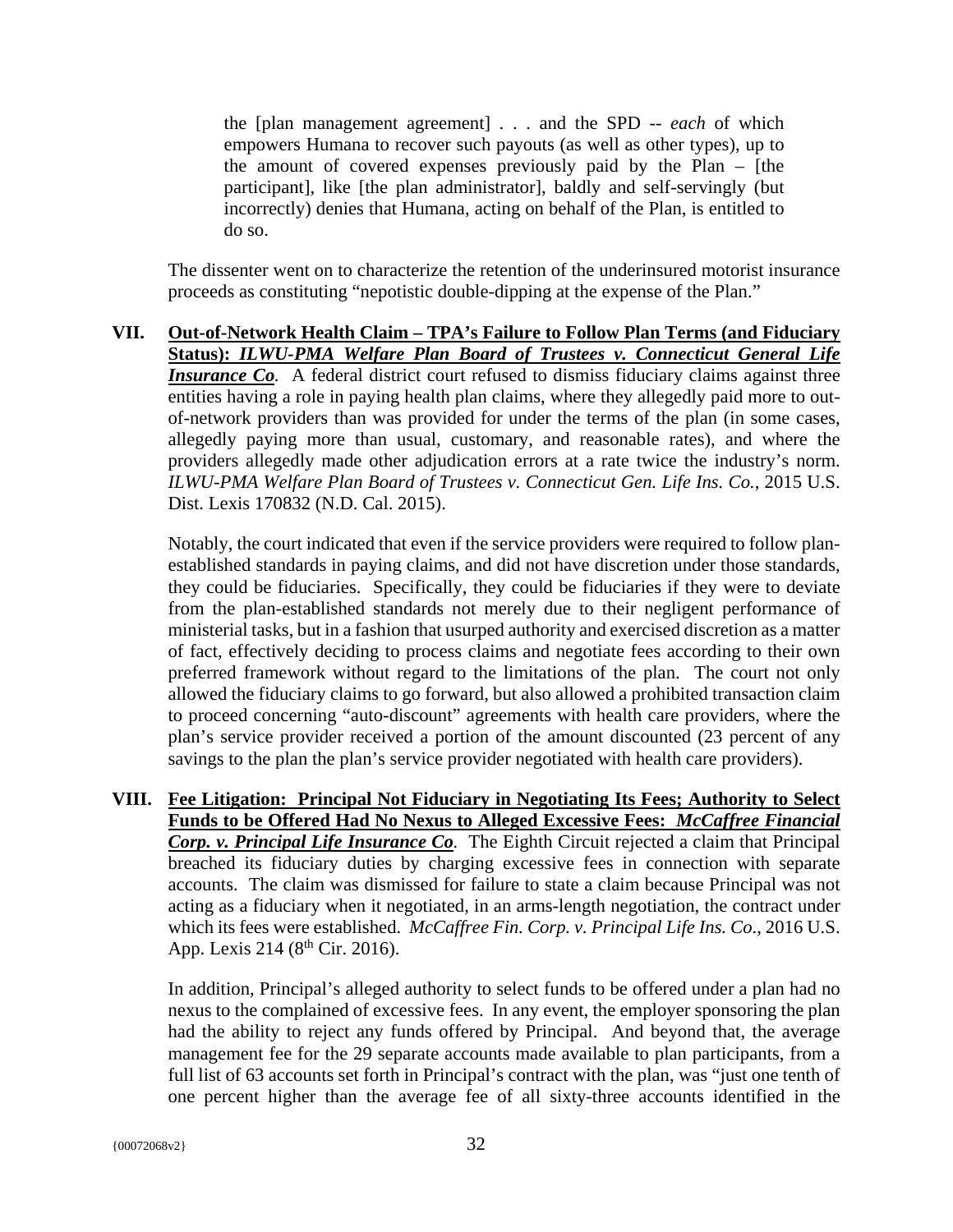contract." The Eighth Circuit said the plaintiff "cannot plausibly claim that this small discrepancy demonstrates that Principal violated any fiduciary duty in selecting the twentynine accounts, particularly where participants freely allocated their contributions among the various accounts available."

 McCaffree Financial Corp., the employer, entered into a contract with Principal under which Principal agreed to offer investment options and associated services. The contract provided plan participants with a number of investment options. First, participants could invest contributions in a "general investment account" offering guaranteed interest rates. Alternatively, participants could allocate contributions among various separate accounts Principal created to serve as vehicles for retirement plan customers to use to invest in Principal mutual funds. Principal assigned each separate account to a different Principal mutual fund, so contributions to a separate account were invested in shares of the associated mutual fund. Importantly to the plaintiffs' claims, Principal reserved the right to limit which separate accounts (and therefore which mutual funds) it would make available to plan participants. The employer maintained the ability to limit, by written notice to Principal, the accounts in which its employees could invest.

The full list of 63 accounts included in the plan contract was narrowed to the 29 separate accounts (and associated Principal mutual funds) that were eventually made available to plan participants. Principal received management fees and operating expenses under the investment funds. The plaintiffs alleged that Principal charged participants who invested in the separate accounts "grossly excessive investment management and other fees," in violation of its fiduciary duties of loyalty and prudence.

The employer, on behalf of a class of participating employees, claimed that these separate accounts served no purpose other than to invest in shares of various Principal mutual funds and therefore involved minimal additional expense for Principal. Because each Principal mutual fund charged its own layer of fees, the plaintiffs alleged that the additional separate account fees were unnecessary and excessive.

*See also Santomenno v. John Hancock Life Ins. Co.*, 768 F.3d 284 (3d Cir. 2014), in which the Third Circuit rejected fiduciary claims alleging that John Hancock charged excessive fees in connection with two 401(k) plans. That was because the court concluded that John Hancock had not acted as a fiduciary with respect to the misconduct alleged in the complaint. In *Santomenno*, two 401(k) plans contracted with John Hancock to provide a group variable annuity contract. As part of this product, John Hancock assembled for the plans a variety of investment options into which participants could direct their contributions. The court said this collection of investment options was referred to as the "Big Menu." Most of the investment options on the Big Menu were John Hancock mutual funds, but some independent funds offered by other companies were also included.

From the Big Menu created by John Hancock, the trustees of the 401(k) plans selected which investment options to offer to their plan participants, under what the court referred to as the "Small Menu." Once the participants selected options from the Small Menu in which to invest their 401(k) contributions, John Hancock did not invest the plan participants' contributions directly into mutual funds, but instead directed them into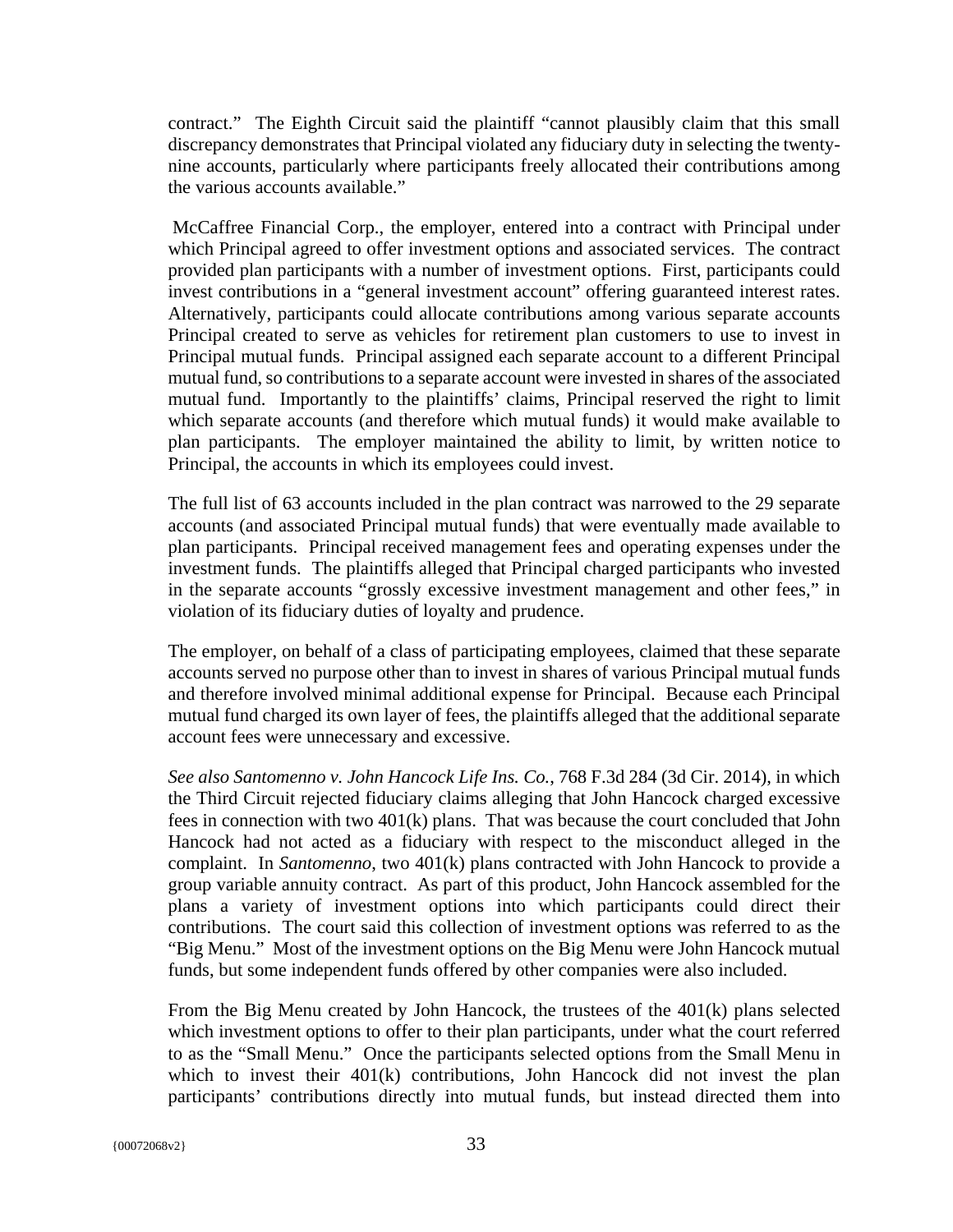separate subaccounts, each of which was correlated with an underlying investment option. John Hancock pooled the contributions in the subaccounts, and invested them in the corresponding investment options. The plan trustees could select for their Small Menus any options off the Big Menu, as well as investments offered by companies other than John Hancock.

Interestingly, under its agreement with the plans, John Hancock offered a product feature called the "Fiduciary Standards Warranty." If the plan trustees selected for their Small Menus at least 19 funds offered by John Hancock (rather than funds offered by independent parties), they received the benefit of this feature, under which John Hancock "warrants and covenants that the investment options Plan fiduciaries select to offer to Plan participants: Will satisfy the prudence requirement of . . . ERISA." If a trustee were to choose at least 19 funds, so it enjoyed the Fiduciary Standards Warranty, John Hancock agreed it would reimburse the plan for any losses arising out of litigation challenging the prudence of the plan's investment selections, including litigation costs. In the warranty, however, John Hancock stated it was "not a fiduciary," and that the warranty "does not guarantee that any particular Investment option is suited to the needs of any individual plan participant and, thus, does not cover any claims by any Individual participant based on the needs of, or suitability for, such participant."

John Hancock also offered a "Fund Check Fund Review and Scorecard," under which John Hancock monitored the performance of all investment options on the Big Menu, distributed copies of its evaluations to plan trustees, and informed them as to changes in the Big Menu made in response to those evaluations.

John Hancock retained the authority to add, delete, or substitute investment options offered on its Big Menu. Under what it referred to as its "Underlying Fund Replacement Regimen," John Hancock reviewed investment options and replaced them if it determined they were no longer "able to deliver its value proposition to [John Hancock's] clients and there is a viable replacement option." In fact, in 2009 John Hancock did remove its Classic Value Fund and replaced it with a T. Rowe Price Fund. John Hancock also retained the authority to change the share class for each fund into which participants' contributions were invested, which, of course, could affect the expense ratio charged to participants. Importantly, in any event, the trustees of the plan retained the responsibility for selecting investment options for inclusion in the Small Menu offered to participants. Citing the Seventh Circuit's earlier decision in *Leimkuehler v. Am. United Life Ins. Co*., 713 F.3d 905 ( $7<sup>th</sup> Cir. 2013$ ), and *Hecker v. Deere & Co.*, 556 F.3d 575 ( $7<sup>th</sup> Cir. 2009$ ), supplemented by 569 F.3d 708 (7<sup>th</sup> Cir. 2009), and the Third Circuit's own decision in *Renfro v. Unisys Corp.*, 671 F.3d 314 (3d. Cir. 2011), the court held that John Hancock had not acted as a fiduciary with respect to the excessive fee misconduct alleged in the complaint.

The court in *Santomenno* held that John Hancock was not a fiduciary with respect to the manner in which it composed the Big Menu, including its selection of investment options and accompanying fee structure, because those fund selections and expense ratios were "product design" features that do not give rise to a fiduciary duty (citing *Leimkuehler*).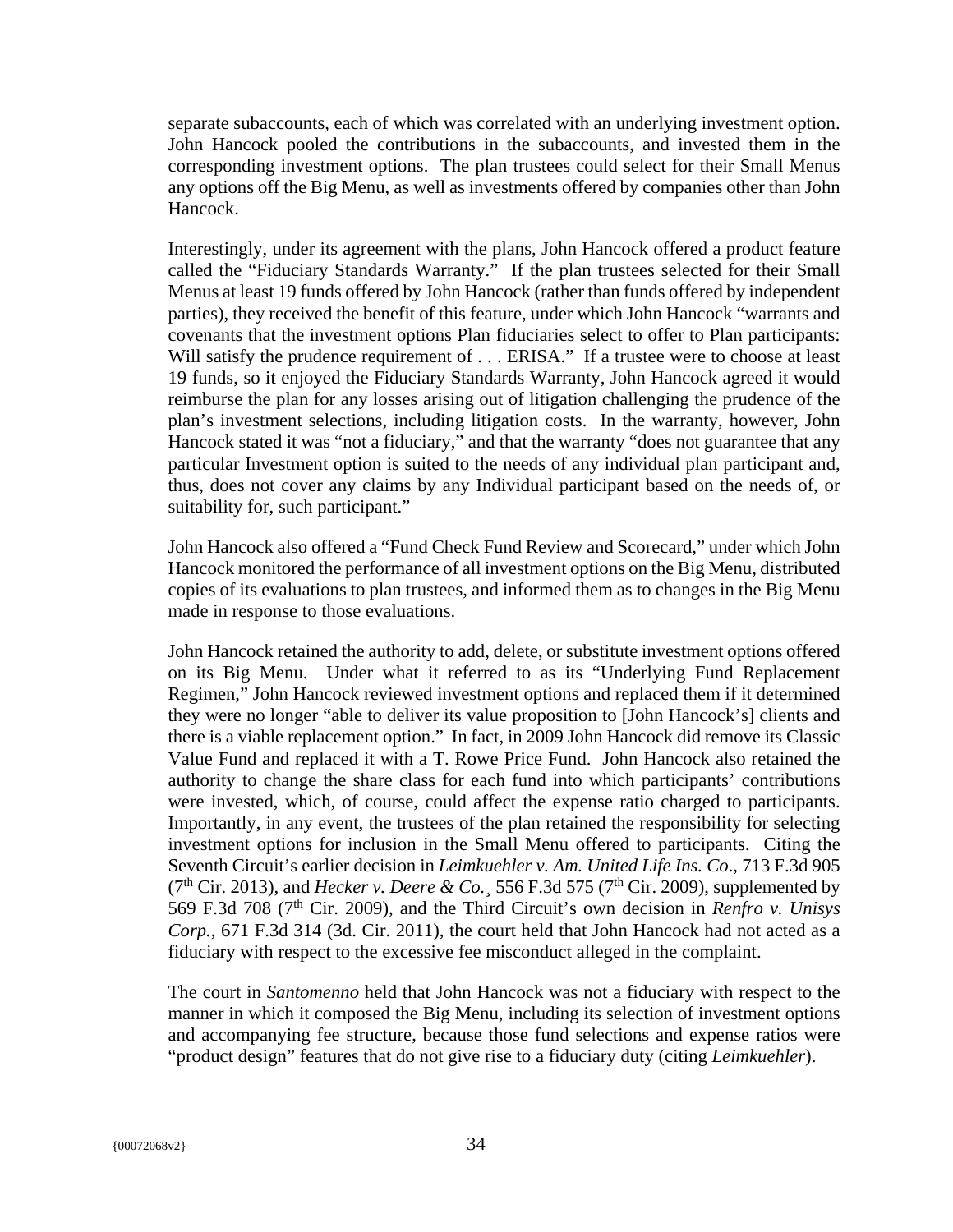Second, the court concluded John Hancock did not become a fiduciary by monitoring the performance of the investment options offered on the Big Menu through its Fund Check and Underlying Fund Replacement Regimen programs. It could not be a fiduciary in doing so because these actions did not give John Hancock discretionary control or management of the plans, since the trustees of the 401(k) plans retained ultimate authority for selecting the funds to be included in their Small Menus.

Third, the court concluded that John Hancock did not become a fiduciary by retaining the authority to change the investment options offered on the Big Menu and altering the fees that it charged. That was in part because this activity lacked a nexus with the plaintiffs' allegation that it charged excessive fees for its services. Even if there were a nexus between the alleged breach and John Hancock's ability to substitute funds, the plaintiffs failed to show that John Hancock exercised the discretion over plan management necessary to make it a fiduciary. As to the latter point, although John Hancock had the right to alter the Big Menu or change its fees, it could do so only after giving the trustees adequate notice and the ability to reject the changes (and terminate the contract without penalty). As a consequence, the ultimate authority still resided with the trustees of the plans, who could choose whether to accept or reject John Hancock's changes.

**IX. Damages for Investment Breach of Fiduciary Duty:** *Severstal Wheeling, Inc. Retirement Committee v. WPN Corp*. In *Severstal Wheeling, Inc. Retirement Comm. V. WPN Corp.*, 2015 U.S. Dist. Lexis 104645 (S.D. N.Y. 2015), a federal district court ruled on how to determine damages where an investment manager breaches its fiduciary duties by failing to diversify assets. The manager failed to diversify assets after they were transferred from a "combined trust" (apparently holding the assets of several plans) to a separate trust for plans of a single employer.

The court described the investment manager's startling lack of attention to a portfolio that was invested primarily in 11 energy-sector stocks. The court had no difficulty concluding that the investment manager breached its fiduciary duties. As to damages, the court ordered the restoration of losses the portfolio suffered, required the manager to disgorge its fees, and credited earnings on the monies at a rate they would have earned had they remained invested under the combined trust.

In deciding what earnings should be credited, an expert witness described four possible investment asset allocations, including the following three: (a) the allocation in which the assets were invested following the replacement of the breaching investment manager, (b) a hypothetical 60/40 equity-fixed income portfolio, benchmarked against standard indices, and (c) the performance of the combined trust from which the monies were transferred. The latter would have generated the greatest earnings, and this was the measure of earnings the court chose. In doing so, the court cited *Donovan v. Bierwirth*, 754 F.2d 1049, 1056 (2d Cir. 1985) for the following propositions:

Losses are measured by the difference in how the plan in question performed and how the plan would have performed had it been invested like "other funds being invested during the same period in proper transactions." "Where several alternative investment strategies were equally plausible, the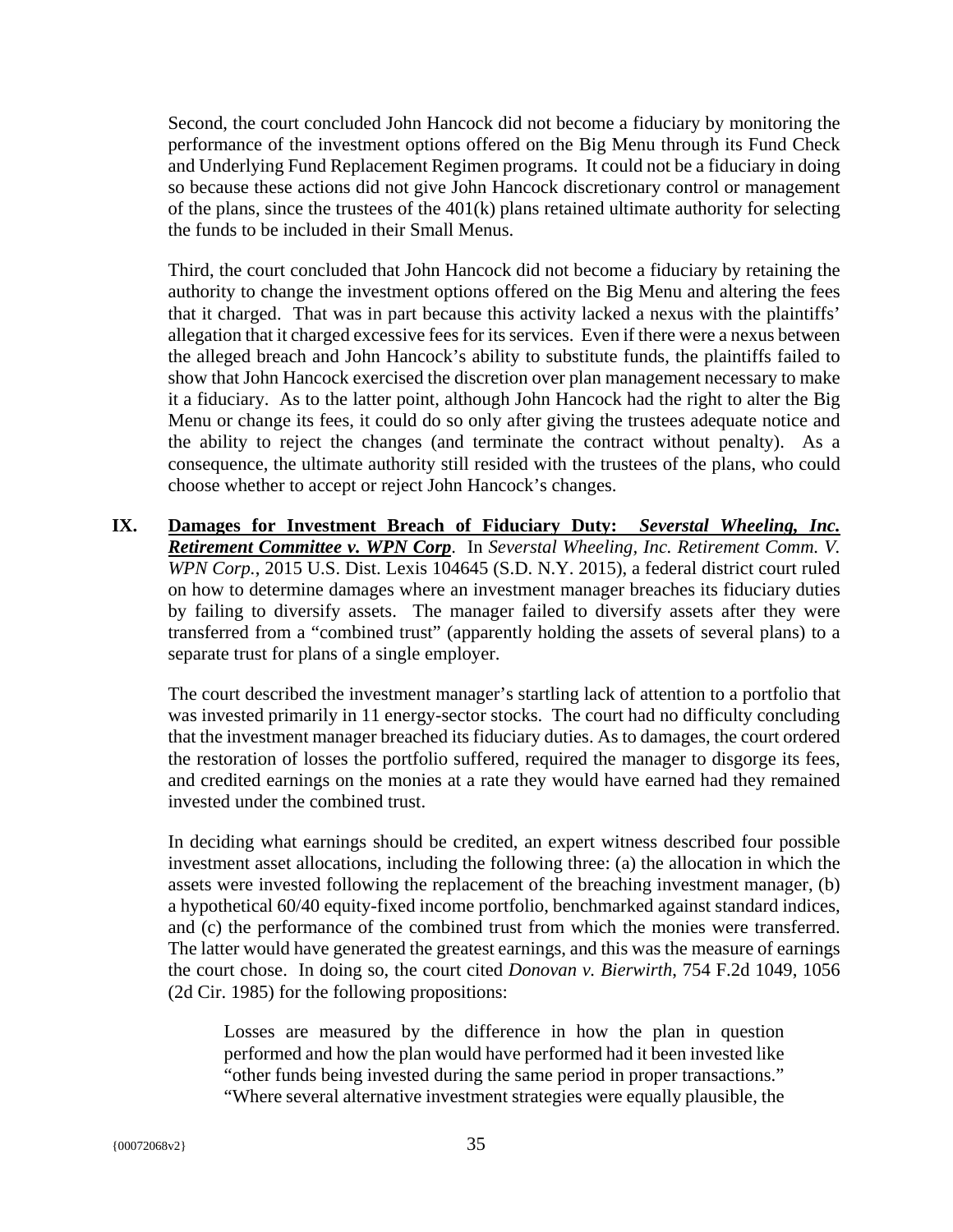court should presume that the funds would have been used in the most profitable of these" and "[t]he burden of proving that the funds would have earned less than that amount is on the fiduciaries found to be in breach of their duty."

**X. Product with Rate Guarantee:** *Teets v. Great-West Life & Annuity Insurance Co*.A federal district court allowed claims to proceed against Great-West Life & Annuity Insurance Company in a putative class action asserting fiduciary breaches and prohibited transaction in connection with a financial product providing a rate guarantee. *Teets v. Great-West Life & Annuity Ins. Co.*, 106 F.Supp.3d 1198 (D. Colo. 2015). The plaintiffs complained about an investment product offered through a group annuity contract. The court described the factual allegations in this way:

> Among other provisions, the [Group Annuity] Contract provides for a participant's investment to accrue interest at a rate set prior to each quarter. The interest rate is determined unilaterally by Defendant, without any specified methodology. However, pursuant to the Contract, the effective annual interest rate is guaranteed never to be less than 0%. Any Plan money invested in the Fund is not kept in a segregated account, but rather is deposited into Defendant's general account; the Fund is thus backed by Defendant's company assets. Defendant earns various service charges and fees, as well as any net profit from the investment funds after interest is credited to Fund participants at the rate set at the beginning of the quarter (this difference in value is known as the "spread," and is retained by Defendant). These service charges are not specified by the Contract, and are instead set by Defendant.

The plaintiff brought three claims. The first was that Great-West breached its fiduciary duty of loyalty under ERISA Sections  $502(a)(2)$  and  $(3)$  by setting the interest rate artificially low and charging excessive fees in order to increase its own profits. The second was that Great-West engaged in self-dealing transactions prohibited under ERISA Section 406(b). The third claim was that Great-West caused the plan to engage in a prohibited transaction with the party in interest under ERISA Section 406(a).

The court dismissed the third of these claims – that Great-West engaged in a Section 406(a) transaction – because the allegation was that Great-West was both a party in interest and a fiduciary in selling the contract to the plan, while Section 406(a) concerns only transactions between two distinct parties (that is, only transactions where the fiduciary and the party in interest are not the same party). The court cited *Danza v. Fidelity Management Trust Co.*, 533 F. Appx. 120, 125 n. 3 (3d Cir. 2013) for this proposition.

The court allowed the self-dealing prohibited transaction claim under ERISA Section 406(b) to continue, refusing to conclude at the motion to dismiss stage that Great-West enjoyed the "guaranteed benefit policy" plan asset exemption under ERISA Section 401(b)(2)(B). Citing the Supreme Court's decision in *John Hancock Mutual Life Ins. Co. v. Harris Trust & Savings Bank*, 510 U.S. 86 (1993), the court said the plan asset exemption for a "guaranteed benefit policy" is available only where the insurer guarantees a "reasonable rate of return." In the present case, Great-West's guarantee was that interest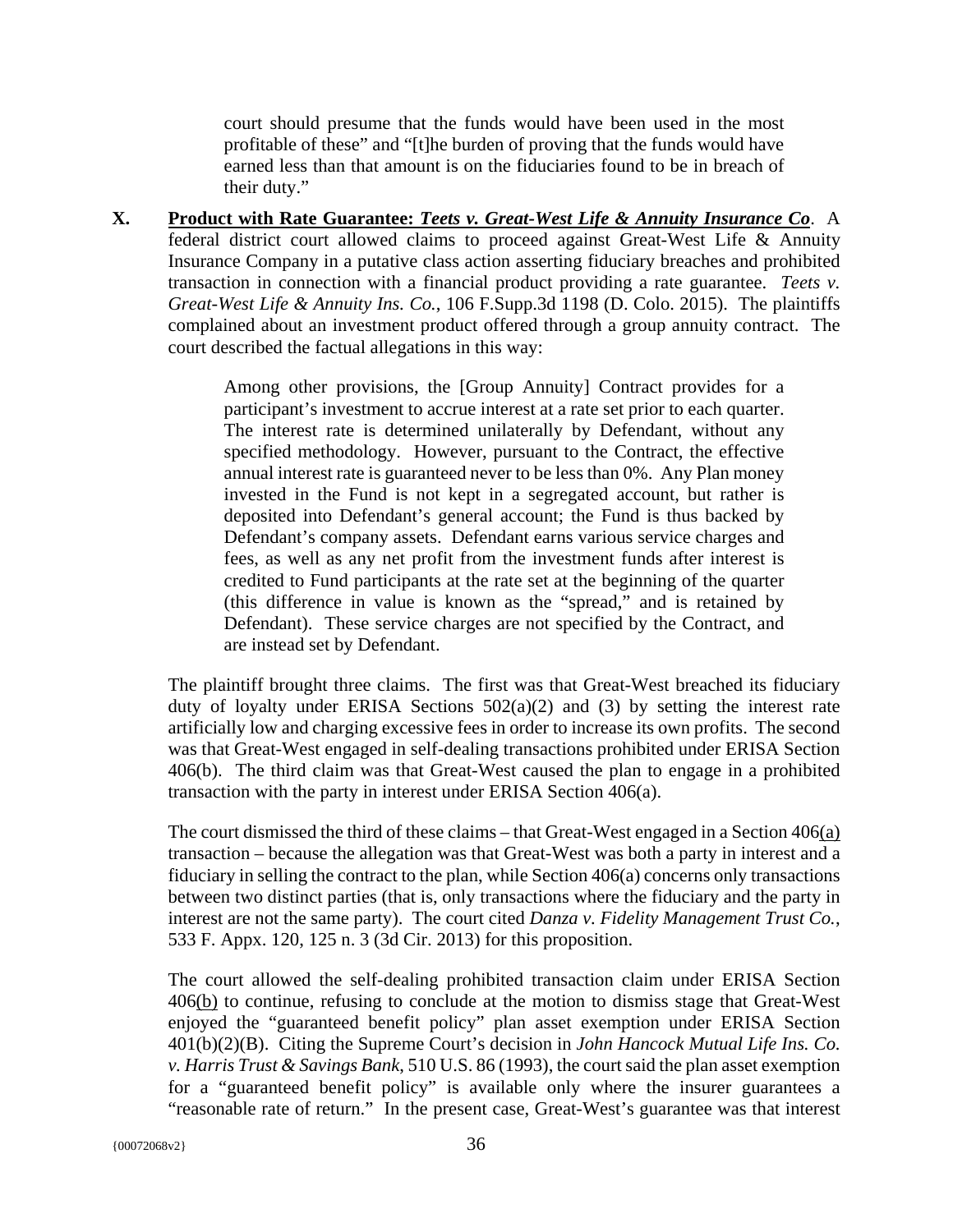would be credited at a rate of at least 0 percent, and the court said it could not conclude at this stage of the case that this guaranteed return was "reasonable" within the meaning of the exemption.

Even if the plan asset exemption for a "guaranteed benefit policy" were to apply, the court observed that the policy or contract itself would still be an asset of the plan. Only the invested money that is subject to the policy or contract would be treated as not an asset of the plan, but instead as an asset of the insurer. The exemption, the court explained, allows an insurer to manage its assets, including those deposited under guaranteed benefit policies, in the insurer's interest without the potential for a conflicting fiduciary duty to manage the guaranteed benefit policy investments solely for the benefit of policy beneficiaries.

The court also asserted that even if a guaranteed rate of zero is a guarantee of a "reasonable rate of return," and the assets of Great-West are therefore not considered plan assets, Great-West might still be an ERISA fiduciary with respect to the product. That is because Great-West's discretionary decisions in setting quarterly rates for crediting under the investment product "affect the amount of benefits retirement plan participants will receive," and therefore "fall under the broad definition of ERISA fiduciary." The court held that the plaintiff had therefore sufficiently plead that Great-West had discretionary authority in managing plan assets, so refused to dismiss the fiduciary claim.

**XI. Another Guaranteed Rate Case:** *Rozo v. Principal Life Financial Insurance Co*. A federal district court refused to dismiss fiduciary claims against a couple of Principal defendants relating to products offering a guaranteed interest rate in *Rozo v. Principal Life Financial Ins. Co.*, 2015 U.S. Dist. Lexis 175630, 60 EBC 2263 (S.D. Iowa 2015). An individual participant in a 401(k) plan sued Principal Life Financial Insurance Company and Principal Financial Group, Inc. arguing, among other things, that the Principal defendants violated their fiduciary duties and engaged in prohibited transactions.

The court described the plaintiff's allegations about the investment product in this way:

[The plaintiff] chose to put his  $401(k)$  money into a type of benefits plan where investments are grouped into funds, called Guaranteed Interest Funds, and held for a contractually-determined period, called a Guarantee Period. Investors can only withdraw that money if they pay a fee, wait twelve months, or move the money to a higher-risk investment. Defendants hold investors' money, and invest it in bonds and other low-risk investments.

Defendants add a new Guaranteed Interest Fund to the plan every six months. Every time they create a Guaranteed Interest Fund, they choose a rate at which that fund earns interest for the next ten years (the Guaranteed Interest Rate). But plan investors are not actually credited with interest at the Guaranteed Interest Rate; their earnings are instead based on a weighted average of all of the Guaranteed Interest Rates, called the Composite Crediting Rate.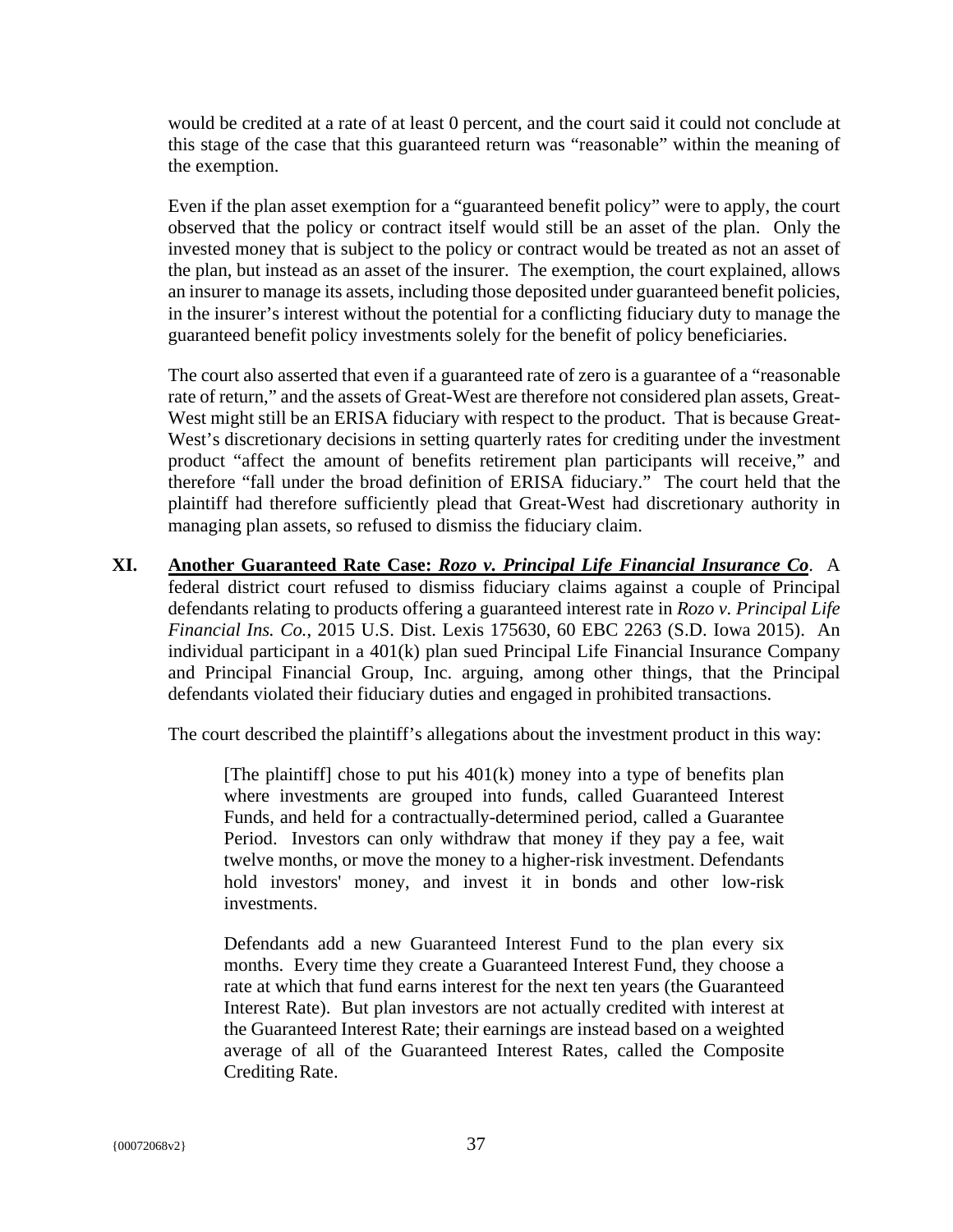Plaintiff alleges that Defendants control investors' returns in two ways. First, the Defendants add a new Guaranteed Interest Fund, with a new Rate, every six months, and therefore change the Composite Crediting Rate every six months. Second, they move investors' money from their original Guaranteed Interest Funds into different Guaranteed Interest Funds - changing the Guaranteed Interest Rates that apply to those funds. Plaintiff argues that these methods give Defendants control over the investors' benefits, and that it abuses that control by lowering the two interest rates and keeping the real returns.

The defendants sought to dismiss the complaint on the ground that they were not plan fiduciaries. They argued this was the case because they owed no fiduciary duties when managing a "guaranteed benefit policy" within the meaning of ERISA Section 401(b)(2)(B). The court rejected at the motion to dismiss stage the argument that the defendants were not plan fiduciaries, in part because the court could not conclude at this early stage that the investment product in question was a "guaranteed benefit policy." The court could not reach that conclusion because although the defendants asserted that investors "earn a return over a 10-year period at the guaranteed interest rate," the plaintiff alleged to the contrary, asserting that returns are "contingent on investment decisions" the defendants make. Because the court was ruling on a motion to dismiss, it was obligated to assume the plaintiff was correct in his assertion.

The court also rejected the defendants' argument that the contract should be thought of as a series of six month investments, each of which bore a guaranteed return, which made the whole contract a guaranteed benefit policy. In rejecting this argument, the court said guaranteeing returns for certain periods of time under the contract would not cause the whole contract to constitute a "guaranteed benefit policy." In part this was because the contract's provisions seemed to treat investments in the product as longer commitments, since the contract imposed a guarantee period longer than six months and imposed limitations on withdrawing money. As the court put it:

Defendants have no power to shape the six-month periods once begun, and no fiduciary duty to do so. But they do have discretion over the contract's long-term returns, so [the contract] does not completely "allocate[] investment risk to the insurer."

The defendants argued that a contract could be a guaranteed benefit policy even if it leaves some risk with investors, and that the amount of risk investors in the product at issue bear is small enough to qualify the product as a guaranteed benefit policy. The court said it could not resolve this question on a motion to dismiss because it was obligated to accept the plaintiff's allegations, which included an assertion that investors bear investment risk.

As in *Teets* (see Paragraph X above), the court dismissed the plaintiff's ERISA Section 406(a) prohibited transaction claim because it alleged that the defendants were both the fiduciaries and the parties in interest. As the court explained, although the "plain language of [Section 406(a)] does not require that the fiduciary and the party in interest be distinct, [ERISA has] a separate section for when they are the same: [Section 406(b)]." The court